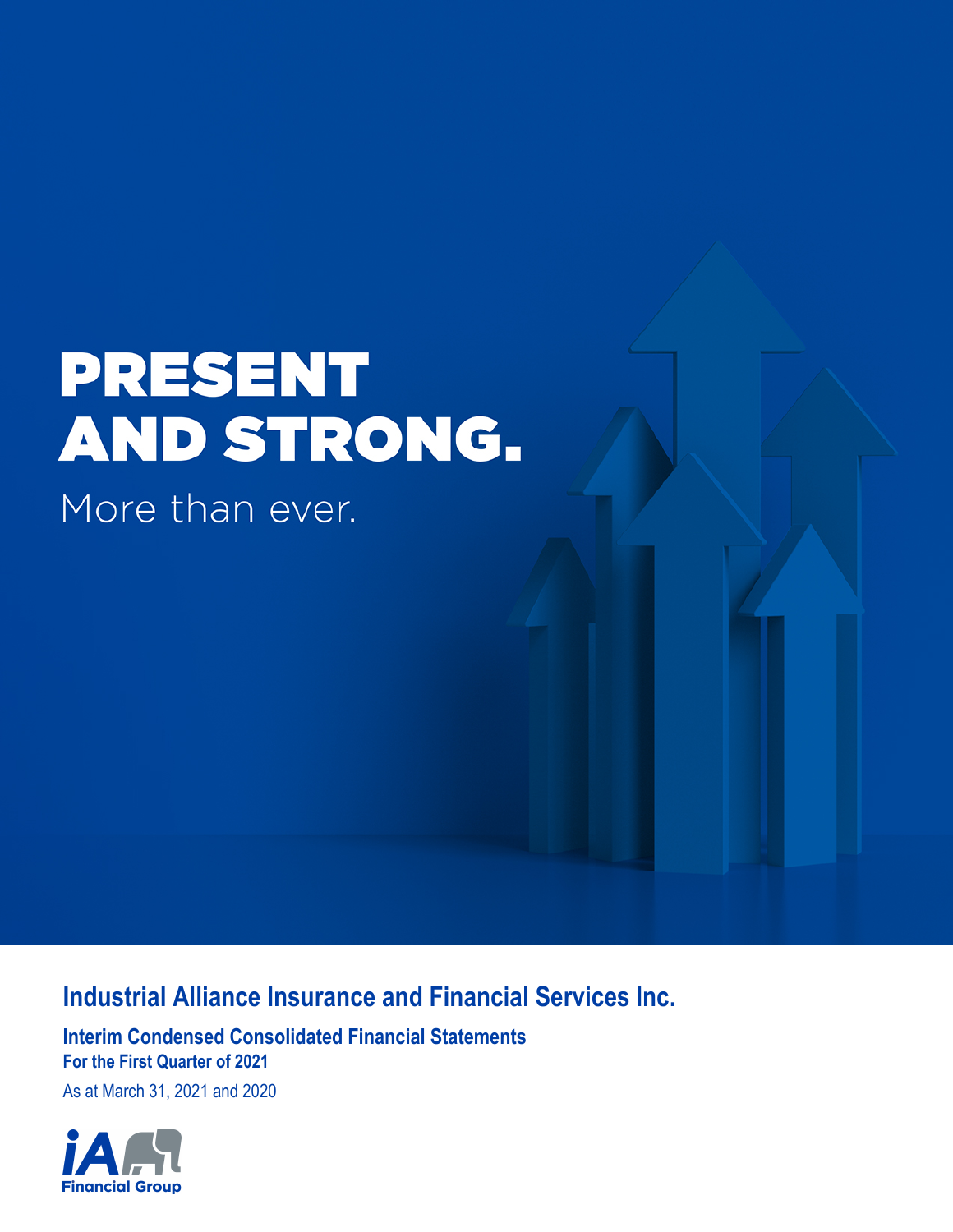## **Interim Condensed Consolidated Financial Statements (unaudited)**

- [3 Consolidated Income Statements](#page-2-0)
- [4 Consolidated Comprehensive Income Statements](#page-3-0)
- [5 Consolidated Statements of Financial Position](#page-4-0)
- [6 Consolidated Equity Statements](#page-5-0)
- [7 Consolidated Cash Flows Statements](#page-6-0)
- [8](#page-7-0) [Notes to Interim Condensed Consolidated Financial Statements](#page-7-0)
- [8 Note 1 General Information](#page-7-0)
- [8 Note](#page-7-0) 2 [Impacts of COVID-19 Pandemic](#page-7-0)
- [8 Note](#page-7-0) 3 [Changes in Accounting Policies](#page-7-0)
- [11 Note 4 Disposal of Business](#page-10-0)
- [11 Note 5 Invested Assets and Investment Income](#page-10-0)
- [13 Note 6 Fair Value of Financial Instruments and Investment Properties](#page-12-0)
- [20 Note 7 Management of Risks Associated with Financial Instruments](#page-19-0)
- [22 Note 8 Derivative Financial Instruments](#page-21-0)
- [24](#page-23-0) [Note 9](#page-23-0) [Segregated Funds Net Assets](#page-23-0)
- [24 Note 1](#page-23-0)0 [Debentures](#page-23-0)
- [24 Note 1](#page-23-0)1 [Share Capital](#page-23-0)
- [25 Note 1](#page-24-0)2 [Accumulated Other Comprehensive Income](#page-24-0)
- [26 Note 1](#page-25-0)3 [Capital Management](#page-25-0)
- [26 Note 1](#page-25-0)4 [General Expenses](#page-25-0)
- [27 Note 1](#page-26-0)5 [Income Taxes](#page-26-0)
- [27 Note 1](#page-26-0)6 [Segmented Information](#page-26-0)
- [31 Note 1](#page-30-0)7 [Basic Earnings Per Common Share](#page-30-0)
- [31 Note 1](#page-30-0)8 [Post-Employment Benefits](#page-30-0)
- [32](#page-31-0) [Note 1](#page-31-0)9 [Commitments](#page-31-0)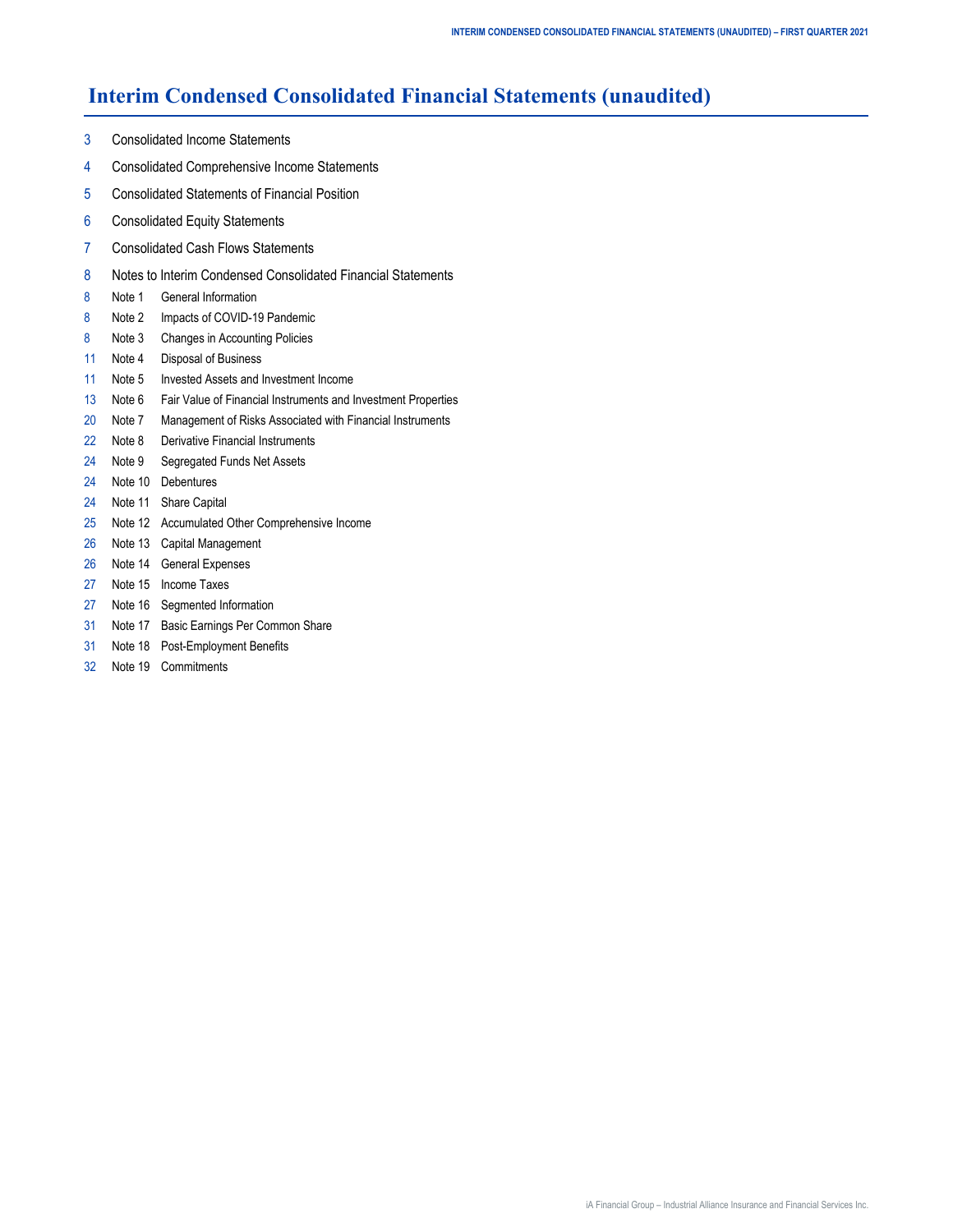# <span id="page-2-0"></span>**Consolidated Income Statements**

|                                                                 | Three months ended<br>March 31 |          |    |              |  |  |
|-----------------------------------------------------------------|--------------------------------|----------|----|--------------|--|--|
| (unaudited, in millions of dollars, unless otherwise indicated) |                                | 2021     |    | 2020         |  |  |
| <b>Revenues</b>                                                 |                                |          |    |              |  |  |
| <b>Premiums</b>                                                 |                                |          |    |              |  |  |
| Gross premiums                                                  | \$                             | 3,538    | \$ | 2,941        |  |  |
| Premiums ceded                                                  |                                | (215)    |    | (195)        |  |  |
| Net premiums (Note 16)                                          |                                | 3,323    |    | 2,746        |  |  |
| Investment income (Note 5)                                      |                                |          |    |              |  |  |
| Interest and other investment income                            |                                | 348      |    | 439          |  |  |
| Change in fair value of investments                             |                                | (3,903)  |    | (1, 297)     |  |  |
|                                                                 |                                | (3, 555) |    | (858)        |  |  |
| Other revenues                                                  |                                | 467      |    | 438          |  |  |
|                                                                 |                                | 235      |    | 2,326        |  |  |
| <b>Policy benefits and expenses</b>                             |                                |          |    |              |  |  |
| Gross benefits and claims on contracts                          |                                | 2,610    |    | 1,610        |  |  |
| Ceded benefits and claims on contracts                          |                                | (171)    |    | (134)        |  |  |
| Net transfer to segregated funds                                |                                | 411      |    | 688          |  |  |
| Increase (decrease) in insurance contract liabilities           |                                | (3,820)  |    | (702)        |  |  |
| Increase (decrease) in investment contract liabilities          |                                | (14)     |    | 1            |  |  |
| Decrease (increase) in reinsurance assets                       |                                | 54       |    | (75)         |  |  |
|                                                                 |                                | (930)    |    | 1,388        |  |  |
| Commissions                                                     |                                | 500      |    | 439          |  |  |
| General expenses                                                |                                | 391      |    | 407          |  |  |
| Premium and other taxes                                         |                                | 32       |    | 33           |  |  |
| Financing charges                                               |                                | 13       |    | 13           |  |  |
|                                                                 |                                | 6        |    | 2.280        |  |  |
| Income before income taxes                                      |                                | 229      |    | 46           |  |  |
| Income taxes (Note 15)                                          |                                | 57       |    | (2)          |  |  |
| Net income                                                      | \$                             | 172      | \$ | 48           |  |  |
| Net income attributed to participating policyholders            |                                | (5)      |    | $\mathbf{1}$ |  |  |
| Net income attributed to shareholders                           | \$                             | 177      | \$ | 47           |  |  |
| Dividends attributed to preferred shares (Note 11)              |                                | 6        |    | 6            |  |  |
| Net income attributed to common shareholder                     | \$                             | 171      | \$ | 41           |  |  |
| Basic earnings per common share (in dollars) (Note 17)          | \$                             | 1.57     | \$ | 0.37         |  |  |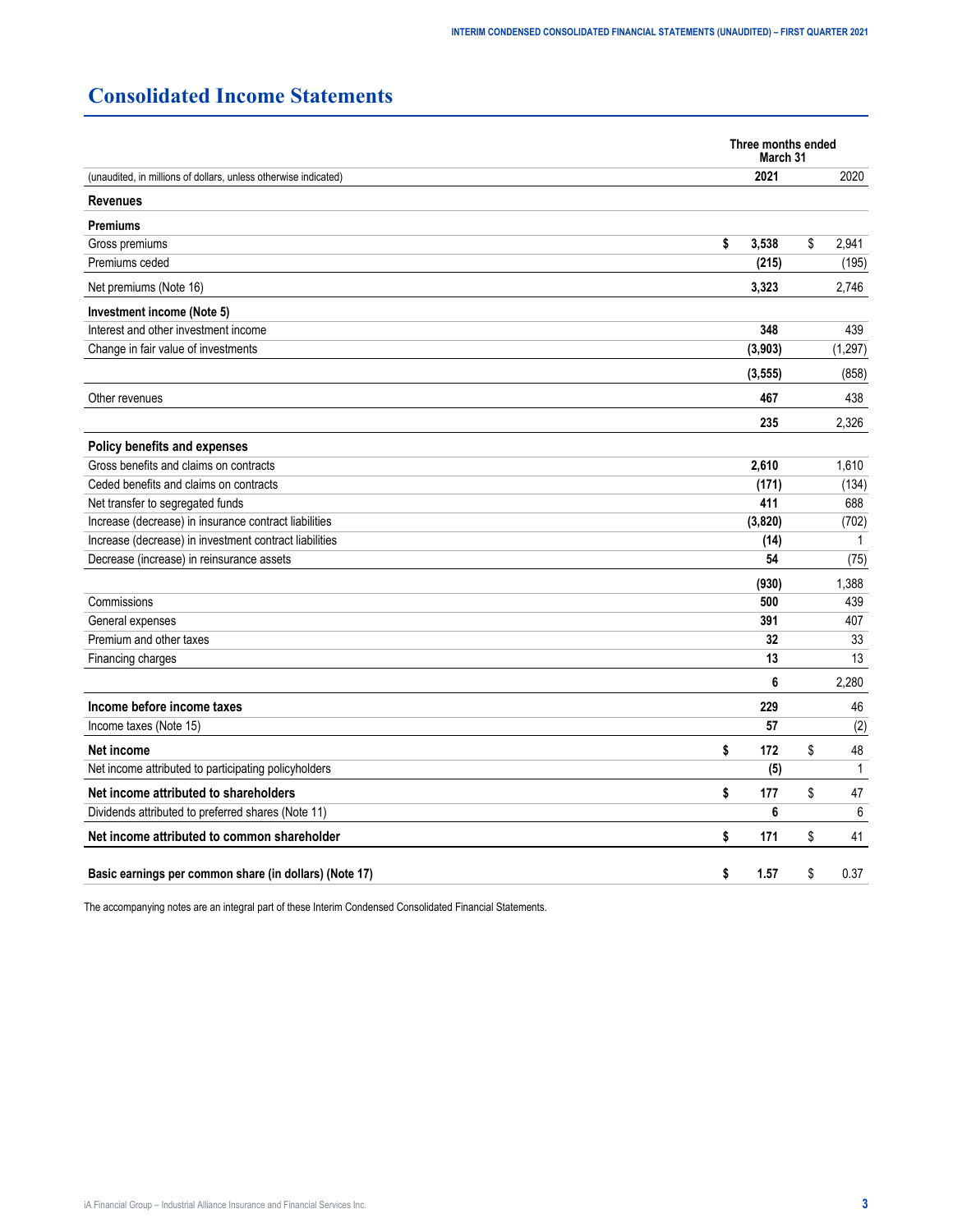# <span id="page-3-0"></span>**Consolidated Comprehensive Income Statements**

|                                                                                                  | Three months ended<br>March 31 |      |    |       |  |  |  |
|--------------------------------------------------------------------------------------------------|--------------------------------|------|----|-------|--|--|--|
| (unaudited, in millions of dollars)                                                              |                                | 2021 |    | 2020  |  |  |  |
| Net income                                                                                       |                                | 172  | \$ | 48    |  |  |  |
| Other comprehensive income, net of income taxes                                                  |                                |      |    |       |  |  |  |
| Items that may be reclassified subsequently to net income:                                       |                                |      |    |       |  |  |  |
| Available for sale financial assets                                                              |                                |      |    |       |  |  |  |
| Unrealized gains (losses) on available for sale financial assets                                 |                                | (47) |    | (118) |  |  |  |
| Reclassification of losses (gains) on available for sale financial assets included in net income |                                | (7)  |    | (6)   |  |  |  |
|                                                                                                  |                                | (54) |    | (124) |  |  |  |
| Net investment hedge                                                                             |                                |      |    |       |  |  |  |
| Unrealized gains (losses) on currency translation in foreign operations                          |                                | (21) |    | 128   |  |  |  |
| Hedges of net investment in foreign operations                                                   |                                | 18   |    | (110) |  |  |  |
|                                                                                                  |                                | (3)  |    | 18    |  |  |  |
| Cash flow hedge                                                                                  |                                |      |    |       |  |  |  |
| Unrealized gains (losses) on cash flow hedges                                                    |                                |      |    | (1)   |  |  |  |
| Items that will not be reclassified subsequently to net income:                                  |                                |      |    |       |  |  |  |
| Remeasurement of post-employment benefits                                                        |                                | 114  |    | 69    |  |  |  |
| Total other comprehensive income                                                                 |                                | 57   |    | (38)  |  |  |  |
| <b>Comprehensive income</b>                                                                      |                                | 229  | \$ | 10    |  |  |  |
| Comprehensive income attributed to participating policyholders                                   |                                | (5)  |    |       |  |  |  |
| Comprehensive income attributed to shareholders                                                  |                                | 234  | S  | 9     |  |  |  |

# **Income Taxes Included in Other Comprehensive Income**

|                                                                                                  | Three months ended<br>March 31 |      |  |      |  |  |  |  |
|--------------------------------------------------------------------------------------------------|--------------------------------|------|--|------|--|--|--|--|
| (unaudited, in millions of dollars)                                                              |                                | 2021 |  | 2020 |  |  |  |  |
| Income tax recovery (expense) related to:                                                        |                                |      |  |      |  |  |  |  |
| Items that may be reclassified subsequently to net income:                                       |                                |      |  |      |  |  |  |  |
| Unrealized losses (gains) on available for sale financial assets                                 |                                | 16   |  | 41   |  |  |  |  |
| Reclassification of gains (losses) on available for sale financial assets included in net income |                                | 3    |  |      |  |  |  |  |
| Hedges of net investment in foreign operations                                                   |                                | (3)  |  | 19   |  |  |  |  |
|                                                                                                  |                                | 16   |  | 63   |  |  |  |  |
| Items that will not be reclassified subsequently to net income:                                  |                                |      |  |      |  |  |  |  |
| Remeasurement of post-employment benefits                                                        |                                | (41) |  | (24) |  |  |  |  |
| Total income tax recovery (expense) included in other comprehensive income                       |                                | (25) |  | 39   |  |  |  |  |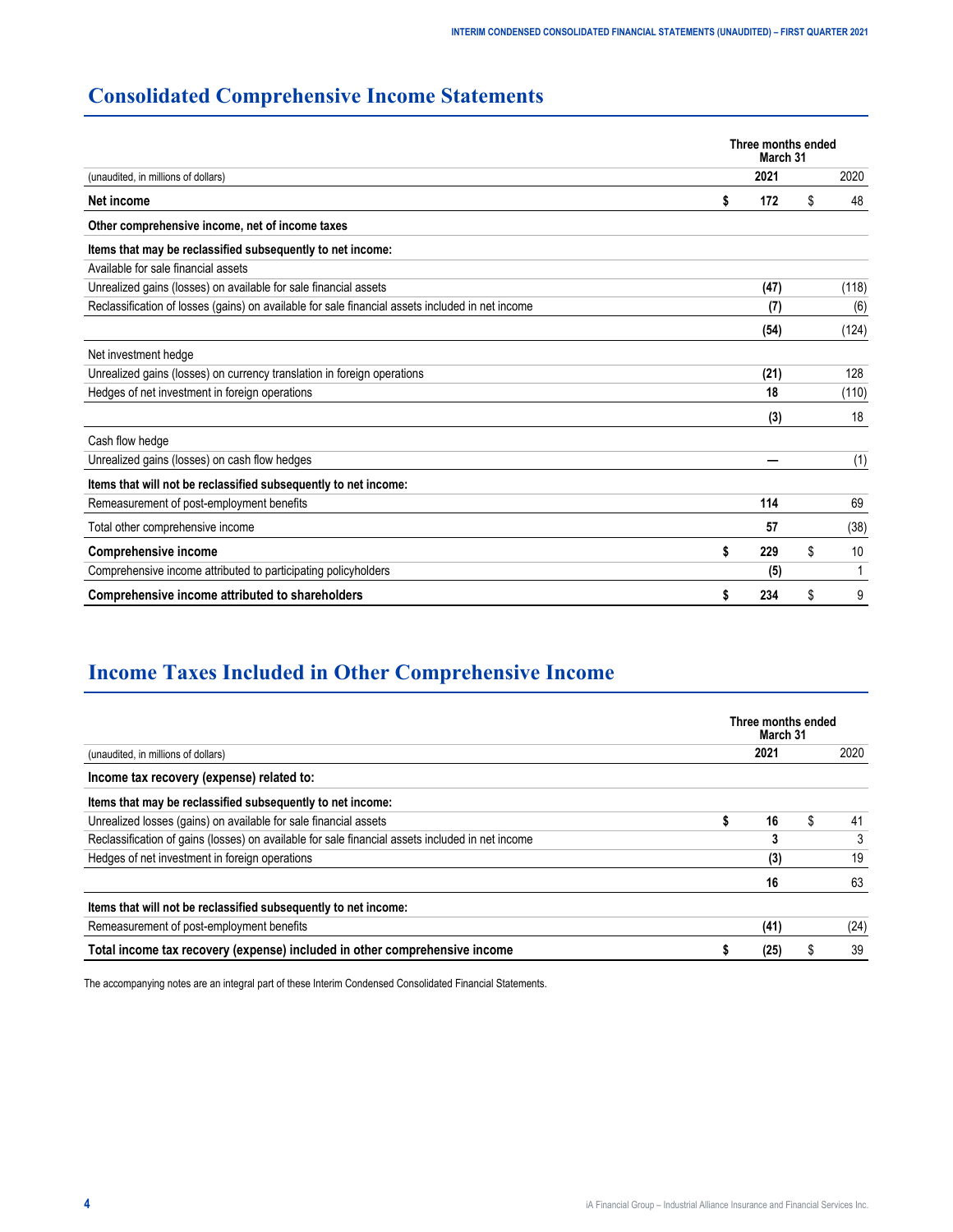# <span id="page-4-0"></span>**Consolidated Statements of Financial Position**

|                                                              | As at March 31 | As at December 31 |
|--------------------------------------------------------------|----------------|-------------------|
|                                                              | 2021           | 2020              |
| (in millions of dollars)                                     | (unaudited)    |                   |
| <b>Assets</b>                                                |                |                   |
| Investments (Note 5)                                         |                |                   |
| Cash and short-term investments                              | \$<br>1,269    | \$<br>1,593       |
| <b>Bonds</b>                                                 | 29,803         | 31,762            |
| <b>Stocks</b>                                                | 3,312          | 3,168             |
| Mortgages and other loans                                    | 2,901          | 2,801             |
| Derivative financial instruments (Note 8)                    | 840            | 1,651             |
| Policy loans                                                 | 953            | 881               |
| Other invested assets                                        | 442            | 453               |
| Investment properties                                        | 1,885          | 1,916             |
|                                                              | 41,405         | 44,225            |
| Other assets                                                 | 4,176          | 2,897             |
| Reinsurance assets                                           | 1,781          | 1,808             |
| <b>Fixed assets</b>                                          | 363            | 371               |
| Deferred income tax assets                                   | 20             | 23                |
| Intangible assets                                            | 769            | 773               |
| Goodwill                                                     | 557            | 556               |
| General fund assets                                          | 49,071         | 50,653            |
| Segregated funds net assets (Note 9)                         | 33,449         | 32,815            |
| <b>Total assets</b>                                          | \$<br>82,520   | \$<br>83,468      |
| <b>Liabilities</b>                                           |                |                   |
| Insurance contract liabilities                               | \$<br>32,705   | \$<br>36,527      |
| Investment contract liabilities                              | 552            | 575               |
| Derivative financial instruments (Note 8)                    | 968            | 569               |
| Other liabilities                                            | 8,710          | 6,846             |
| Deferred income tax liabilities                              | 275            | 248               |
| Debentures                                                   | 653            | 653               |
| General fund liabilities                                     | 43,863         | 45,418            |
| Liabilities related to segregated funds net assets (Note 9)  | 33,449         | 32,815            |
| <b>Total liabilities</b>                                     | \$<br>77,312   | \$<br>78,233      |
| <b>Equity</b>                                                |                |                   |
| Share capital and contributed surplus                        | \$<br>2,180    | \$<br>2,180       |
| Retained earnings and accumulated other comprehensive income | 2,992          | 3,014             |
| Participating policyholders' accounts                        | 36             | 41                |
|                                                              | 5,208          | 5,235             |
| <b>Total liabilities and equity</b>                          | \$<br>82,520   | \$<br>83,468      |
|                                                              |                |                   |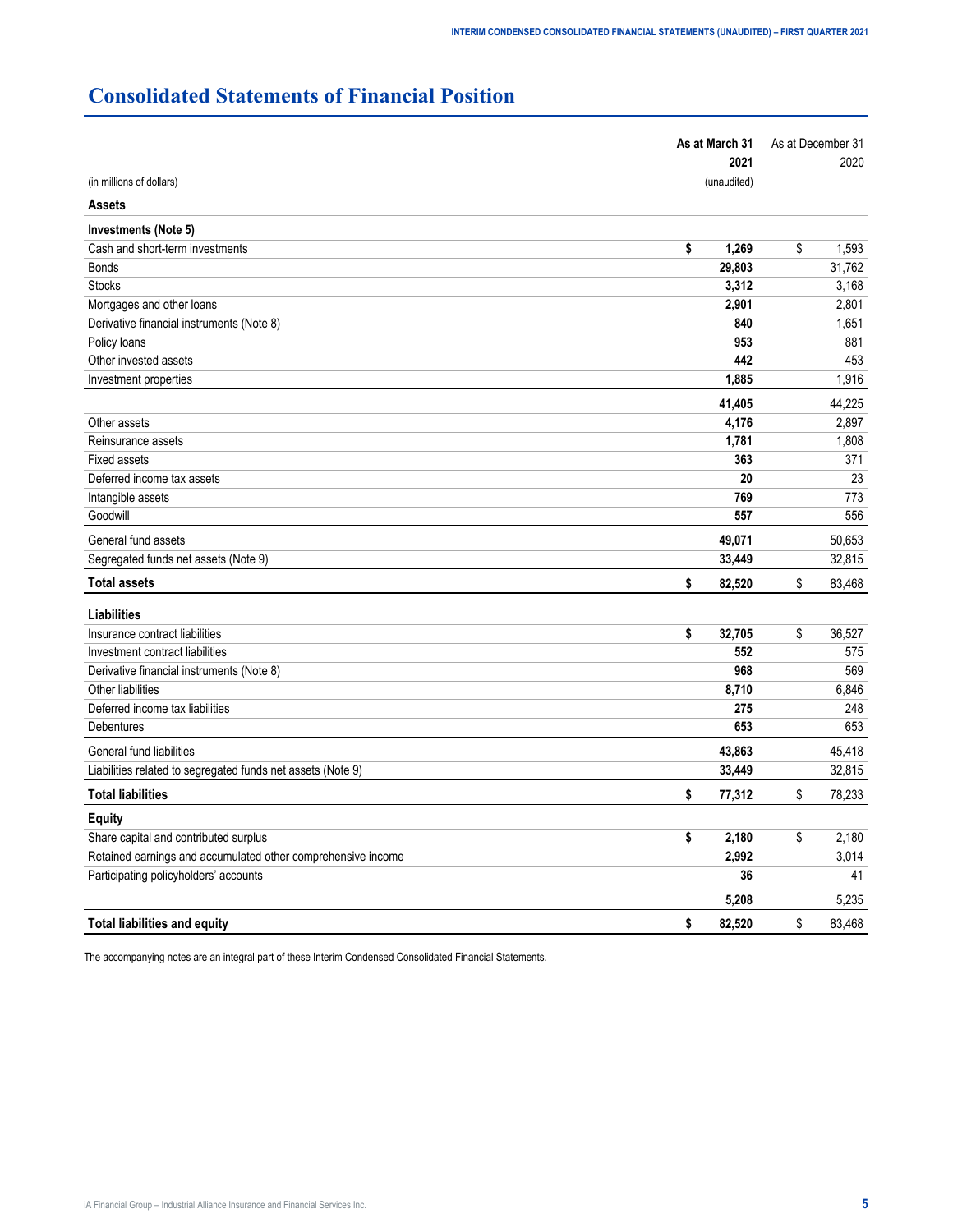# <span id="page-5-0"></span>**Consolidated Equity Statements**

|                                                                   | As at March 31, 2021 |                                                                 |             |           |           |                        |                      |                                                 |              |  |  |  |
|-------------------------------------------------------------------|----------------------|-----------------------------------------------------------------|-------------|-----------|-----------|------------------------|----------------------|-------------------------------------------------|--------------|--|--|--|
|                                                                   |                      | Participating<br>policyholders'<br>Common<br>shares<br>accounts |             | Preferred | shares    | Contributed<br>surplus | Retained<br>earnings | Accumulated<br>other<br>comprehensive<br>income | <b>Total</b> |  |  |  |
| (unaudited, in millions of dollars)                               |                      |                                                                 | (Note 11)   |           | (Note 11) |                        |                      | (Note 12)                                       |              |  |  |  |
| Balance as at December 31, 2019                                   | \$                   | 42                                                              | \$<br>1,655 | \$        | 525       | \$                     | \$<br>3,460          | \$<br>77                                        | \$<br>5,759  |  |  |  |
| Net income attributed to shareholders                             |                      |                                                                 |             |           |           |                        | 660                  |                                                 | 660          |  |  |  |
| Net income attributed to participating policyholders'<br>accounts |                      | (1)                                                             |             |           |           |                        |                      |                                                 | (1)          |  |  |  |
| Other comprehensive income                                        |                      |                                                                 |             |           |           |                        |                      | 19                                              | 19           |  |  |  |
| Comprehensive income for the year                                 |                      | (1)                                                             |             |           |           |                        | 660                  | 19                                              | 678          |  |  |  |
| <b>Equity transactions</b>                                        |                      |                                                                 |             |           |           |                        |                      |                                                 |              |  |  |  |
| Transfer of post-employment benefits                              |                      |                                                                 |             |           |           | —                      | (54)                 | 54                                              |              |  |  |  |
| Dividends on common shares                                        |                      |                                                                 |             |           |           | —                      | (1, 181)             | —                                               | (1, 181)     |  |  |  |
| Dividends on preferred shares                                     |                      |                                                                 |             |           |           |                        | (22)                 |                                                 | (22)         |  |  |  |
| Other                                                             |                      |                                                                 |             |           |           |                        | 1                    |                                                 | 1            |  |  |  |
|                                                                   |                      |                                                                 |             |           |           |                        | (1,256)              | 54                                              | (1,202)      |  |  |  |
| Balance as at December 31, 2020                                   |                      | 41                                                              | 1,655       |           | 525       |                        | 2,864                | 150                                             | 5,235        |  |  |  |
| Net income attributed to shareholders                             |                      |                                                                 |             |           |           |                        | 177                  |                                                 | 177          |  |  |  |
| Net income attributed to participating policyholders'<br>accounts |                      | (5)                                                             |             |           |           |                        |                      |                                                 | (5)          |  |  |  |
| Other comprehensive income                                        |                      |                                                                 |             |           |           |                        |                      | 57                                              | 57           |  |  |  |
| Comprehensive income for the period                               |                      | (5)                                                             |             |           |           |                        | 177                  | 57                                              | 229          |  |  |  |
| <b>Equity transactions</b>                                        |                      |                                                                 |             |           |           |                        |                      |                                                 |              |  |  |  |
| Transfer of post-employment benefits                              |                      |                                                                 |             |           |           | —                      | 114                  | (114)                                           |              |  |  |  |
| Dividends on common shares                                        |                      |                                                                 |             |           |           |                        | (250)                |                                                 | (250)        |  |  |  |
| Dividends on preferred shares                                     |                      |                                                                 |             |           |           |                        | (6)                  |                                                 | (6)          |  |  |  |
|                                                                   |                      |                                                                 |             |           |           |                        | (142)                | (114)                                           | (256)        |  |  |  |
| Balance as at March 31, 2021                                      | \$                   | 36                                                              | 1,655<br>\$ | \$        | 525       | \$                     | 2,899<br>\$          | \$<br>93                                        | \$<br>5,208  |  |  |  |
|                                                                   |                      |                                                                 |             |           |           | As at March 31, 2020   |                      |                                                 |              |  |  |  |

|                                                                   | Participating<br>policyholders'<br>accounts |    |    | Common<br>shares |    | Preferred<br>shares |    | Contributed<br>surplus |    | Retained<br>earnings | comprehensive |    | Accumulated<br>other<br>income |    | Total |
|-------------------------------------------------------------------|---------------------------------------------|----|----|------------------|----|---------------------|----|------------------------|----|----------------------|---------------|----|--------------------------------|----|-------|
| (unaudited, in millions of dollars)                               |                                             |    |    | (Note 11)        |    | (Note 11)           |    |                        |    |                      |               |    | (Note 12)                      |    |       |
| Balance as at December 31, 2019                                   | \$                                          | 42 | \$ | 1,655            | S. | 525                 | \$ |                        | \$ | 3,460                |               | \$ | 77                             | \$ | 5,759 |
| Net income attributed to shareholders                             |                                             |    |    |                  |    |                     |    |                        |    | 47                   |               |    |                                |    | 47    |
| Net income attributed to participating policyholders'<br>accounts |                                             |    |    |                  |    |                     |    |                        |    |                      |               |    |                                |    |       |
| Other comprehensive income                                        |                                             |    |    |                  |    |                     |    |                        |    |                      |               |    | (38)                           |    | (38)  |
| Comprehensive income for the period                               |                                             |    |    |                  |    |                     |    |                        |    | 47                   |               |    | (38)                           |    | 10    |
| <b>Equity transactions</b>                                        |                                             |    |    |                  |    |                     |    |                        |    |                      |               |    |                                |    |       |
| Transfer of post-employment benefits                              |                                             |    |    |                  |    |                     |    |                        |    | 69                   |               |    | (69)                           |    |       |
| Dividends on common shares                                        |                                             |    |    |                  |    |                     |    |                        |    | (671)                |               |    |                                |    | (671) |
| Dividends on preferred shares                                     |                                             |    |    |                  |    |                     |    |                        |    | (6)                  |               |    |                                |    | (6)   |
| Other                                                             |                                             |    |    |                  |    |                     |    |                        |    | 2                    |               |    |                                |    | 2     |
|                                                                   |                                             |    |    |                  |    |                     |    |                        |    | (606)                |               |    | (69)                           |    | (675) |
| Balance as at March 31, 2020                                      | \$                                          | 43 | S  | 1,655            | \$ | 525                 | \$ |                        | \$ | 2,901                |               | \$ | (30)                           | S  | 5,094 |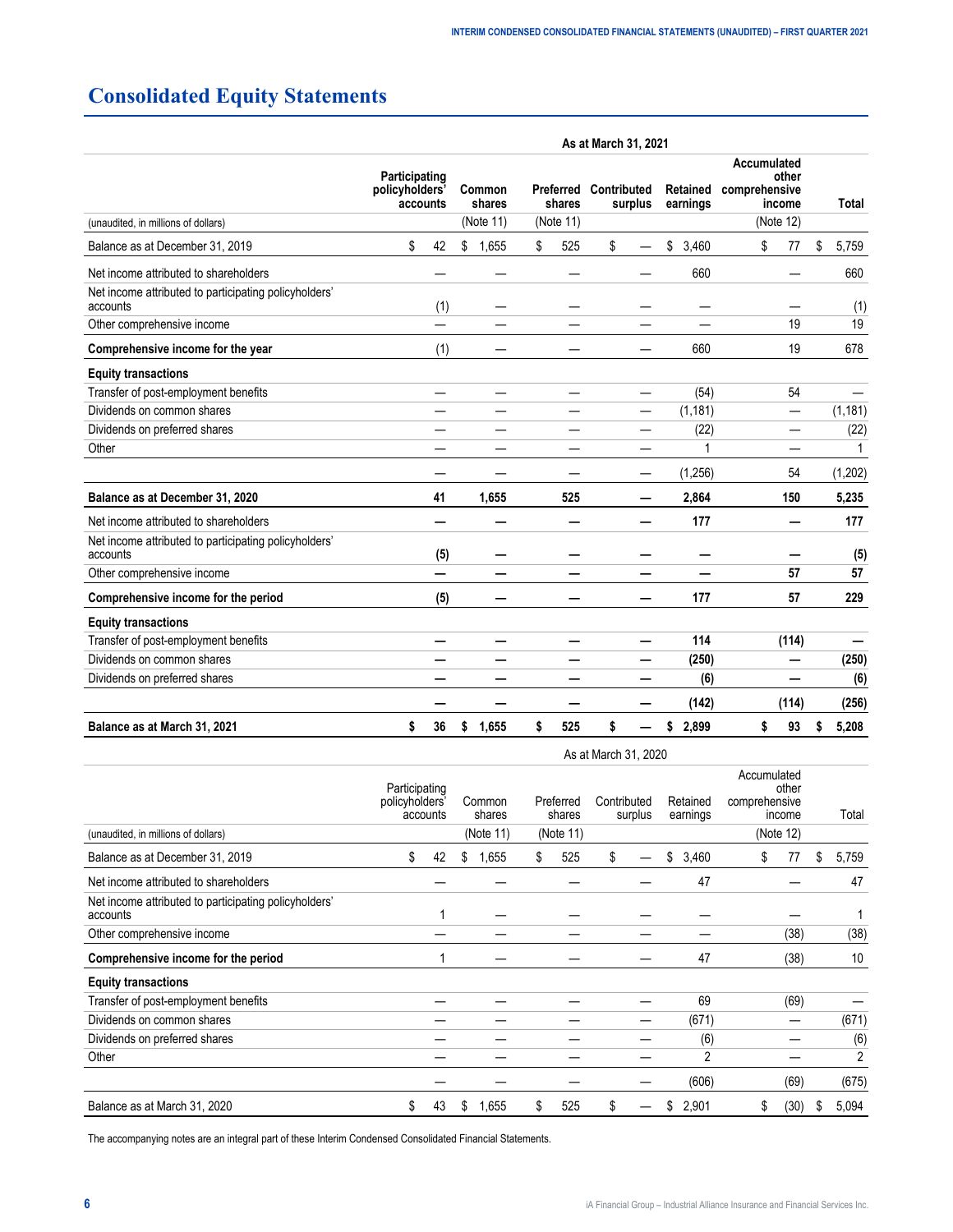## <span id="page-6-0"></span>**Consolidated Cash Flows Statements**

| 2021<br>2020<br>(unaudited, in millions of dollars)<br>Cash flows from operating activities<br>Income before income taxes<br>\$<br>229<br>\$<br>46<br>Financing charges<br>13<br>13<br>Income taxes paid, net of refunds<br>(51)<br>(75)<br>Operating activities not affecting cash:<br>Increase (decrease) in insurance contract liabilities<br>(3,798)<br>(663)<br>Increase (decrease) in investment contract liabilities<br>(23)<br>2<br>Decrease (increase) in reinsurance assets<br>8<br>(93)<br>Unrealized losses (gains) on investments<br>3,903<br>1,299<br>Provisions for losses<br>20<br>10<br>Amortization of premiums and discounts<br>8<br>4<br>42<br>Other depreciation<br>58<br>24<br>Goodwill impairment (Note 14)<br>Other items not affecting cash<br>(71)<br>(148)<br>Operating activities affecting cash:<br>Sales, maturities and repayments on investments<br>3,905<br>3,653<br>Purchases of investments<br>(4,902)<br>(3,736)<br>Realized losses (gains) on investments<br>(6)<br>(12)<br>Other items affecting cash<br>778<br>1,415<br>(40)<br>1,892<br>Net cash from (used in) operating activities<br>Cash flows from investing activities<br>Sales (purchases) of fixed and intangible assets<br>(11)<br>(15)<br>Cash flows from financing activities<br>Reimbursement of lease liabilities <sup>1</sup><br>(5)<br>(13)<br>Dividends paid on common shares<br>(250)<br>(671)<br>Dividends paid on preferred shares<br>(6)<br>(6)<br>Interest paid on debentures<br>(10)<br>(10)<br>Interest paid on lease liabilities<br>(1)<br>(1)<br>Net cash from (used in) financing activities<br>(272)<br>(701)<br>Foreign currency gains (losses) on cash<br>6<br>(1)<br>Increase (decrease) in cash and short-term investments<br>1,182<br>(324)<br>Cash and short-term investments at beginning<br>1,593<br>1,005<br>Cash and short-term investments at end<br>\$<br>1,269<br>\$<br>2,187<br>Supplementary information:<br>\$<br>Cash<br>\$<br>1,097<br>1,820<br>Short-term investments<br>172<br>367<br>Total cash and short-term investments<br>1,269<br>\$<br>\$<br>2,187 | Three months ended<br>March 31 |  |
|--------------------------------------------------------------------------------------------------------------------------------------------------------------------------------------------------------------------------------------------------------------------------------------------------------------------------------------------------------------------------------------------------------------------------------------------------------------------------------------------------------------------------------------------------------------------------------------------------------------------------------------------------------------------------------------------------------------------------------------------------------------------------------------------------------------------------------------------------------------------------------------------------------------------------------------------------------------------------------------------------------------------------------------------------------------------------------------------------------------------------------------------------------------------------------------------------------------------------------------------------------------------------------------------------------------------------------------------------------------------------------------------------------------------------------------------------------------------------------------------------------------------------------------------------------------------------------------------------------------------------------------------------------------------------------------------------------------------------------------------------------------------------------------------------------------------------------------------------------------------------------------------------------------------------------------------------------------------------------------------------------------------------------------------------------------------------------------------------|--------------------------------|--|
|                                                                                                                                                                                                                                                                                                                                                                                                                                                                                                                                                                                                                                                                                                                                                                                                                                                                                                                                                                                                                                                                                                                                                                                                                                                                                                                                                                                                                                                                                                                                                                                                                                                                                                                                                                                                                                                                                                                                                                                                                                                                                                  |                                |  |
|                                                                                                                                                                                                                                                                                                                                                                                                                                                                                                                                                                                                                                                                                                                                                                                                                                                                                                                                                                                                                                                                                                                                                                                                                                                                                                                                                                                                                                                                                                                                                                                                                                                                                                                                                                                                                                                                                                                                                                                                                                                                                                  |                                |  |
|                                                                                                                                                                                                                                                                                                                                                                                                                                                                                                                                                                                                                                                                                                                                                                                                                                                                                                                                                                                                                                                                                                                                                                                                                                                                                                                                                                                                                                                                                                                                                                                                                                                                                                                                                                                                                                                                                                                                                                                                                                                                                                  |                                |  |
|                                                                                                                                                                                                                                                                                                                                                                                                                                                                                                                                                                                                                                                                                                                                                                                                                                                                                                                                                                                                                                                                                                                                                                                                                                                                                                                                                                                                                                                                                                                                                                                                                                                                                                                                                                                                                                                                                                                                                                                                                                                                                                  |                                |  |
|                                                                                                                                                                                                                                                                                                                                                                                                                                                                                                                                                                                                                                                                                                                                                                                                                                                                                                                                                                                                                                                                                                                                                                                                                                                                                                                                                                                                                                                                                                                                                                                                                                                                                                                                                                                                                                                                                                                                                                                                                                                                                                  |                                |  |
|                                                                                                                                                                                                                                                                                                                                                                                                                                                                                                                                                                                                                                                                                                                                                                                                                                                                                                                                                                                                                                                                                                                                                                                                                                                                                                                                                                                                                                                                                                                                                                                                                                                                                                                                                                                                                                                                                                                                                                                                                                                                                                  |                                |  |
|                                                                                                                                                                                                                                                                                                                                                                                                                                                                                                                                                                                                                                                                                                                                                                                                                                                                                                                                                                                                                                                                                                                                                                                                                                                                                                                                                                                                                                                                                                                                                                                                                                                                                                                                                                                                                                                                                                                                                                                                                                                                                                  |                                |  |
|                                                                                                                                                                                                                                                                                                                                                                                                                                                                                                                                                                                                                                                                                                                                                                                                                                                                                                                                                                                                                                                                                                                                                                                                                                                                                                                                                                                                                                                                                                                                                                                                                                                                                                                                                                                                                                                                                                                                                                                                                                                                                                  |                                |  |
|                                                                                                                                                                                                                                                                                                                                                                                                                                                                                                                                                                                                                                                                                                                                                                                                                                                                                                                                                                                                                                                                                                                                                                                                                                                                                                                                                                                                                                                                                                                                                                                                                                                                                                                                                                                                                                                                                                                                                                                                                                                                                                  |                                |  |
|                                                                                                                                                                                                                                                                                                                                                                                                                                                                                                                                                                                                                                                                                                                                                                                                                                                                                                                                                                                                                                                                                                                                                                                                                                                                                                                                                                                                                                                                                                                                                                                                                                                                                                                                                                                                                                                                                                                                                                                                                                                                                                  |                                |  |
|                                                                                                                                                                                                                                                                                                                                                                                                                                                                                                                                                                                                                                                                                                                                                                                                                                                                                                                                                                                                                                                                                                                                                                                                                                                                                                                                                                                                                                                                                                                                                                                                                                                                                                                                                                                                                                                                                                                                                                                                                                                                                                  |                                |  |
|                                                                                                                                                                                                                                                                                                                                                                                                                                                                                                                                                                                                                                                                                                                                                                                                                                                                                                                                                                                                                                                                                                                                                                                                                                                                                                                                                                                                                                                                                                                                                                                                                                                                                                                                                                                                                                                                                                                                                                                                                                                                                                  |                                |  |
|                                                                                                                                                                                                                                                                                                                                                                                                                                                                                                                                                                                                                                                                                                                                                                                                                                                                                                                                                                                                                                                                                                                                                                                                                                                                                                                                                                                                                                                                                                                                                                                                                                                                                                                                                                                                                                                                                                                                                                                                                                                                                                  |                                |  |
|                                                                                                                                                                                                                                                                                                                                                                                                                                                                                                                                                                                                                                                                                                                                                                                                                                                                                                                                                                                                                                                                                                                                                                                                                                                                                                                                                                                                                                                                                                                                                                                                                                                                                                                                                                                                                                                                                                                                                                                                                                                                                                  |                                |  |
|                                                                                                                                                                                                                                                                                                                                                                                                                                                                                                                                                                                                                                                                                                                                                                                                                                                                                                                                                                                                                                                                                                                                                                                                                                                                                                                                                                                                                                                                                                                                                                                                                                                                                                                                                                                                                                                                                                                                                                                                                                                                                                  |                                |  |
|                                                                                                                                                                                                                                                                                                                                                                                                                                                                                                                                                                                                                                                                                                                                                                                                                                                                                                                                                                                                                                                                                                                                                                                                                                                                                                                                                                                                                                                                                                                                                                                                                                                                                                                                                                                                                                                                                                                                                                                                                                                                                                  |                                |  |
|                                                                                                                                                                                                                                                                                                                                                                                                                                                                                                                                                                                                                                                                                                                                                                                                                                                                                                                                                                                                                                                                                                                                                                                                                                                                                                                                                                                                                                                                                                                                                                                                                                                                                                                                                                                                                                                                                                                                                                                                                                                                                                  |                                |  |
|                                                                                                                                                                                                                                                                                                                                                                                                                                                                                                                                                                                                                                                                                                                                                                                                                                                                                                                                                                                                                                                                                                                                                                                                                                                                                                                                                                                                                                                                                                                                                                                                                                                                                                                                                                                                                                                                                                                                                                                                                                                                                                  |                                |  |
|                                                                                                                                                                                                                                                                                                                                                                                                                                                                                                                                                                                                                                                                                                                                                                                                                                                                                                                                                                                                                                                                                                                                                                                                                                                                                                                                                                                                                                                                                                                                                                                                                                                                                                                                                                                                                                                                                                                                                                                                                                                                                                  |                                |  |
|                                                                                                                                                                                                                                                                                                                                                                                                                                                                                                                                                                                                                                                                                                                                                                                                                                                                                                                                                                                                                                                                                                                                                                                                                                                                                                                                                                                                                                                                                                                                                                                                                                                                                                                                                                                                                                                                                                                                                                                                                                                                                                  |                                |  |
|                                                                                                                                                                                                                                                                                                                                                                                                                                                                                                                                                                                                                                                                                                                                                                                                                                                                                                                                                                                                                                                                                                                                                                                                                                                                                                                                                                                                                                                                                                                                                                                                                                                                                                                                                                                                                                                                                                                                                                                                                                                                                                  |                                |  |
|                                                                                                                                                                                                                                                                                                                                                                                                                                                                                                                                                                                                                                                                                                                                                                                                                                                                                                                                                                                                                                                                                                                                                                                                                                                                                                                                                                                                                                                                                                                                                                                                                                                                                                                                                                                                                                                                                                                                                                                                                                                                                                  |                                |  |
|                                                                                                                                                                                                                                                                                                                                                                                                                                                                                                                                                                                                                                                                                                                                                                                                                                                                                                                                                                                                                                                                                                                                                                                                                                                                                                                                                                                                                                                                                                                                                                                                                                                                                                                                                                                                                                                                                                                                                                                                                                                                                                  |                                |  |
|                                                                                                                                                                                                                                                                                                                                                                                                                                                                                                                                                                                                                                                                                                                                                                                                                                                                                                                                                                                                                                                                                                                                                                                                                                                                                                                                                                                                                                                                                                                                                                                                                                                                                                                                                                                                                                                                                                                                                                                                                                                                                                  |                                |  |
|                                                                                                                                                                                                                                                                                                                                                                                                                                                                                                                                                                                                                                                                                                                                                                                                                                                                                                                                                                                                                                                                                                                                                                                                                                                                                                                                                                                                                                                                                                                                                                                                                                                                                                                                                                                                                                                                                                                                                                                                                                                                                                  |                                |  |
|                                                                                                                                                                                                                                                                                                                                                                                                                                                                                                                                                                                                                                                                                                                                                                                                                                                                                                                                                                                                                                                                                                                                                                                                                                                                                                                                                                                                                                                                                                                                                                                                                                                                                                                                                                                                                                                                                                                                                                                                                                                                                                  |                                |  |
|                                                                                                                                                                                                                                                                                                                                                                                                                                                                                                                                                                                                                                                                                                                                                                                                                                                                                                                                                                                                                                                                                                                                                                                                                                                                                                                                                                                                                                                                                                                                                                                                                                                                                                                                                                                                                                                                                                                                                                                                                                                                                                  |                                |  |
|                                                                                                                                                                                                                                                                                                                                                                                                                                                                                                                                                                                                                                                                                                                                                                                                                                                                                                                                                                                                                                                                                                                                                                                                                                                                                                                                                                                                                                                                                                                                                                                                                                                                                                                                                                                                                                                                                                                                                                                                                                                                                                  |                                |  |
|                                                                                                                                                                                                                                                                                                                                                                                                                                                                                                                                                                                                                                                                                                                                                                                                                                                                                                                                                                                                                                                                                                                                                                                                                                                                                                                                                                                                                                                                                                                                                                                                                                                                                                                                                                                                                                                                                                                                                                                                                                                                                                  |                                |  |
|                                                                                                                                                                                                                                                                                                                                                                                                                                                                                                                                                                                                                                                                                                                                                                                                                                                                                                                                                                                                                                                                                                                                                                                                                                                                                                                                                                                                                                                                                                                                                                                                                                                                                                                                                                                                                                                                                                                                                                                                                                                                                                  |                                |  |
|                                                                                                                                                                                                                                                                                                                                                                                                                                                                                                                                                                                                                                                                                                                                                                                                                                                                                                                                                                                                                                                                                                                                                                                                                                                                                                                                                                                                                                                                                                                                                                                                                                                                                                                                                                                                                                                                                                                                                                                                                                                                                                  |                                |  |
|                                                                                                                                                                                                                                                                                                                                                                                                                                                                                                                                                                                                                                                                                                                                                                                                                                                                                                                                                                                                                                                                                                                                                                                                                                                                                                                                                                                                                                                                                                                                                                                                                                                                                                                                                                                                                                                                                                                                                                                                                                                                                                  |                                |  |
|                                                                                                                                                                                                                                                                                                                                                                                                                                                                                                                                                                                                                                                                                                                                                                                                                                                                                                                                                                                                                                                                                                                                                                                                                                                                                                                                                                                                                                                                                                                                                                                                                                                                                                                                                                                                                                                                                                                                                                                                                                                                                                  |                                |  |
|                                                                                                                                                                                                                                                                                                                                                                                                                                                                                                                                                                                                                                                                                                                                                                                                                                                                                                                                                                                                                                                                                                                                                                                                                                                                                                                                                                                                                                                                                                                                                                                                                                                                                                                                                                                                                                                                                                                                                                                                                                                                                                  |                                |  |
|                                                                                                                                                                                                                                                                                                                                                                                                                                                                                                                                                                                                                                                                                                                                                                                                                                                                                                                                                                                                                                                                                                                                                                                                                                                                                                                                                                                                                                                                                                                                                                                                                                                                                                                                                                                                                                                                                                                                                                                                                                                                                                  |                                |  |
|                                                                                                                                                                                                                                                                                                                                                                                                                                                                                                                                                                                                                                                                                                                                                                                                                                                                                                                                                                                                                                                                                                                                                                                                                                                                                                                                                                                                                                                                                                                                                                                                                                                                                                                                                                                                                                                                                                                                                                                                                                                                                                  |                                |  |
|                                                                                                                                                                                                                                                                                                                                                                                                                                                                                                                                                                                                                                                                                                                                                                                                                                                                                                                                                                                                                                                                                                                                                                                                                                                                                                                                                                                                                                                                                                                                                                                                                                                                                                                                                                                                                                                                                                                                                                                                                                                                                                  |                                |  |
|                                                                                                                                                                                                                                                                                                                                                                                                                                                                                                                                                                                                                                                                                                                                                                                                                                                                                                                                                                                                                                                                                                                                                                                                                                                                                                                                                                                                                                                                                                                                                                                                                                                                                                                                                                                                                                                                                                                                                                                                                                                                                                  |                                |  |

<sup>1</sup> For the three months ended March 31, 2021, lease liabilities, presented in *Other liabilities* in the Consolidated Statements of Financial Position, include an amount of \$1 (\$17 for the three months ended March 31, 2020) of non-affecting cash items, mostly attributable to new liabilities.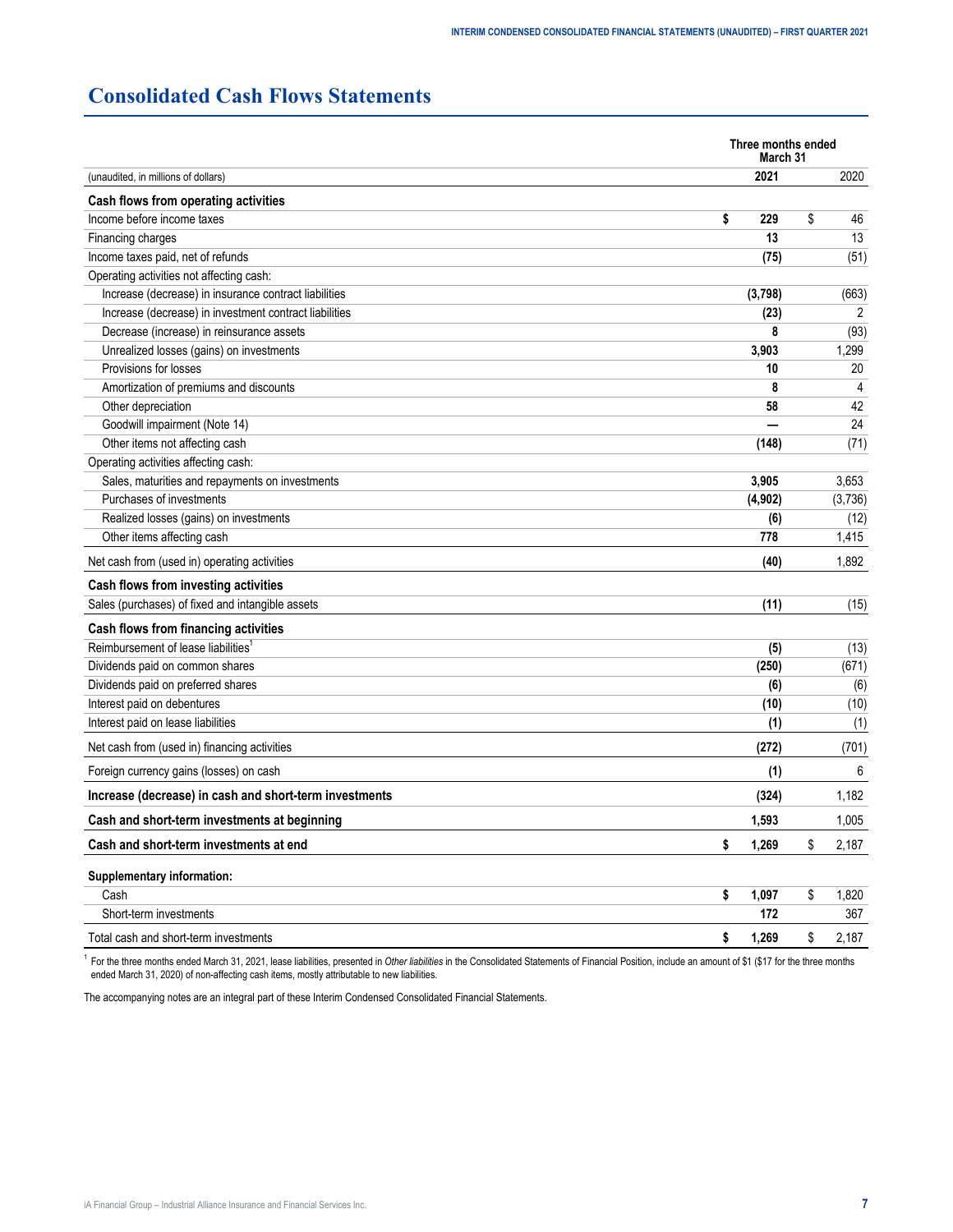## <span id="page-7-0"></span>**Notes to Interim Condensed Consolidated Financial Statements**

Three months ended March 31, 2021 and 2020 (unaudited) (in millions of dollars, unless otherwise indicated)

#### **1 › General Information**

Industrial Alliance Insurance and Financial Services Inc. is a life and health insurance company incorporated under the *Business Corporations Act* (Quebec), governed by the *Insurers Act* and regulated by the Autorité des marchés financiers (AMF). Industrial Alliance Insurance and Financial Services Inc. and its subsidiaries (iA Insurance or the "Company") offer a wide range of life and health insurance products, savings and retirement plans, mutual funds, securities, mortgages, auto and home insurance, creditor insurance, replacement insurance, replacement warranties, extended warranties and other ancillary products for dealer services and other financial products and services. The Company's products and services are offered on both an individual and group basis and extend throughout Canada and the United States.

On January 1, 2020, Industrial Alliance Insurance and Financial Services Inc. and its subsidiary The Excellence Life Insurance Company merged. The merger was recorded at book value and had no effect on the Interim Condensed Consolidated Financial Statements (the "Financial Statements").

The Company's Financial Statements are prepared on the basis of International Financial Reporting Standards (IFRS) in accordance with IAS 34 *Interim Financial Reporting*, issued by the International Accounting Standards Board (IASB). These Financial Statements do not contain all the information required in a complete annual financial statement and should be read in conjunction with the Consolidated Financial Statements for the year ended December 31, 2020. The significant accounting policies used to prepare these Financial Statements are consistent with those found in the Consolidated Financial Statements for the year ended December 31, 2020, except for items mentioned in Note 3.

Publication of these Financial Statements was authorized for issue by the Company's Board of Directors on May 6, 2021.

#### **2 › Impacts of COVID-19 Pandemic**

Since the beginning of 2020, the spread of the COVID-19 virus, elevated to a pandemic by the World Health Organization (WHO) on March 11, 2020, has caused turbulence in the financial markets, resulted in economic uncertainty and disrupted the activities of the business community and citizens. The COVID-19 pandemic has forced governments to implement exceptional measures to slow the progression of this crisis. Governments and central banks implemented significant monetary and fiscal interventions to stabilize economic conditions. The risk management program established by the Company made it possible, since the beginning of the pandemic, to mitigate the negative effects of this crisis on its results. The initiatives deployed by the Company help to ensure the continuity of all of its activities, while protecting the health and the safety of its employees. More detailed information regarding the pandemic's impact on the valuation of the Company's assets and liabilities as at December 31, 2020, is provided in the Financial Statements as at that date, in Note 2, section b) "Important Estimates, Assumptions, Judgments and Impacts of COVID-19 Pandemic".

At this time, it is impossible to reliably assess the duration and extent of the impacts that the pandemic could have on the Company's future financial results, due to uncertainties still prevailing as at March 31, 2021. The significant estimates, assumptions and judgments made by management in the preparation of these Financial Statements take into account these uncertainties.

As at December 31, 2020, during the annual assumption review, the Company increased the *Insurance contract liabilities* to take into account the temporary rise in mortality and the lapse assumptions for certain policies, both caused by the COVID-19 pandemic. As at March 31, 2021, the Company paid benefits that were related to the pandemic and has consequently reduced the *Insurance contract liabilities*.

The effect of the pandemic on the results for the three months ended March 31, 2021, are not significant.

Actual results could differ from best estimates, as mentioned in Note 2, section b) "Important Estimates, Assumptions, Judgments and Impacts of COVID-19 Pandemic" of the Financial Statements for the year ended December 31, 2020.

#### **3 › Changes in Accounting Policies**

#### **New Accounting Policies Applied**

These standards or amendments apply to financial statements beginning on or after January 1, 2021.

| <b>Standards or amendments</b>    | Description of the standards or amendments and impacts on financial statements of the Company                                                                                                                                                                                                                                                                                                                                                                                                                                                                                                                                                            |
|-----------------------------------|----------------------------------------------------------------------------------------------------------------------------------------------------------------------------------------------------------------------------------------------------------------------------------------------------------------------------------------------------------------------------------------------------------------------------------------------------------------------------------------------------------------------------------------------------------------------------------------------------------------------------------------------------------|
| <b>IFRS 4 Insurance Contracts</b> | Description: On September 12, 2016, the IASB published an amendment to IFRS 4 Insurance Contracts. This amendment,<br>Applying IFRS 9 Financial Instruments with IFRS 4 Insurance Contracts, provides two options to entities applying IFRS 4:<br>the deferral approach is an optional temporary exemption from applying IFRS 9 until January 1, 2021 for entities<br>whose predominant activity is issuing contracts within the scope of IFRS 4;<br>the overlay approach permits entities to adopt IFRS 9 but adjust some of the impacts arising from designated financial<br>assets, those being assets related to the insurance contract liabilities. |
|                                   | On June 25, 2020, the IASB published an amendment to IFRS 4 <i>Insurance Contracts</i> to extend the deferral approach until<br>January 1, 2023.                                                                                                                                                                                                                                                                                                                                                                                                                                                                                                         |
|                                   | Status: The Company met all criteria and chose the deferral approach, as described below in the section "Information on<br>the Deferral of the Application of IFRS 9 Financial Instruments". The Company will apply IFRS 9 only to financial<br>statements beginning on or after January 1, 2023.                                                                                                                                                                                                                                                                                                                                                        |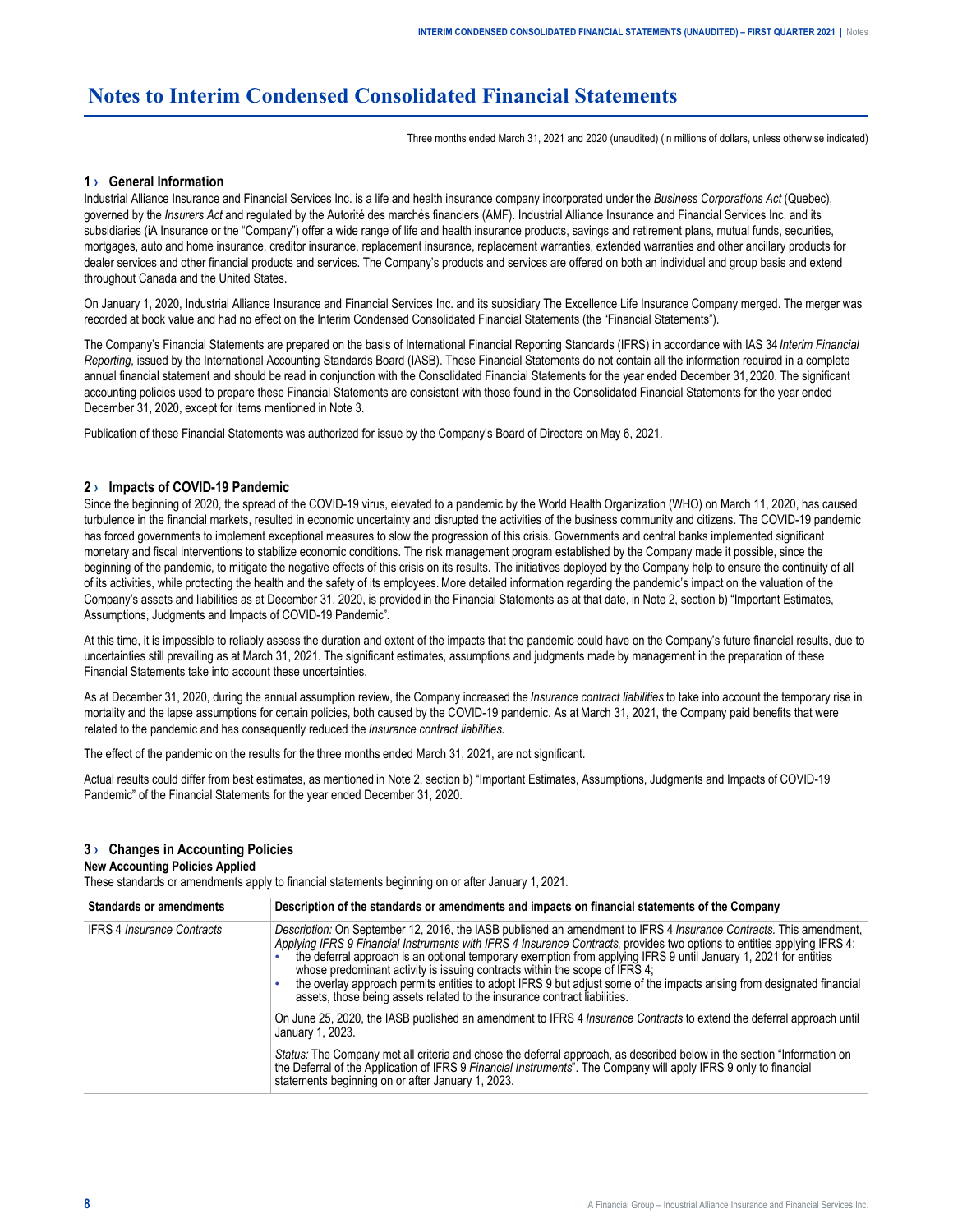| <b>IFRS 16 Leases</b>                                                                                                                                                                   | Description: On May 28, 2020, the IASB published an amendment to IFRS 16 Leases. The amendment COVID-19-Related<br>Rent Concessions exempts lessees from having to consider individual lease contracts to determine whether rent<br>concessions occurring as a direct consequence of the COVID-19 pandemic are lease modifications and allows lessees to<br>account for such rent concessions as if they were not lease modifications. It applies to COVID-19-related rent concessions<br>that reduce lease payments due on or before June 30, 2021. This amendment applies retrospectively.                                                                                       |
|-----------------------------------------------------------------------------------------------------------------------------------------------------------------------------------------|------------------------------------------------------------------------------------------------------------------------------------------------------------------------------------------------------------------------------------------------------------------------------------------------------------------------------------------------------------------------------------------------------------------------------------------------------------------------------------------------------------------------------------------------------------------------------------------------------------------------------------------------------------------------------------|
|                                                                                                                                                                                         | On March 31, 2021, the IASB published an amendment to IFRS 16 Leases. The amendment COVID-19-Related Rent<br>Concessions beyond 30 June 2021 extends the practical relief regarding COVID-19-related rent concessions until<br>June 30, 2022.<br><i>Impact:</i> No impact on the Company's financial statements.                                                                                                                                                                                                                                                                                                                                                                   |
| IAS 39 Financial Instruments:<br>Recognition and Measurement.<br><b>IFRS 7 Financial Instruments:</b><br>Disclosures.<br><b>IFRS 4 Insurance Contracts and</b><br><b>IFRS 16 Leases</b> | Description: On August 27, 2020, the IASB published an amendment to IAS 39 Financial Instruments: Recognition and<br>Measurement. IFRS 7 Financial Instruments: Disclosures. IFRS 4 Insurance Contracts and IFRS 16 Leases. The<br>amendment, Interest Rate Benchmark Reform - Phase 2, clarifies the requirements related to financial assets, financial<br>liabilities and lease liabilities, specific hedge accounting requirements, and disclosure requirements of financial instruments<br>when an existing interest rate benchmark is replaced. This amendment applies on a modified retrospective basis.<br><i>Impact:</i> No impact on the Company's financial statements. |

## **Future Changes in Accounting Policies**

Standards or amendments are presented on the basis of their publication date unless a more relevant approach allows for better information.

| <b>Standards or amendments</b>      | Description of the standards or amendments                                                                                                                                                                                                                                                                                                                                                                                                                                                                                                                                                                                                                                                                                                                                                                                                                                                                                                                                                                                                                                                                                                                                                                                                                                            |  |  |  |  |  |  |  |
|-------------------------------------|---------------------------------------------------------------------------------------------------------------------------------------------------------------------------------------------------------------------------------------------------------------------------------------------------------------------------------------------------------------------------------------------------------------------------------------------------------------------------------------------------------------------------------------------------------------------------------------------------------------------------------------------------------------------------------------------------------------------------------------------------------------------------------------------------------------------------------------------------------------------------------------------------------------------------------------------------------------------------------------------------------------------------------------------------------------------------------------------------------------------------------------------------------------------------------------------------------------------------------------------------------------------------------------|--|--|--|--|--|--|--|
| <b>IFRS 9 Financial Instruments</b> | The Company adopted the amendment to IFRS 4 Insurance Contracts described in the section "New Accounting Policies<br>Applied". Consequently, even if the provisions of IFRS 9 applied to financial statements beginning on or after January 1,<br>2018, the Company will apply these provisions simultaneously to the application of the standard IFRS 17.                                                                                                                                                                                                                                                                                                                                                                                                                                                                                                                                                                                                                                                                                                                                                                                                                                                                                                                            |  |  |  |  |  |  |  |
|                                     | Description: On July 24, 2014, the IASB published the standard IFRS 9 Financial Instruments which replaces the<br>provisions of the standard IAS 39 Financial Instruments: Recognition and Measurement. The standard IFRS 9:<br>requires financial assets to be measured at amortized cost or at fair value on the basis of the entity's business model<br>for managing assets;<br>changes the accounting for financial liabilities measured using the fair value option;<br>proposes a new accounting model related to the recognition of expected credit losses, requiring the entity to recognize<br>expected credit losses on financial assets using current estimates of expected shortfalls in cash flows on those<br>instruments as at the reporting date;<br>modifies the hedge accounting model, which aims to present in the financial statements the effect of risk management<br>activities.<br>The provisions of the new standard IFRS 9 will apply retrospectively or on a modified retrospective basis.                                                                                                                                                                                                                                                                |  |  |  |  |  |  |  |
|                                     | On October 12, 2017, the IASB published an amendment to IFRS 9 Financial Instruments. The amendment Prepayment<br>Features with Negative Compensation enables entities to measure at amortized cost some prepayable financial assets<br>with so-called negative compensation.                                                                                                                                                                                                                                                                                                                                                                                                                                                                                                                                                                                                                                                                                                                                                                                                                                                                                                                                                                                                         |  |  |  |  |  |  |  |
|                                     | On August 27, 2020, the IASB published an amendment to IFRS 9 Financial Instruments. The amendment, Interest Rate<br>Benchmark Reform – Phase 2, clarifies among other things the requirements related to financial assets, financial liabilities<br>and specific hedge accounting requirements when an existing interest rate benchmark is replaced.                                                                                                                                                                                                                                                                                                                                                                                                                                                                                                                                                                                                                                                                                                                                                                                                                                                                                                                                 |  |  |  |  |  |  |  |
|                                     | Status: The Company is currently evaluating the impact of this standard on its financial statements.                                                                                                                                                                                                                                                                                                                                                                                                                                                                                                                                                                                                                                                                                                                                                                                                                                                                                                                                                                                                                                                                                                                                                                                  |  |  |  |  |  |  |  |
| <b>IFRS 17 Insurance Contracts</b>  | Description: On May 18, 2017, the IASB published the standard IFRS 17 Insurance Contracts which replaces the<br>provisions of the standard IFRS 4 <i>Insurance Contracts</i> . The standard IFRS 17:<br>has an objective to ensure that an entity provides relevant information that faithfully represents those contracts and<br>gives a basis for users of financial statements to assess the effect that insurance contracts have on the financial<br>position, income statement and cash flows statement;<br>establishes the principles for recognition, measurement, presentation and disclosure;<br>defines a general model and a variable fee approach applicable to all insurance contracts and reinsurance contracts to<br>measure the insurance contract liabilities;<br>defines a specific model for contracts of one year or less.<br>The provisions of the new standard IFRS 17 will apply retrospectively to each group of insurance contracts and, if and only<br>if impracticable, an entity shall apply the modified retrospective or fair value approach to financial statements beginning on<br>or after January 1, 2021. Early adoption is permitted if IFRS 9 Financial Instruments and IFRS 15 Revenue from Contracts<br>with Customers are previously applied. |  |  |  |  |  |  |  |
|                                     | On June 25, 2020, the IASB published an amendment to IFRS 17 Insurance Contracts that clarifies different subjects and<br>that postpones the effective date to financial statements beginning on or after January 1, 2023.                                                                                                                                                                                                                                                                                                                                                                                                                                                                                                                                                                                                                                                                                                                                                                                                                                                                                                                                                                                                                                                            |  |  |  |  |  |  |  |
|                                     | Status: The Company is currently evaluating the impact on presentation, disclosure and measurement of the insurance<br>contract liabilities that this standard will have on its financial statements.                                                                                                                                                                                                                                                                                                                                                                                                                                                                                                                                                                                                                                                                                                                                                                                                                                                                                                                                                                                                                                                                                 |  |  |  |  |  |  |  |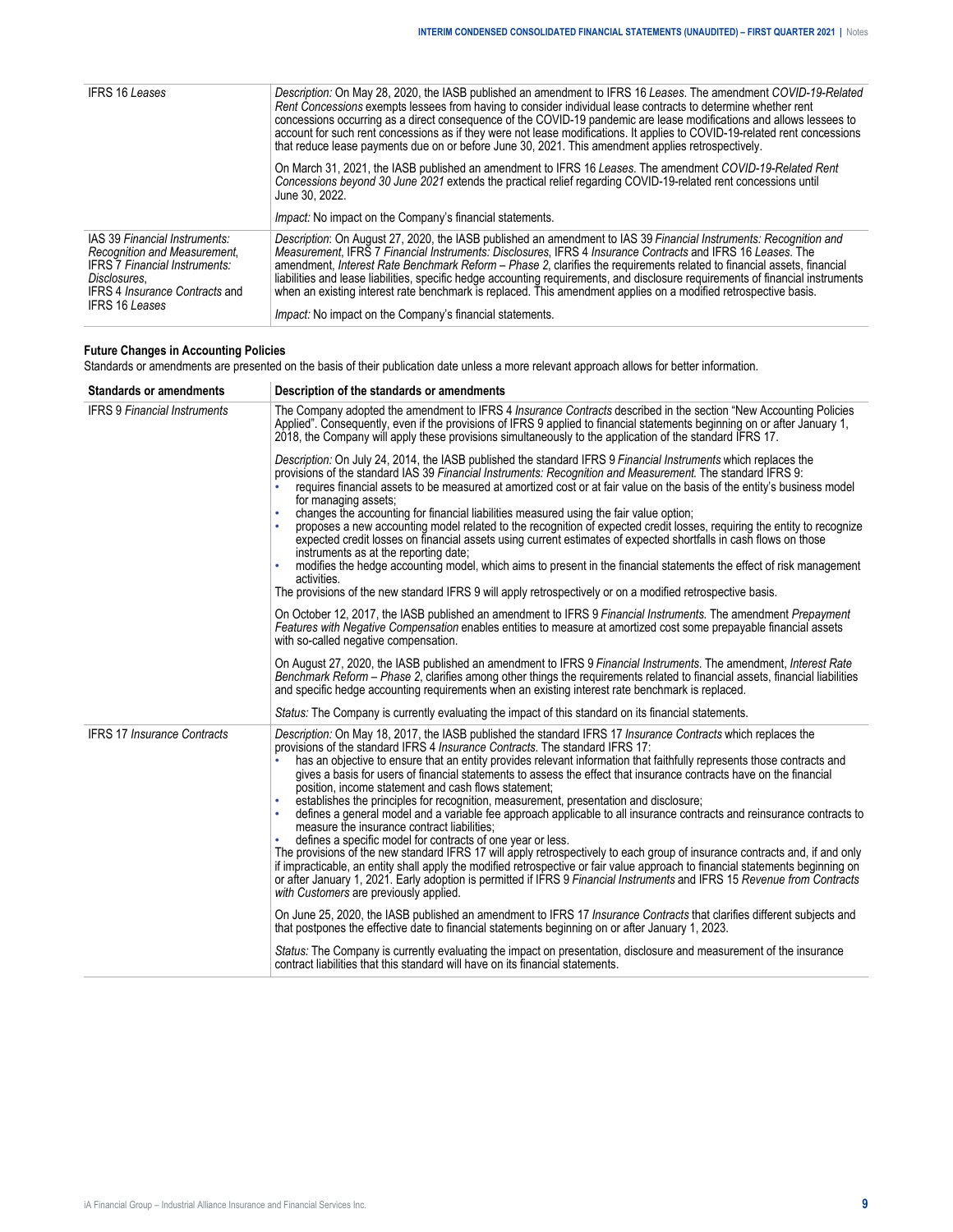| IAS 1 Presentation of Financial<br><b>Statements</b>                      | Description: On January 23, 2020, the IASB published an amendment to IAS 1 Presentation of Financial Statements. The<br>amendment concerns the classification of liabilities as current or non-current and only affects the presentation of liabilities<br>in the statement of financial position, and not the amount or timing of recognition of any asset, liability income or expense,<br>or the information that entities disclose about those items. The provisions of this amendment will apply retrospectively to<br>financial statements beginning on or after January 1, 2022. Early adoption is permitted.<br>On July 15, 2020, the IASB published an amendment to IAS 1 Presentation of Financial Statements that postpones the<br>effective date to financial statements beginning on or after January 1, 2023.                                                                                                                                                                                                                                                                                                                                                                                                                                                                                                                                                                                                                                                                                                                                                                                                                                            |
|---------------------------------------------------------------------------|------------------------------------------------------------------------------------------------------------------------------------------------------------------------------------------------------------------------------------------------------------------------------------------------------------------------------------------------------------------------------------------------------------------------------------------------------------------------------------------------------------------------------------------------------------------------------------------------------------------------------------------------------------------------------------------------------------------------------------------------------------------------------------------------------------------------------------------------------------------------------------------------------------------------------------------------------------------------------------------------------------------------------------------------------------------------------------------------------------------------------------------------------------------------------------------------------------------------------------------------------------------------------------------------------------------------------------------------------------------------------------------------------------------------------------------------------------------------------------------------------------------------------------------------------------------------------------------------------------------------------------------------------------------------|
|                                                                           | Status: The Company is currently evaluating the impact of this amendment on its financial statements.                                                                                                                                                                                                                                                                                                                                                                                                                                                                                                                                                                                                                                                                                                                                                                                                                                                                                                                                                                                                                                                                                                                                                                                                                                                                                                                                                                                                                                                                                                                                                                  |
| IAS 16 Property, Plant and<br>Equipment                                   | Description: On May 14, 2020, the IASB published an amendment to IAS 16 Property, Plant and Equipment. The<br>amendment clarifies the accounting for the net proceeds from selling any items produced while bringing an item of<br>property, plant and equipment into use. The provisions of this amendment will apply retrospectively to financial statements<br>beginning on or after January 1, 2022. Early adoption is permitted.                                                                                                                                                                                                                                                                                                                                                                                                                                                                                                                                                                                                                                                                                                                                                                                                                                                                                                                                                                                                                                                                                                                                                                                                                                  |
|                                                                           | Status: The Company is currently evaluating the impact of this amendment on its financial statements.                                                                                                                                                                                                                                                                                                                                                                                                                                                                                                                                                                                                                                                                                                                                                                                                                                                                                                                                                                                                                                                                                                                                                                                                                                                                                                                                                                                                                                                                                                                                                                  |
| IAS 37 Provisions, Contingent<br><b>Liabilities and Contingent Assets</b> | Description: On May 14, 2020, the IASB published an amendment to IAS 37 Provisions, Contingent Liabilities and<br>Contingent Assets. The amendment clarifies that for the purpose of assessing whether a contract is onerous, the cost of<br>fulfilling the contract includes both the incremental costs of fulfilling that contract and an allocation of other costs that relate<br>directly to fulfilling the contract. The provisions of this amendment will apply on a modified retrospective basis to financial<br>statements beginning on or after January 1, 2022. Early adoption is permitted.                                                                                                                                                                                                                                                                                                                                                                                                                                                                                                                                                                                                                                                                                                                                                                                                                                                                                                                                                                                                                                                                 |
|                                                                           | Status: The Company is currently evaluating the impact of this amendment on its financial statements.                                                                                                                                                                                                                                                                                                                                                                                                                                                                                                                                                                                                                                                                                                                                                                                                                                                                                                                                                                                                                                                                                                                                                                                                                                                                                                                                                                                                                                                                                                                                                                  |
| <b>IFRS 3 Business Combinations</b>                                       | Description: On May 14, 2020, the IASB published an amendment to IFRS 3 Business Combinations. The amendment<br>updates the reference to the Conceptual Framework and adds an exception to its requirement for an entity to refer to the<br>Conceptual Framework to determine what constitutes an asset or a liability. The exception specifies that, for some types of<br>liabilities and contingent liabilities, an entity applying IFRS 3 should instead refer to IAS 37 Provisions, Contingent<br>Liabilities and Contingent Assets. The provisions of this amendment will apply prospectively to financial statements<br>beginning on or after January 1, 2022. Early adoption is permitted.                                                                                                                                                                                                                                                                                                                                                                                                                                                                                                                                                                                                                                                                                                                                                                                                                                                                                                                                                                      |
|                                                                           | Status: The Company is currently evaluating the impact of this amendment on its financial statements.                                                                                                                                                                                                                                                                                                                                                                                                                                                                                                                                                                                                                                                                                                                                                                                                                                                                                                                                                                                                                                                                                                                                                                                                                                                                                                                                                                                                                                                                                                                                                                  |
| Annual Improvements to IFRSs<br>2018-2020 Cycle                           | Description: On May 14, 2020, the IASB published the Annual Improvements to IFRSs 2018-2020 Cycle. The Annual<br>Improvements clarify situations specific to four standards:<br>IFRS 1 First-time Adoption of International Financial Reporting Standards related to the fact that a subsidiary that<br>becomes a first-time adopter later than its parent is allowed to measure cumulative translation differences using the<br>amounts reported by its parent, based on the parent's date of transition to IFRSs;<br>IFRS 9 Financial Instruments related to the fact that only fees paid or received between the entity and the lender,<br>including fees paid or received by either the entity or the lender on the other's behalf, are included when the entity<br>applies the '10 per cent' test in assessing whether to derecognize a financial liability;<br>IFRS 16 Leases related to Illustrative Example 13 accompanying IFRS 16 that removes from the example the<br>illustration of the reimbursement of leasehold improvements by the lessor in order to resolve any potential confusion;<br>IAS 41 Agriculture related to the fact that an entity no longer excludes taxation cash flows when measuring the fair<br>value of a biological asset using a present value technique to ensure consistency with the requirements in IFRS 13<br>Fair Value Measurement.<br>The provisions of IFRS 1, IFRS 9, and IAS 41 will apply prospectively to financial statements beginning on or after<br>January 1, 2022. Early adoption is permitted. The Annual Improvement to IFRS 16 only regards an illustrative example, so<br>this is applicable immediately. |
|                                                                           | Status: The Company is currently evaluating the impact of these improvements on its financial statements.                                                                                                                                                                                                                                                                                                                                                                                                                                                                                                                                                                                                                                                                                                                                                                                                                                                                                                                                                                                                                                                                                                                                                                                                                                                                                                                                                                                                                                                                                                                                                              |
| IAS 1 Presentation of Financial<br><b>Statements</b>                      | Description: On February 12, 2021, the IASB published an amendment to IAS 1 Presentation of Financial Statements. The<br>amendment Disclosure of Accounting Policies requires entities to disclose their material accounting policy information<br>rather than their significant accounting policies. The provisions of this amendment will apply prospectively to financial<br>statements beginning on or after January 1, 2023. Early adoption is permitted.                                                                                                                                                                                                                                                                                                                                                                                                                                                                                                                                                                                                                                                                                                                                                                                                                                                                                                                                                                                                                                                                                                                                                                                                         |
|                                                                           | Status: The Company is currently evaluating the impact of this amendment on its financial statements.                                                                                                                                                                                                                                                                                                                                                                                                                                                                                                                                                                                                                                                                                                                                                                                                                                                                                                                                                                                                                                                                                                                                                                                                                                                                                                                                                                                                                                                                                                                                                                  |
| IAS 8 Accounting Policies, Changes<br>in Accounting Estimates and Errors  | Description: On February 12, 2021, the IASB published an amendment to IAS 8 Accounting Policies, Changes in                                                                                                                                                                                                                                                                                                                                                                                                                                                                                                                                                                                                                                                                                                                                                                                                                                                                                                                                                                                                                                                                                                                                                                                                                                                                                                                                                                                                                                                                                                                                                            |
|                                                                           | Accounting Estimates and Errors. The amendment Definition of Accounting Estimates introduces the definition of<br>accounting estimates and clarifies the distinction between a change in accounting estimate and a change in accounting<br>policy. The provisions of this amendment will apply prospectively to financial statements beginning on or after January 1,<br>2023. Early adoption is permitted.<br>Status: The Company is currently evaluating the impact of this amendment on its financial statements.                                                                                                                                                                                                                                                                                                                                                                                                                                                                                                                                                                                                                                                                                                                                                                                                                                                                                                                                                                                                                                                                                                                                                   |

#### **Information on the Deferral of the Application of IFRS 9** *Financial Instruments*

The Company applies IFRS 4 *Insurance Contracts* in its operations. This standard was amended in 2016 to allow entities that apply IFRS 4 to defer the application of IFRS 9 *Financial Instruments* if total liabilities for insurance activities represent more than 90% of the entity's total liabilities. This calculation is made as of the closing date preceding April 1, 2016, the calculation date identified in the standard.

For this calculation, the Company primarily considered insurance contract liabilities, investment contract liabilities, liabilities related to segregated funds net assets and debentures as at December 31, 2015. Liabilities related to its insurance activities are greater than 90% of total liabilities.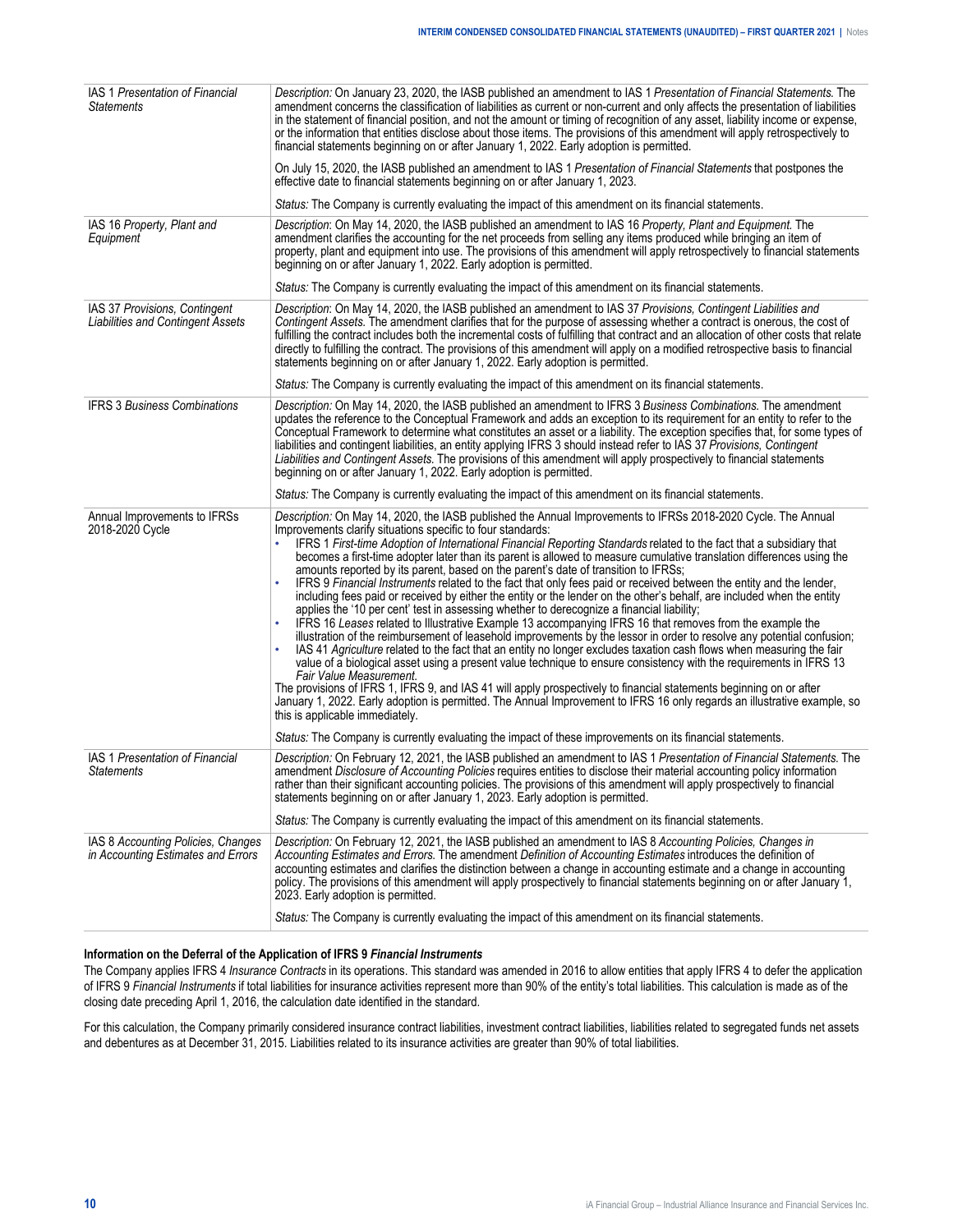<span id="page-10-0"></span>The Company has decided to defer the application of IFRS 9 until IFRS 17 *Insurance Contracts* is adopted. IFRS 17 includes the measurement principles of these policies. If the Company had applied IFRS 9, this would not have had a significant impact on the classification of financial assets designated at fair value through profit or loss in accordance with IAS 39 *Financial Instruments: Recognition and Measurement* given the very close relationship between invested assets and insurance contract liabilities. For financial assets classified as loans and receivables, held to maturity or available for sale as at March 31, 2021, an amount of \$795 (\$818 as at December 31, 2020) would not have met the solely payments of principal and interest test in accordance with IFRS 9. In addition, for mortgages, the Company could not have used the low credit risk exemption in the calculation of expected credit losses.

#### **4 › Disposal of Business**

On June 1, 2020, the Company sold a subsidiary, iA Investment Counsel Inc., to CWB Financial Group. The sale reflects the Company's decision to focus on serving wealth management needs of high-net-worth Canadians exclusively through its expanding network of independent, entrepreneur-owned investment advisory practices.

#### **5 › Invested Assets and Investment Income**

#### **a) Carrying Value and Fair Value**

|                                         | As at March 31, 2021                       |        |                       |       |                            |                            |    |                          |    |       |    |              |    |                   |
|-----------------------------------------|--------------------------------------------|--------|-----------------------|-------|----------------------------|----------------------------|----|--------------------------|----|-------|----|--------------|----|-------------------|
| (in millions of dollars)                | At fair value<br>through<br>profit or loss |        | Available<br>for sale |       | <b>Held to</b><br>maturity |                            |    | Loans and<br>receivables |    | Other |    | <b>Total</b> |    | <b>Fair value</b> |
| Cash and short-term investments         | \$                                         | 375    | \$                    |       | \$                         |                            | \$ | 894                      | \$ |       | \$ | 1,269        | \$ | 1,269             |
| <b>Bonds</b>                            |                                            |        |                       |       |                            |                            |    |                          |    |       |    |              |    |                   |
| Governments                             |                                            | 12,008 |                       | 1,655 |                            | 446                        |    | 113                      |    | —     |    | 14,222       |    |                   |
| Municipalities                          |                                            | 1,164  |                       | 214   |                            |                            |    | 40                       |    |       |    | 1,418        |    |                   |
| Corporate and other                     |                                            | 10,031 |                       | 1,659 |                            |                            |    | 2,473                    |    |       |    | 14,163       |    |                   |
|                                         |                                            | 23,203 |                       | 3,528 |                            | 446                        |    | 2,626                    |    |       |    | 29,803       |    | 30,031            |
| <b>Stocks</b>                           |                                            |        |                       |       |                            |                            |    |                          |    |       |    |              |    |                   |
| Common                                  |                                            | 1,863  |                       | 54    |                            | —                          |    | —                        |    | —     |    | 1,917        |    |                   |
| Preferred                               |                                            | 241    |                       | 424   |                            |                            |    |                          |    |       |    | 665          |    |                   |
| Stock indexes                           |                                            | 64     |                       | 8     |                            | —                          |    | —                        |    |       |    | 72           |    |                   |
| Investment fund units                   |                                            | 651    |                       | 7     |                            | -                          |    | —                        |    |       |    | 658          |    |                   |
|                                         |                                            | 2,819  |                       | 493   |                            | -                          |    |                          |    |       |    | 3,312        |    | 3,312             |
| Mortgages and other loans               |                                            |        |                       |       |                            |                            |    |                          |    |       |    |              |    |                   |
| Insured mortgages                       |                                            |        |                       |       |                            |                            |    |                          |    |       |    |              |    |                   |
| Multi-residential                       |                                            | —      |                       | —     |                            | —                          |    | 1,421                    |    | —     |    | 1,421        |    |                   |
| Non-residential                         |                                            |        |                       |       |                            |                            |    | 5                        |    |       |    | 5            |    |                   |
|                                         |                                            |        |                       | —     |                            | —                          |    | 1,426                    |    | —     |    | 1,426        |    |                   |
| Conventional mortgages                  |                                            |        |                       |       |                            |                            |    |                          |    |       |    |              |    |                   |
| Multi-residential                       |                                            | 42     |                       | —     |                            | —                          |    | 205                      |    | —     |    | 247          |    |                   |
| Non-residential                         |                                            | 33     |                       |       |                            | —                          |    | 247                      |    |       |    | 280          |    |                   |
|                                         |                                            | 75     |                       | —     |                            | $\overline{\phantom{0}}$   |    | 452                      |    |       |    | 527          |    |                   |
| Other loans                             |                                            | —      |                       |       |                            | —                          |    | 948                      |    |       |    | 948          |    |                   |
|                                         |                                            | 75     |                       | —     |                            | $\qquad \qquad \  \  \, -$ |    | 2,826                    |    | —     |    | 2,901        |    | 2,965             |
| <b>Derivative financial instruments</b> |                                            | 840    |                       | —     |                            | —                          |    |                          |    |       |    | 840          |    | 840               |
| <b>Policy loans</b>                     |                                            |        |                       |       |                            | —                          |    | 953                      |    |       |    | 953          |    | 953               |
| Other invested assets                   |                                            |        |                       | –     |                            | —                          |    | 4                        |    | 438   |    | 442          |    | 442               |
| <b>Investment properties</b>            |                                            |        |                       |       |                            | —                          |    |                          |    | 1,885 |    | 1,885        |    | 1,913             |
| <b>Total investments</b>                | \$                                         | 27,312 | \$                    | 4,021 | \$                         | 446                        | \$ | 7,303                    | \$ | 2,323 | \$ | 41,405       | \$ | 41,725            |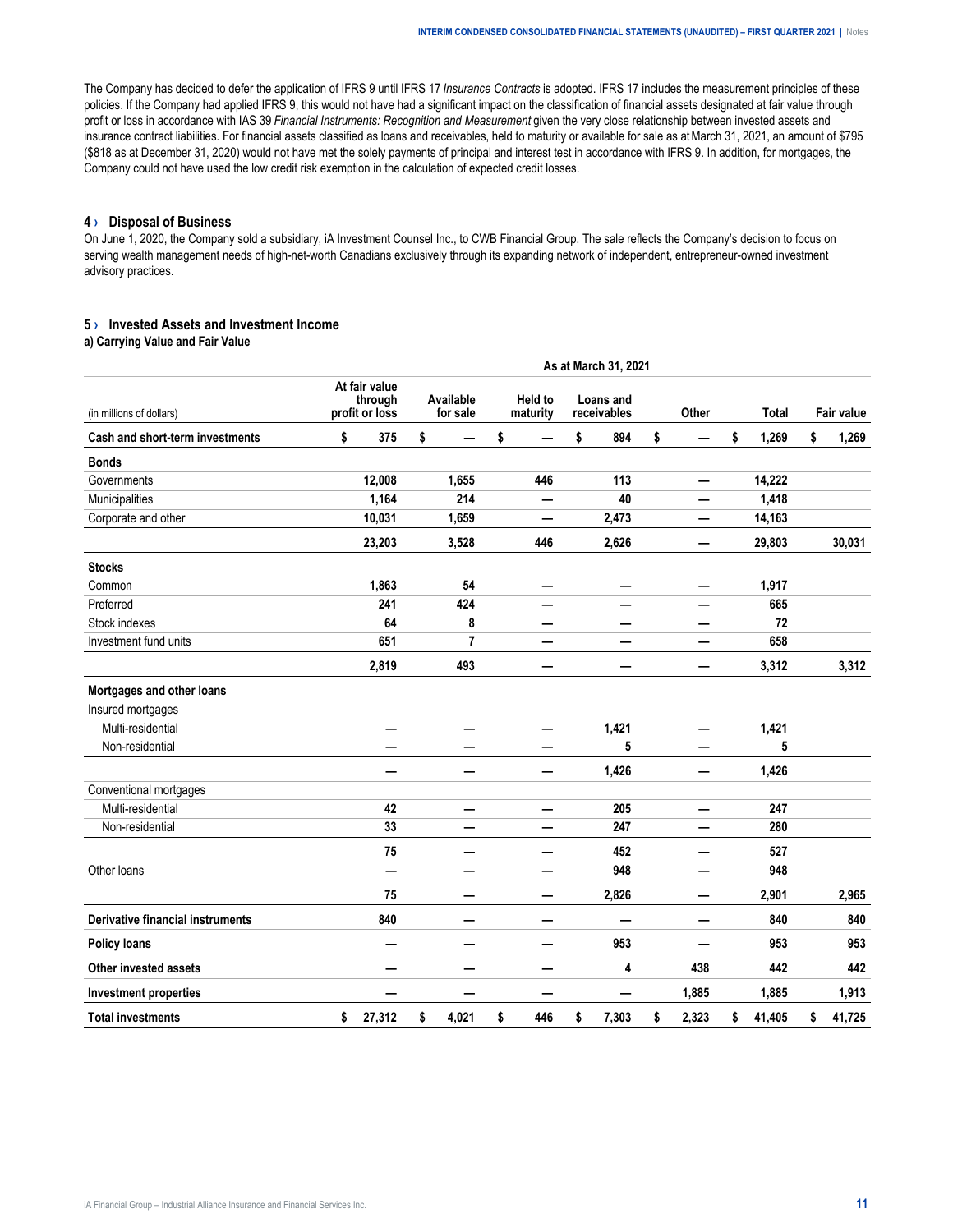|                                         |                                            |                                |                          | As at December 31, 2020  |                          |              |              |
|-----------------------------------------|--------------------------------------------|--------------------------------|--------------------------|--------------------------|--------------------------|--------------|--------------|
| (in millions of dollars)                | At fair value<br>through profit<br>or loss | Available<br>for sale          | Held to<br>maturity      | Loans and<br>receivables | Other                    | Total        | Fair value   |
| <b>Cash and short-term investments</b>  | \$<br>601                                  | \$                             | $-$ \$                   | \$<br>992                | \$                       | \$<br>1,593  | \$<br>1,593  |
| <b>Bonds</b>                            |                                            |                                |                          |                          |                          |              |              |
| Governments                             | 12,729                                     | 1,764                          | 494                      | 117                      |                          | 15,104       |              |
| Municipalities                          | 1,306                                      | 191                            |                          | 40                       |                          | 1,537        |              |
| Corporate and other                     | 10,923                                     | 1,720                          | —                        | 2,478                    |                          | 15,121       |              |
|                                         | 24,958                                     | 3,675                          | 494                      | 2,635                    | —                        | 31,762       | 32,164       |
| <b>Stocks</b>                           |                                            |                                |                          |                          |                          |              |              |
| Common                                  | 1,774                                      | 50                             | —                        |                          |                          | 1,824        |              |
| Preferred                               | 233                                        | 413                            | $\overline{\phantom{0}}$ | $\overline{\phantom{0}}$ | —                        | 646          |              |
| Stock indexes                           | 61                                         | $\overline{7}$                 |                          |                          |                          | 68           |              |
| Investment fund units                   | 623                                        | $\overline{7}$                 | —                        |                          |                          | 630          |              |
|                                         | 2,691                                      | 477                            |                          |                          |                          | 3,168        | 3,168        |
| Mortgages and other loans               |                                            |                                |                          |                          |                          |              |              |
| Insured mortgages                       |                                            |                                |                          |                          |                          |              |              |
| Multi-residential                       | —                                          | —                              | —                        | 1,379                    | $\overline{\phantom{0}}$ | 1,379        |              |
| Non-residential                         |                                            |                                |                          | 5                        |                          | 5            |              |
|                                         |                                            |                                |                          | 1,384                    | —                        | 1,384        |              |
| Conventional mortgages                  |                                            |                                |                          |                          |                          |              |              |
| Multi-residential                       | 48                                         | —                              | —                        | 200                      | —                        | 248          |              |
| Non-residential                         | 33                                         |                                |                          | 226                      |                          | 259          |              |
|                                         | 81                                         |                                | —                        | 426                      |                          | 507          |              |
| Other loans                             | $\overline{\phantom{0}}$                   |                                | $\overline{\phantom{0}}$ | 910                      |                          | 910          |              |
|                                         | 81                                         | $\qquad \qquad \longleftarrow$ | —                        | 2,720                    | —                        | 2,801        | 2,935        |
| <b>Derivative financial instruments</b> | 1,651                                      |                                | —                        |                          |                          | 1,651        | 1,651        |
| <b>Policy loans</b>                     |                                            |                                |                          | 881                      | ÷.                       | 881          | 881          |
| Other invested assets                   |                                            |                                | -                        | 4                        | 449                      | 453          | 453          |
| <b>Investment properties</b>            |                                            |                                |                          |                          | 1,916                    | 1,916        | 1,943        |
| <b>Total investments</b>                | \$<br>29,982                               | \$<br>4,152                    | 494 \$                   | \$<br>7,232              | \$<br>2,365              | \$<br>44,225 | \$<br>44,788 |

The *At fair value through profit or loss* category includes securities held for trading, mainly derivative financial instruments and short-term investments, as well as securities designated at fair value through profit or loss. Other invested assets are made up of notes receivable, investments in associates and investments in joint ventures accounted for using the equity method.

#### **b) Investments in Associates and Joint Ventures**

The Company holds interests ranging from 25% to 50% as at March 31, 2021 and as at December 31, 2020. The carrying value of these investments as at March 31, 2021 is \$438 (\$436 as at December 31, 2020). The share of net income and comprehensive income for the three months ended March 31, 2021 amounts to \$6 (\$2 for the three months ended March 31, 2020).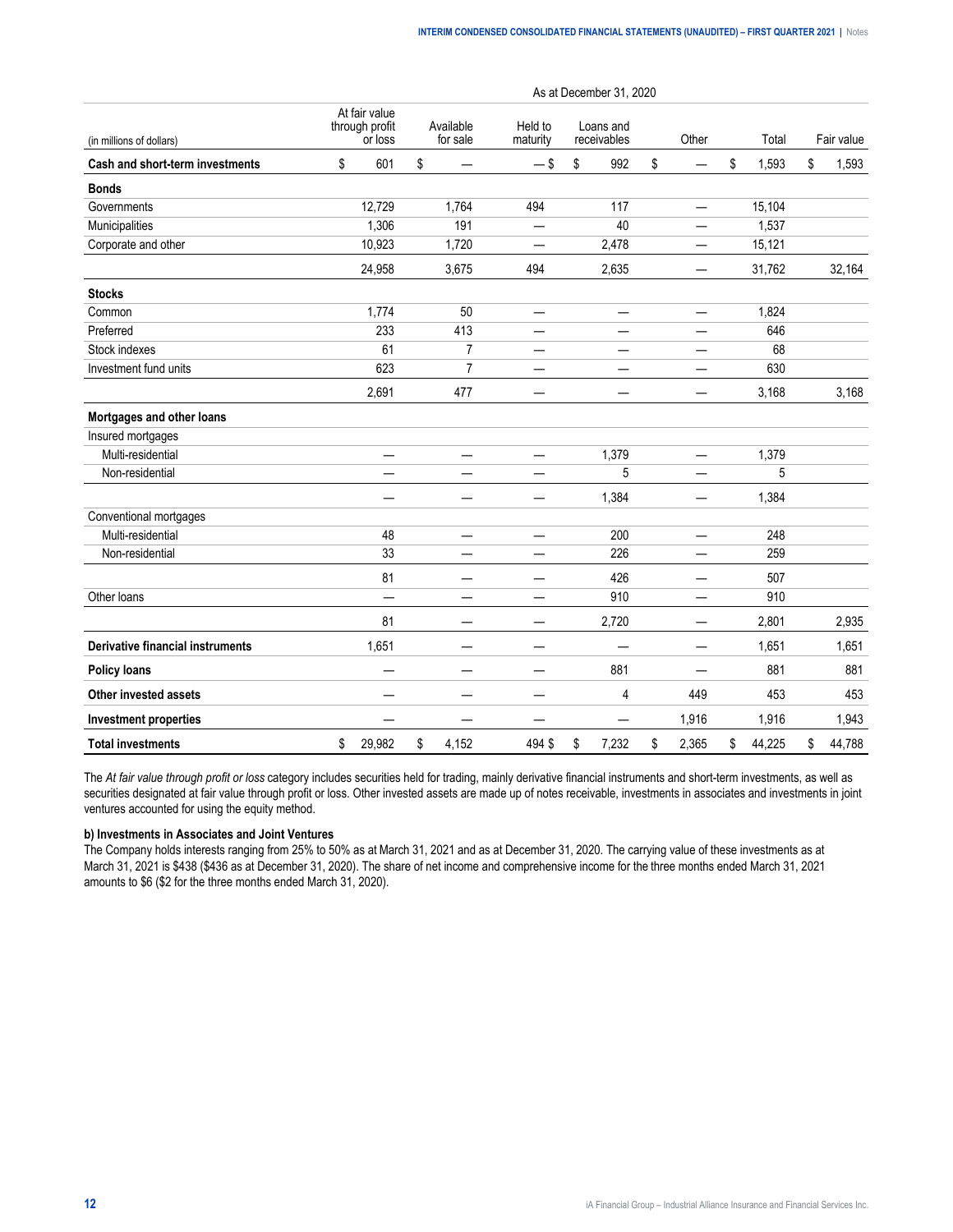#### <span id="page-12-0"></span>**c) Investment Income**

|                                      | Three months ended<br>March 31 |    |                |
|--------------------------------------|--------------------------------|----|----------------|
| (in millions of dollars)             | 2021                           |    | 2020           |
| Interest and other investment income |                                |    |                |
| Interest                             | \$<br>250                      | \$ | 318            |
| <b>Dividends</b>                     | 45                             |    | 59             |
| Derivative financial instruments     | 3                              |    | (3)            |
| Rental income                        | 49                             |    | 59             |
| Gains (losses) realized              | 6                              |    | 12             |
| Variation in provisions for losses   | (10)                           |    | (20)           |
| Other                                | 5                              |    | 14             |
|                                      | 348                            |    | 439            |
| Change in fair value of investments  |                                |    |                |
| Cash and short-term investments      |                                |    | $\overline{2}$ |
| <b>Bonds</b>                         | (2,797)                        |    | (109)          |
| <b>Stocks</b>                        | 85                             |    | (197)          |
| Mortgages and other loans            | (2)                            |    | 11             |
| Derivative financial instruments     | (1, 187)                       |    | (971)          |
| Investment properties                | (2)                            |    | (33)           |
|                                      | (3,903)                        |    | (1, 297)       |
| <b>Total investment income</b>       | \$<br>(3, 555)                 | S  | (858)          |

#### **6 › Fair Value of Financial Instruments and Investment Properties**

#### **a) Methods and Assumptions Used to Estimate Fair Values**

Fair value is the consideration that would be received to sell an asset or paid to transfer a liability in an orderly transaction between market participants at the measurement date. Management exercises its judgment to determine the data that will be used to measure the fair value of financial assets and liabilities, particularly for financial instruments classified as Level 3. Fair value of various categories of financial instruments and investment properties is determined as described below.

#### **Financial Assets**

*Short-Term Investments –* Carrying value of these investments represents the fair value due to their short-term maturity.

*Bonds* – Bonds are valued based on quoted price, observed on active markets for identical or similar assets. If prices are not available on active markets, fair value is estimated using current valuation methods, including a model based on discounting expected cash flows or other similar techniques. These methods take into account current data observable on the market for financial instruments that have a similar risk profile and comparable terms. The significant data used in these models include, but are not limited to, rate curves, credit risk, issuer spread, volatility and liquidity valuation and other reference data published by the market. Management makes its best estimates when such data are not available.

*Stocks* – Stocks are valued based on quote price, observed on active markets. If the price is not available on the active markets, fair value is determined using equity valuation models, which analyze the fair value of the net asset, and other techniques that rely on comparisons with reference data, such as market indices. Investment fund units are evaluated at the net asset value published by the fund manager.

*Mortgages and Other Loans* – The fair value of mortgages and other loans is estimated by discounting the cash flows with the interest rates currently prevailing on the market for loans with substantially the same credit risk and terms.

*Derivative Financial Instruments* – Fair value of derivative financial instruments is determined according to the type of derivative financial instrument. Fair value of derivative financial instruments, such as futures contracts and options traded on the stock exchanges is determined in accordance with quoted prices on active markets. Derivative financial instruments that are traded over the counter are valued using valuation models such as actualized cash flow analysis and other valuation models used on the market. These valuations are based on observable data on the market, including interest rates, foreign exchange rates, financial indices, rate differentials, credit risk and volatility.

Among derivative financial instruments, certain other derivative contracts are subject to trading restrictions. In such situations, an illiquidity premium based on data that are not observable on the market is used to ascertain the fair value of these derivative financial instruments. While these data are not observable, they are based on assumptions deemed appropriate given the circumstances. Once the restricted trading period ends, the instruments are valued using standard valuation models based on data observable on the market, as described previously. The Company's use of non-observable data is limited to the trading restrictions period, and their effect on the fair value of derivative financial instruments does not represent a significant amount.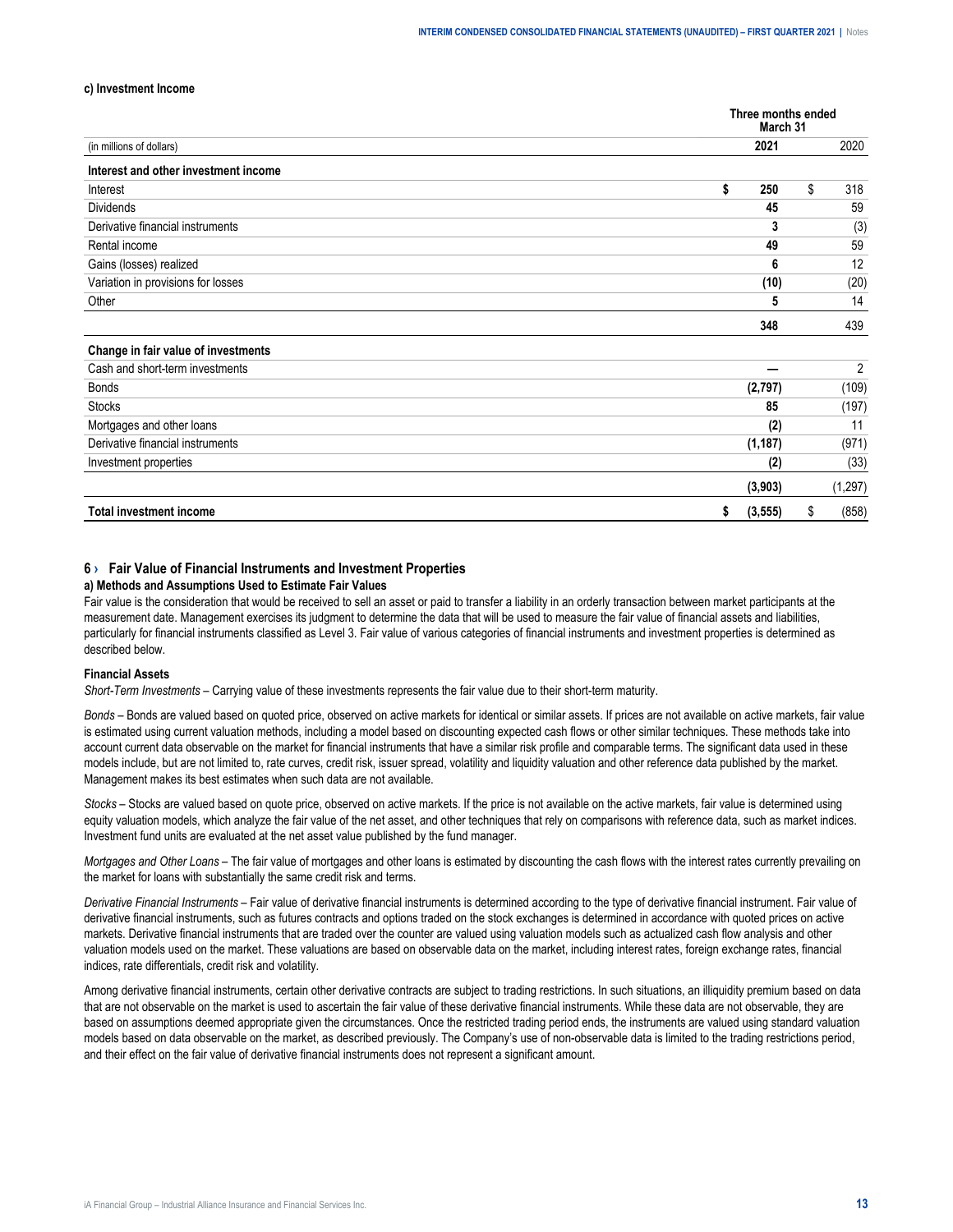*Policy Loans* – Policy loans are carried at amortized cost. They are guaranteed and may be reimbursed at any time. Their fair value approximates their carrying value due to their nature.

*Other Investments* – The fair value of other investments is approximately the same as the carrying value due to the nature of these elements.

*Other Assets* – The fair value of the other financial assets is approximately the same as the carrying value due to their short-term nature.

#### **Investment Properties**

The fair value of investment properties is determined using various recognized methods and standards of assessment in the real estate sector. Among these methods, the income approach is the most commonly used, as it is based on an investor's behaviour in relation to income expected to be generated by an investment property. Under this approach, discounting of the cash flows generated by an investment property is preferred as it measures the relationship between the market value and the reasonably discounted incomes over an investment horizon. Expected cash flows include contractual and projected income as well as the investment property's operating expenses. These cash flows reflect the interest, rental and occupancy rates established based on market studies, rental income expected from leases in effect and estimates of future cash inflows, including revenues projected for future leases, and estimates of future cash inflows made according to the current market circumstances. Future lease rates are estimated based on the location, current type and quality of the building, and market data and projections as of the date of the valuation. Fair values are usually compared to market information, including recent transactions for similar assets to verify their reasonableness. Highest and best use is one of the possible valuation methods. Highest and best use of a site is an integral part of the process to establish the fair value of an investment property. This use is the one that, at the time of the appraisal, provides the highest fair value for the investment property. As a result, this use is determined by considering possible physical use that is legally admissible, financially feasible and achievable in the short term based on demand, and must be tied to the likelihood of being achieved rather than to the simple possibility. Assessments are carried out by external independent appraisers on an annual basis or by qualified Company personnel quarterly.

#### **Financial Liabilities**

*Derivative Financial Instruments –* The fair value of derivative financial instruments recorded as financial liabilities is presented in Note 8 "Derivative Financial Instruments" and is equal to the carrying amounts reported in the negative fair value column. The fair value is determined according to the method and assumptions previously described in the "Financial Assets" section.

*Other Liabilities –* The fair value of other liabilities, except short-selling securities, securitization liabilities and mortgage debt, is approximately the same as the carrying value due to their short-term nature.

Short-selling securities, classified as held for trading, are measured using the observed market prices in active markets for identical or similar financial instruments. If quoted prices in active markets are not available, fair value is estimated using standard methods of assessment, such as a model based on discounted future cash flows or similar techniques. These methods take into account the current observable market data for financial instruments with a similar risk profile and comparable terms. The significant data used in these models include, but are not limited to, yield curves, credit risks, issuer spreads, volatility and liquidity valuation and other reference data published by the markets.

The fair value of securitization liabilities and mortgage debt is estimated by discounting cash flows with the interest rates currently prevailing on the market for new debts with substantially the same terms.

The fair value of the mortgage debt is \$76 (\$76 as at December 31, 2020). It is secured by an investment property with a carrying value of \$174 (\$174 as at December 31, 2020), bearing interest of 3.143% and maturing on May 1, 2022. The interest expense on the mortgage debt is less than \$1 (less than \$1 for the three months ended March 31, 2020).

*Debentures –* The fair value of debentures classified as financial liabilities at amortized cost is estimated using a valuation model that takes into account instruments on the market that have substantially the same conditions. This fair value can fluctuate due to interest rates and credit risks associated with these instruments.

#### **b) Hierarchy of the Fair Value**

Disclosures regarding financial instruments and investment properties must be presented as a hierarchy that categorizes the inputs to valuation models used to measure the fair value of financial assets and financial liabilities. The hierarchy gives the highest priority to readily available unadjusted quoted prices in active markets for identical assets or liabilities and lowest priority to unobserved inputs. The three levels of the hierarchy are described below:

- Level 1 Valuation based on quoted prices in active markets (unadjusted) for identical assets or liabilities. Stocks traded on the market, among other things, are classified in Level 1.
- Level 2 Valuation model based on inputs other than quoted prices included in Level 1 that are observable on the market for the asset or liability, either directly or indirectly. Most bonds, short-term investments and certain derivative financial instruments are classified in Level 2.
- Level 3 Valuation model based on valuation techniques that use largely unobservable market parameters and that reflect management's best estimates. Most private placements are classified in Level 3.

If a financial instrument classified as Level 1 subsequently ceases to be actively traded, it is reclassified into Level 2. If the measurement of its fair value requires the use of significant unobservable inputs, it is directly reclassified into Level 3.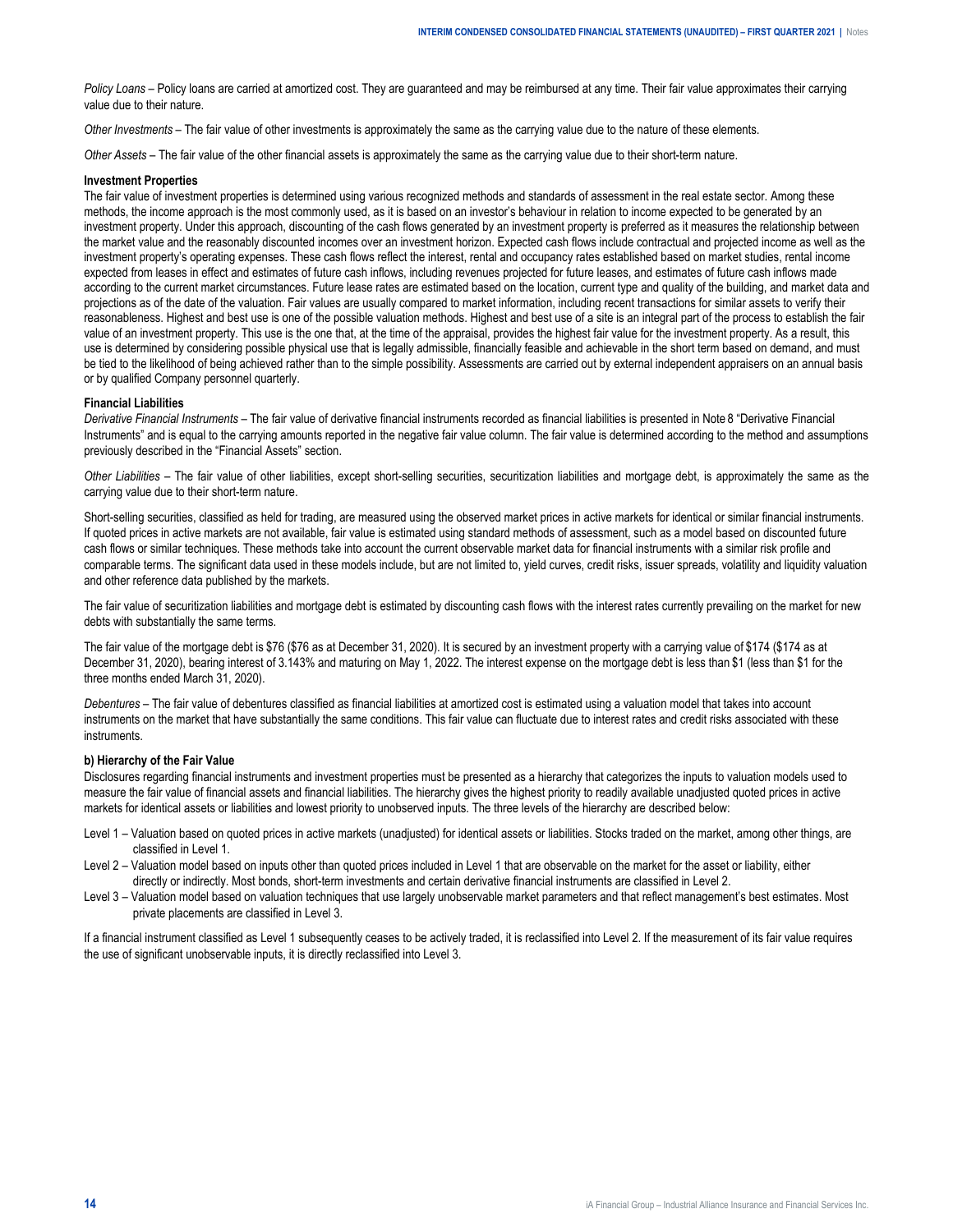|                                                                  |              | As at March 31, 2021     |                          |              |
|------------------------------------------------------------------|--------------|--------------------------|--------------------------|--------------|
| (in millions of dollars)                                         | Level 1      | Level <sub>2</sub>       | Level 3                  | Total        |
| Recurring fair value measurements                                |              |                          |                          |              |
| Cash and short-term investments                                  |              |                          |                          |              |
| Held for trading                                                 | \$           | \$<br>375                | \$                       | \$<br>375    |
| <b>Bonds</b>                                                     |              |                          |                          |              |
| Designated at fair value through profit or loss                  |              |                          |                          |              |
| Governments                                                      | 1,082        | 10,926                   | $\overline{\phantom{0}}$ | 12,008       |
| Municipalities                                                   |              | 1,164                    |                          | 1,164        |
| Corporate and other                                              |              | 9,873                    | 158                      | 10,031       |
|                                                                  | 1,082        | 21,963                   | 158                      | 23,203       |
| Available for sale                                               |              |                          |                          |              |
| Governments                                                      | 210          | 1,445                    | $\overline{\phantom{0}}$ | 1,655        |
| Municipalities                                                   |              | 214                      |                          | 214          |
| Corporate and other                                              |              | 1,659                    |                          | 1,659        |
|                                                                  | 210          | 3,318                    |                          | 3,528        |
|                                                                  | 1,292        | 25,281                   | 158                      | 26,731       |
| <b>Stocks</b>                                                    |              |                          |                          |              |
| Designated at fair value through profit or loss                  | 1,316        |                          | 1,503                    | 2,819        |
| Available for sale                                               | 70           | 376                      | 47                       | 493          |
|                                                                  | 1,386        | 376                      | 1,550                    | 3,312        |
| Mortgages and other loans                                        |              |                          |                          |              |
| Designated at fair value through profit or loss                  |              | 75                       |                          | 75           |
| Derivative financial instruments                                 |              |                          |                          |              |
| Held for trading                                                 | 393          | 444                      | 3                        | 840          |
| <b>Investment properties</b>                                     |              | $\overline{\phantom{0}}$ | 1,885                    | 1,885        |
| General fund investments recognized at fair value                | 3,071        | 26,551                   | 3,596                    | 33,218       |
| Segregated funds financial instruments and investment properties | 25,933       | 7,078                    | 283                      | 33,294       |
| Total financial assets at fair value                             | \$<br>29,004 | \$<br>33,629             | \$<br>3,879              | \$<br>66,512 |

#### **Assets**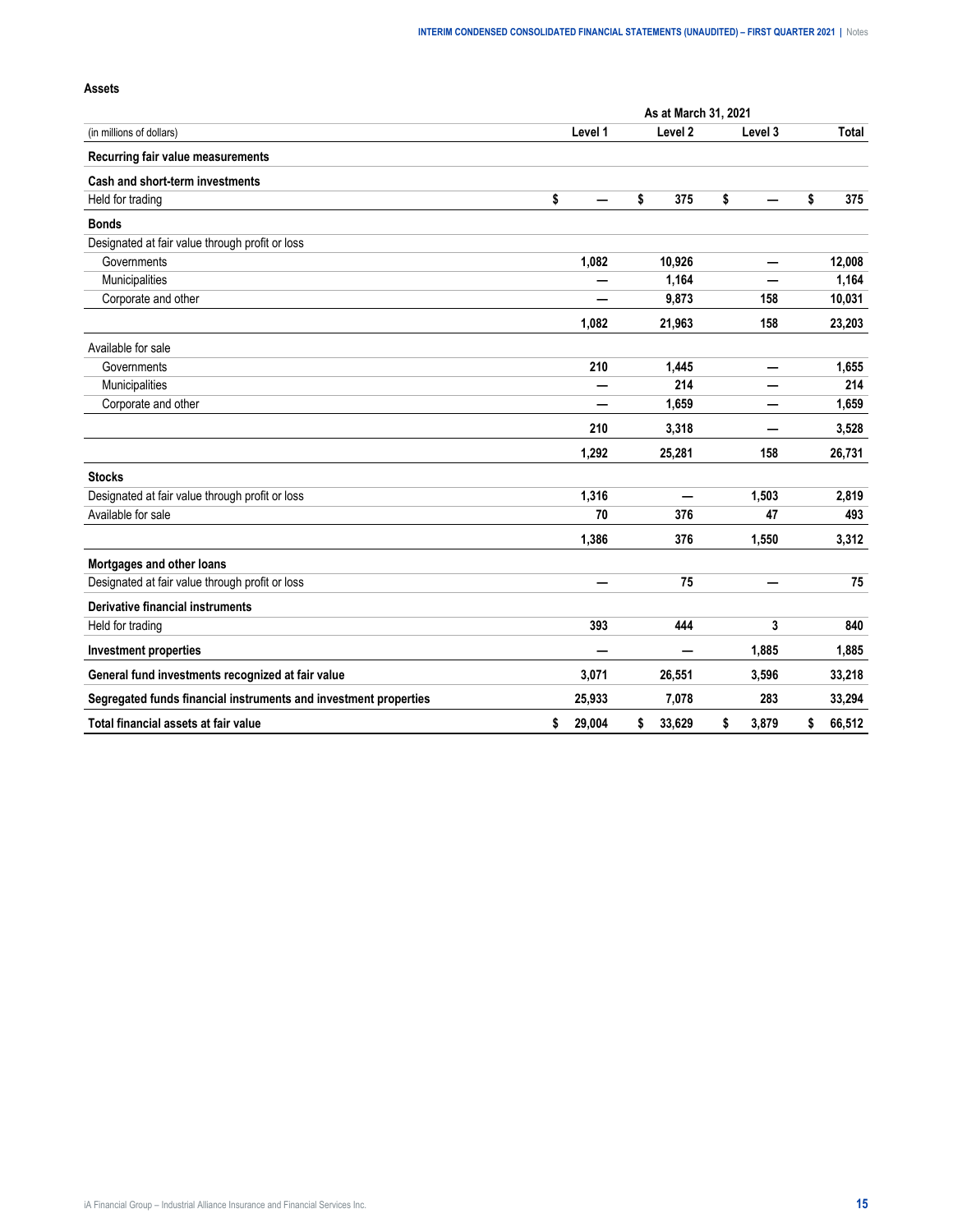|                                                                  |              | As at December 31, 2020  |             |              |
|------------------------------------------------------------------|--------------|--------------------------|-------------|--------------|
| (in millions of dollars)                                         | Level 1      | Level <sub>2</sub>       | Level 3     | Total        |
| Recurring fair value measurements                                |              |                          |             |              |
| Cash and short-term investments                                  |              |                          |             |              |
| Held for trading                                                 | \$           | \$<br>601                | \$          | \$<br>601    |
| <b>Bonds</b>                                                     |              |                          |             |              |
| Designated at fair value through profit or loss                  |              |                          |             |              |
| Governments                                                      | 420          | 12,309                   | —           | 12,729       |
| Municipalities                                                   |              | 1,306                    |             | 1,306        |
| Corporate and other                                              |              | 10,783                   | 140         | 10,923       |
|                                                                  | 420          | 24,398                   | 140         | 24,958       |
| Available for sale                                               |              |                          |             |              |
| Governments                                                      | 248          | 1,516                    | —           | 1,764        |
| Municipalities                                                   |              | 191                      |             | 191          |
| Corporate and other                                              |              | 1,720                    |             | 1,720        |
|                                                                  | 248          | 3,427                    |             | 3,675        |
|                                                                  | 668          | 27,825                   | 140         | 28,633       |
| <b>Stocks</b>                                                    |              |                          |             |              |
| Designated at fair value through profit or loss                  | 1,247        | $\overline{\phantom{0}}$ | 1,444       | 2,691        |
| Available for sale                                               | 69           | 365                      | 43          | 477          |
|                                                                  | 1,316        | 365                      | 1,487       | 3,168        |
| Mortgages and other loans                                        |              |                          |             |              |
| Designated at fair value through profit or loss                  |              | 81                       |             | 81           |
| Derivative financial instruments                                 |              |                          |             |              |
| Held for trading                                                 | 433          | 1,215                    | 3           | 1,651        |
| <b>Investment properties</b>                                     |              |                          | 1,916       | 1,916        |
| General fund investments recognized at fair value                | 2,417        | 30,087                   | 3,546       | 36,050       |
| Segregated funds financial instruments and investment properties | 25,076       | 7,365                    | 264         | 32,705       |
| Total financial assets at fair value                             | \$<br>27,493 | \$<br>37,452             | \$<br>3,810 | \$<br>68,755 |

There were no transfers from Level 1 to Level 2 during the three months ended March 31, 2021 (\$564 for the year ended December 31, 2020). Transfers for the year ended December 31, 2020 were related to segregated funds financial instruments and resulted from the application of a fair value adjustment for events that took place after the market close but before the valuation date.

There were no transfers from Level 2 to Level 1 during the three months ended March 31, 2021 (\$564 for the year ended December 31, 2020). Transfers for the year ended December 31, 2020 were related to segregated funds financial instruments.

Transfers from Level 2 to Level 3 during the three months ended March 31, 2021 amount to \$28 (\$10 for the year ended December 31, 2020). These transfers are from bonds designated at fair value through profit or loss. For some of these bonds the fair value was measured at the quoted market price obtained through brokers who estimate the fair value of these financial instruments. However, the price of these bonds has remained unchanged for more than 30 days which, according to the Company's internal policy, results in a transfer. For the remaining bonds, the fair value is now measured using unobservable inputs.

There were no transfers from Level 3 to Level 2 during the three months ended March 31, 2021 (\$7 for the year ended December 31, 2020). Transfers for the year ended December 31, 2020 were from bonds designated at fair value through profit or loss. The fair value of these bonds was measured at the quoted market price obtained through brokers who estimated the fair value of these financial instruments. As at December 31, 2020, the value of these bonds was based on a price obtained less than 30 days prior.

There were no transfers from Level 3 to Level 1 during the three months ended March 31, 2021 (\$7 for the year ended December 31, 2020). Transfers for the year ended December 31, 2020 were related to segregated funds financial instruments. The fair value of the transferred financial instruments was previously determined using internal valuation models that required the use of assumptions, including one main assumption that was not observable in the market.

The Company uses unobservable inputs in the valuation of bonds and stocks classified into Level 3. Regarding bonds, unobservable inputs mainly correspond to credit and liquidity risk premiums ranging from 1.00% to 2.49% as at March 31, 2021 (1.30% to 2.43% as at December 31, 2020). Stocks classified into Level 3 are mainly valuated from information available in the financial statements of companies using models based on discounting expected cash flows as well as the use of multiples.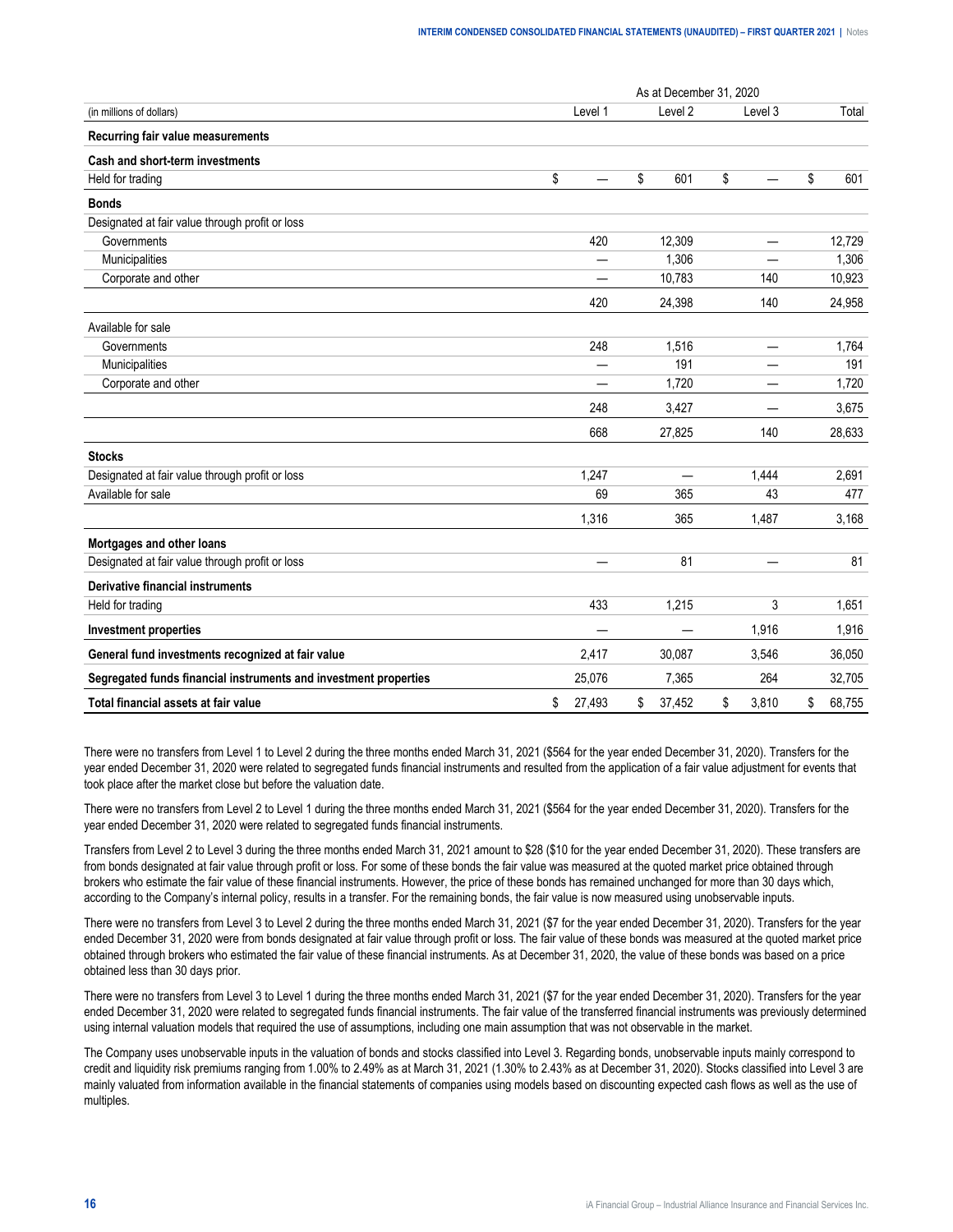The main unobservable inputs used in the valuation of the investment properties as at March 31, 2021 are the discount rate, which is between 5.25% and 8.00% (5.25% and 8.00% as at December 31, 2020) and the terminal capitalization rate, which is between 4.25% and 7.25% (4.25% and 7.25% as at December 31, 2020). The discount rate is based on market activity by type of building and the location and reflects the expected rate of return to be realized on investments over the next 10 years. The terminal capitalization rate is based on market activity by type of building and the location and reflects the expected rate of return to be realized on investments over the remaining life after the 10-year period. If all other factors remain constant, a decrease (increase) in the discount rate and terminal capitalization rate will lead to an increase (decrease) in fair value of investment properties.

Due to the unobservable nature of the main data used to measure bonds, stocks and investment properties classified in Level 3, the Company does not assess whether the application of other assumptions would have an impact on fair value. Also, the investment properties as well as the bonds and stocks classified as designated at fair value through profit or loss support the insurance contract liabilities. Consequently, changes in the fair value of these assets are offset by changes in the corresponding insurance contract liabilities under the Canadian Asset Liability Method (CALM). Even if the Company were to use possible alternative assumptions affecting fair value, this would not have a significant impact on the Financial Statements.

The following table presents assets recognized at fair value evaluated according to Level 3 parameters:

#### **Three months ended March 31, 2021**

| (in millions of dollars)                                               | <b>Balance as at</b><br>December 31, | 2020  | unrealized<br>included in<br>net income | Realized<br>and<br>gains<br>(losses) | <b>Realized and</b><br>unrealized<br>gains (losses)<br>included<br>in other<br>comprehensive<br>income |     |           | Purchases settlements | Sales and | <b>Transfers</b> | into<br>(out of)<br>Level 3 |    | <b>Balance as at</b><br>March 31.<br>2021 | gains (losses)<br>investments | Total<br>unrealized<br>included<br>in net<br>income on<br>still held |
|------------------------------------------------------------------------|--------------------------------------|-------|-----------------------------------------|--------------------------------------|--------------------------------------------------------------------------------------------------------|-----|-----------|-----------------------|-----------|------------------|-----------------------------|----|-------------------------------------------|-------------------------------|----------------------------------------------------------------------|
| <b>Bonds</b>                                                           |                                      |       |                                         |                                      |                                                                                                        |     |           |                       |           |                  |                             |    |                                           |                               |                                                                      |
| Designated at fair value through<br>profit or loss                     | \$                                   | 140   | \$                                      | (9)                                  | \$                                                                                                     |     | \$        | \$                    | (1)       | \$               | 28                          | \$ | 158                                       | \$                            | (10)                                                                 |
| <b>Stocks</b>                                                          |                                      |       |                                         |                                      |                                                                                                        |     |           |                       |           |                  |                             |    |                                           |                               |                                                                      |
| Designated at fair value through<br>profit or loss                     |                                      | 1,444 |                                         | (3)                                  |                                                                                                        |     | 96        |                       | (34)      |                  |                             |    | 1,503                                     |                               | 14                                                                   |
| Available for sale                                                     |                                      | 43    |                                         |                                      |                                                                                                        | (1) | 5         |                       |           |                  |                             |    | 47                                        |                               |                                                                      |
| Derivative financial instruments                                       |                                      |       |                                         |                                      |                                                                                                        |     |           |                       |           |                  |                             |    |                                           |                               |                                                                      |
| Held for trading                                                       |                                      | 3     |                                         | 1                                    |                                                                                                        |     |           |                       | (1)       |                  |                             |    | 3                                         |                               | 1                                                                    |
| Investment properties                                                  |                                      | 1,916 |                                         | (2)                                  |                                                                                                        |     | 3         |                       | (32)      |                  |                             |    | 1,885                                     |                               | (2)                                                                  |
| <b>General fund investments</b><br>recognized at fair value            |                                      | 3,546 |                                         | (13)                                 |                                                                                                        | (1) | 104       |                       | (68)      |                  | 28                          |    | 3,596                                     |                               | 3                                                                    |
| Segregated funds financial<br>instruments and investment<br>properties |                                      | 264   |                                         | (1)                                  |                                                                                                        |     | 22        |                       | (2)       |                  |                             |    | 283                                       |                               | (1)                                                                  |
| Total                                                                  | \$                                   | 3,810 | S                                       | (14)                                 | S                                                                                                      | (1) | \$<br>126 | S                     | (70)      | S                | 28                          | S  | 3,879                                     | S                             | 2                                                                    |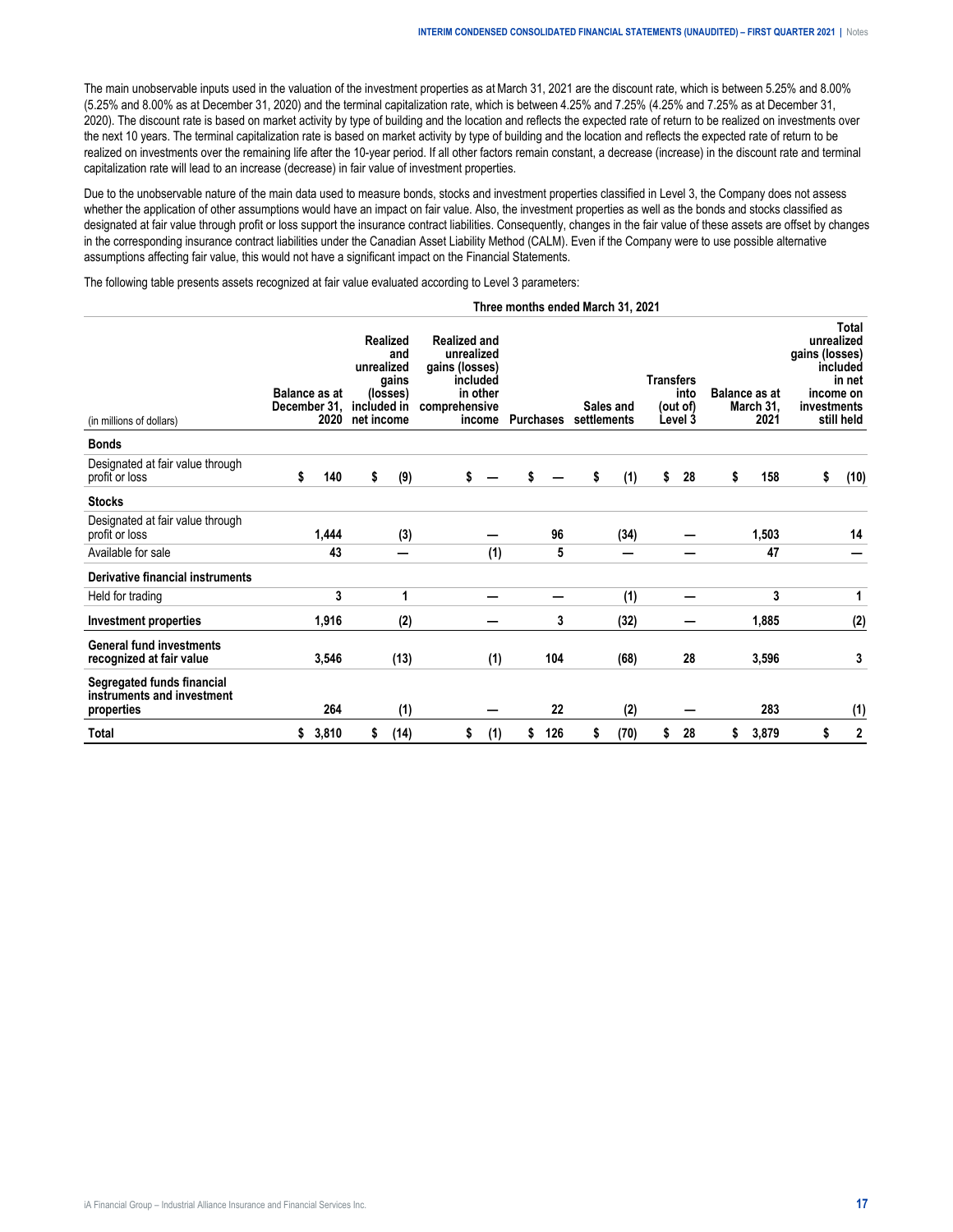| (in millions of dollars)                                               | Balance as at<br>December 31. | 2019  | Realized<br>and<br>unrealized<br>gains<br>(losses)<br>included in<br>net income | Realized and<br>unrealized<br>gains (losses)<br>comprehensive | included<br>in other<br>income | Purchases |     | Sales and<br>settlements | Transfers | into<br>(out of)<br>Level 3 | Balance as at<br>December 31.<br>2020 | gains (losses)<br>investments | Total<br>unrealized<br>included<br>in net<br>income on<br>still held |
|------------------------------------------------------------------------|-------------------------------|-------|---------------------------------------------------------------------------------|---------------------------------------------------------------|--------------------------------|-----------|-----|--------------------------|-----------|-----------------------------|---------------------------------------|-------------------------------|----------------------------------------------------------------------|
| <b>Bonds</b>                                                           |                               |       |                                                                                 |                                                               |                                |           |     |                          |           |                             |                                       |                               |                                                                      |
| Designated at fair value through<br>profit or loss                     | \$                            | 129   | \$<br>11                                                                        | \$                                                            |                                | \$        | 26  | \$<br>(29)               | \$        | 3                           | \$<br>140                             | \$                            | 11                                                                   |
| Available for sale                                                     |                               | 11    |                                                                                 |                                                               |                                |           |     | (11)                     |           |                             |                                       |                               |                                                                      |
| <b>Stocks</b>                                                          |                               |       |                                                                                 |                                                               |                                |           |     |                          |           |                             |                                       |                               |                                                                      |
| Designated at fair value through<br>profit or loss                     |                               | 1,291 | 48                                                                              |                                                               |                                |           | 199 | (94)                     |           |                             | 1,444                                 |                               | 49                                                                   |
| Available for sale                                                     |                               | 31    | —                                                                               |                                                               | $\overline{2}$                 |           | 11  | (1)                      |           |                             | 43                                    |                               |                                                                      |
| Derivative financial instruments                                       |                               |       |                                                                                 |                                                               |                                |           |     |                          |           |                             |                                       |                               |                                                                      |
| Held for trading                                                       |                               |       | 3                                                                               |                                                               |                                |           |     |                          |           |                             | 3                                     |                               | 3                                                                    |
| Investment properties                                                  |                               | 2,077 | (129)                                                                           |                                                               |                                |           | 28  | (60)                     |           |                             | 1,916                                 |                               | (129)                                                                |
| <b>General fund investments</b><br>recognized at fair value            |                               | 3,539 | (67)                                                                            |                                                               | 2                              |           | 264 | (195)                    |           | 3                           | 3,546                                 |                               | (66)                                                                 |
| Segregated funds financial<br>instruments and investment<br>properties |                               | 90    | 10                                                                              |                                                               |                                |           | 181 | (10)                     |           | (7)                         | 264                                   |                               | 10                                                                   |
| <b>Total</b>                                                           | \$                            | 3,629 | \$<br>(57)                                                                      | \$                                                            | 2                              | \$        | 445 | \$<br>(205)              | \$        | (4)                         | \$<br>3,810                           | \$                            | (56)                                                                 |

For the three months ended March 31, 2021, an amount of \$3 (\$28 for the year ended December 31, 2020) presented in *Purchases* for investment properties corresponds to capitalizations to *Investment properties*. Also, *Sales and settlements* for investment properties do not include any transfers to fixed assets (none for the year ended December 31, 2020).

*Realized and unrealized gains (losses) included in net income* and *Total unrealized gains (losses) included in net income on financial instruments still held* are presented in the *Investment income* in the Income Statement, except the value of segregated funds assets, which is not presented in the Income Statement, but is included in the change in segregated funds net assets in Note 9 "Segregated Funds Net Assets". *Realized and unrealized gains (losses) included in other comprehensive income* are presented in Note 12 "Accumulated Other Comprehensive Income" in *Unrealized gains (losses).*

#### **Fair Value Disclosed in the Notes**

The Company classifies certain financial instruments as held to maturity or as loans and receivables. These financial instruments are measured at amortized cost and fair value is disclosed in the notes. The following table shows the hierarchy level of such fair values:

|                                                            |    |         |   | As at March 31, 2021 |    |         |   |       |
|------------------------------------------------------------|----|---------|---|----------------------|----|---------|---|-------|
| (in millions of dollars)                                   |    | Level 1 |   | Level 2              |    | Level 3 |   | Total |
| Classified as held to maturity                             |    |         |   |                      |    |         |   |       |
| <b>Bonds</b>                                               |    |         |   |                      |    |         |   |       |
| Governments                                                | \$ |         | S | 447                  | \$ |         | S | 447   |
| Total of assets classified as held to maturity             |    |         |   | 447                  |    |         |   | 447   |
| Classified as loans and receivables                        |    |         |   |                      |    |         |   |       |
| <b>Bonds</b>                                               |    |         |   |                      |    |         |   |       |
| Governments                                                |    |         |   | 7                    |    | 137     |   | 144   |
| Municipalities                                             |    |         |   | 50                   |    |         |   | 50    |
| Corporate and other                                        |    |         |   | 188                  |    | 2,471   |   | 2,659 |
|                                                            |    |         |   | 245                  |    | 2,608   |   | 2,853 |
| Mortgages and other loans                                  |    |         |   | 2,890                |    |         |   | 2,890 |
| Total of assets classified as loans and receivables        |    |         |   | 3,135                |    | 2,608   |   | 5,743 |
| Total of assets whose fair value is disclosed in the notes | \$ |         | S | 3,582                | s  | 2,608   | S | 6,190 |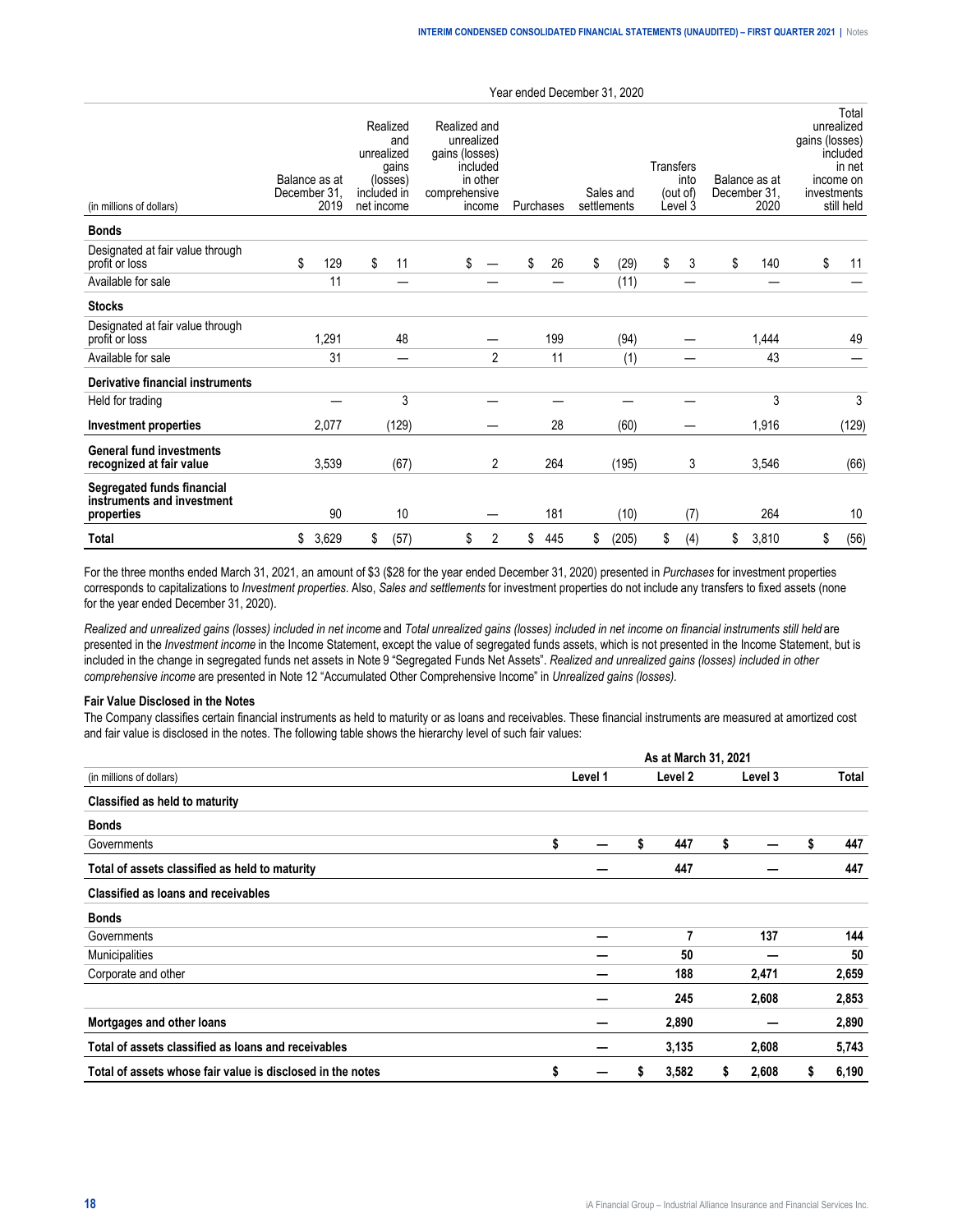|                                                            |         |    | As at December 31, 2020 |    |         |             |
|------------------------------------------------------------|---------|----|-------------------------|----|---------|-------------|
| (in millions of dollars)                                   | Level 1 |    | Level 2                 |    | Level 3 | Total       |
| Classified as held to maturity                             |         |    |                         |    |         |             |
| <b>Bonds</b>                                               |         |    |                         |    |         |             |
| Governments                                                | \$      | \$ | 497                     | \$ |         | \$<br>497   |
| Total of assets classified as held to maturity             |         |    | 497                     |    |         | 497         |
| Classified as loans and receivables                        |         |    |                         |    |         |             |
| <b>Bonds</b>                                               |         |    |                         |    |         |             |
| Governments                                                |         |    | 8                       |    | 148     | 156         |
| Municipalities                                             |         |    | 54                      |    |         | 54          |
| Corporate and other                                        |         |    | 187                     |    | 2,637   | 2,824       |
|                                                            |         |    | 249                     |    | 2,785   | 3,034       |
| Mortgages and other loans                                  |         |    | 2,854                   |    |         | 2,854       |
| Total of assets classified as loans and receivables        |         |    | 3,103                   |    | 2,785   | 5,888       |
| Total of assets whose fair value is disclosed in the notes | \$      | S  | 3,600                   | S  | 2,785   | \$<br>6,385 |

#### **Financial Liabilities**

The following table presents financial liabilities measured at fair value on a recurring basis and those whose fair value is disclosed in a note by hierarchy level:

|                                                     |           | As at March 31, 2021    |         |              |
|-----------------------------------------------------|-----------|-------------------------|---------|--------------|
| (in millions of dollars)                            | Level 1   | Level <sub>2</sub>      | Level 3 | <b>Total</b> |
| Recurring fair value measurements                   |           |                         |         |              |
| <b>Other liabilities</b>                            |           |                         |         |              |
| Held for trading                                    | \$<br>591 | \$<br>184               | \$      | \$<br>775    |
| Derivative financial instruments                    |           |                         |         |              |
| Held for trading                                    | 174       | 755                     | 39      | 968          |
| Total of liabilities classified as held for trading | 765       | 939                     | 39      | 1,743        |
| <b>Classified at amortized cost</b>                 |           |                         |         |              |
| <b>Other liabilities</b>                            |           |                         |         |              |
| Securitization liabilities                          | —         | 1,000                   | —       | 1,000        |
| Mortgage debt                                       |           | 76                      |         | 76           |
| <b>Debentures</b>                                   |           | 679                     |         | 679          |
| Total of liabilities classified at amortized cost   | \$        | \$<br>1,755             | \$      | \$<br>1,755  |
|                                                     |           | As at December 31, 2020 |         |              |
| (in millions of dollars)                            | Level 1   | Level <sub>2</sub>      | Level 3 | Total        |
| Recurring fair value measurements                   |           |                         |         |              |
| <b>Other liabilities</b>                            |           |                         |         |              |
| Held for trading                                    | \$<br>65  | \$<br>208               | \$      | \$<br>273    |
| Derivative financial instruments                    |           |                         |         |              |
| Held for trading                                    | 220       | 310                     | 39      | 569          |
| Total of liabilities classified as held for trading | 285       | 518                     | 39      | 842          |
| <b>Classified at amortized cost</b>                 |           |                         |         |              |
| <b>Other liabilities</b>                            |           |                         |         |              |
| Securitization liabilities                          | —         | 1,009                   |         | 1,009        |
| Mortgage debt                                       |           | 76                      |         | 76           |
| <b>Debentures</b>                                   |           | 682                     |         | 682          |
| Total of liabilities classified at amortized cost   | \$        | \$<br>1,767             | \$      | \$<br>1,767  |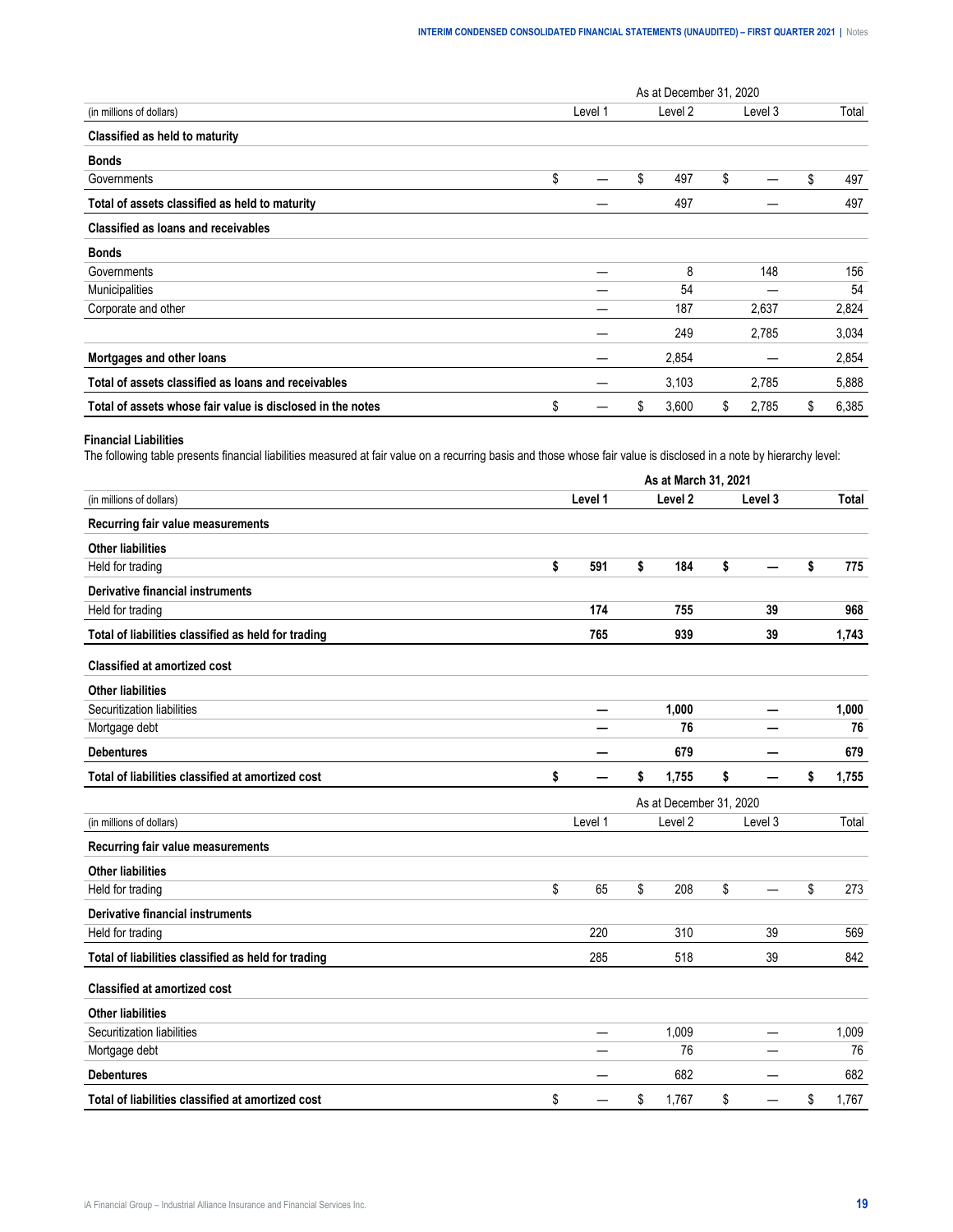#### <span id="page-19-0"></span>**7 › Management of Risks Associated with Financial Instruments**

#### **a) Impairment of Financial Assets Classified as Available for Sale**

During the three months ended March 31, 2021 and the year ended December 31, 2020, the Company did not reclassify any unrealized losses of stocks classified as available for sale from *Other comprehensive income* to *Investment income* in the Income Statement.

Since the financial assets designated at fair value through profit or loss are matched, variations of fair value, other than those related to credit risk, are directly reflected in the *Increase (decrease) in insurance contract liabilities*, which prevents a disparity of the treatment in the net income. Only variations in the fair value related to credit events regarding cash flows would have an impact on the Company's net income.

The unrealized gains and losses on financial assets classified as available for sale and included in the *Accumulated other comprehensive income* are the following:

|                          | As at March 31, 2021 |                   |  |                             |  |                            |   | As at December 31, 2020 |   |                      |   |                     |  |  |
|--------------------------|----------------------|-------------------|--|-----------------------------|--|----------------------------|---|-------------------------|---|----------------------|---|---------------------|--|--|
| (in millions of dollars) |                      | <b>Fair value</b> |  | <b>Unrealized</b><br>losses |  | <b>Unrealized</b><br>gains |   | Fair value              |   | Unrealized<br>losses |   | Unrealized<br>gains |  |  |
| <b>Bonds</b>             |                      |                   |  |                             |  |                            |   |                         |   |                      |   |                     |  |  |
| Governments              |                      | 1.655             |  | (24)                        |  | 56                         | S | 1.764                   | S | (1)                  | S | -81                 |  |  |
| Municipalities           |                      | 214               |  | (1)                         |  | 8                          |   | 191                     |   |                      |   | 10                  |  |  |
| Corporate and other      |                      | 1.659             |  | (4)                         |  | 56                         |   | 1.720                   |   |                      |   | 86                  |  |  |
|                          |                      | 3.528             |  | (29)                        |  | 120                        |   | 3.675                   |   | (1)                  |   | 177                 |  |  |
| <b>Stocks</b>            |                      | 493               |  | (4)                         |  | 20                         |   | 477                     |   | (10)                 |   | 15                  |  |  |
| Total                    |                      | 4.021             |  | (33)                        |  | 140                        | S | 4.152                   | S | (11                  |   | 192                 |  |  |

#### **b) Credit Risk**

Credit risk corresponds to the possibility that the Company will sustain a financial loss if a counterparty or a debtor does not meet its commitments.

## **b) i) Credit Quality Indicators**

## **Bonds by Investment Grade**

|                     | 2021  | I Jecember | As at<br>2020 |
|---------------------|-------|------------|---------------|
| AAA                 |       |            |               |
| AA<br>------------- | 3.509 |            | 085           |
| A                   |       |            |               |
| <b>BBB</b>          |       |            |               |
| BB and lower        |       |            | 317           |
|                     |       |            | 762           |

The Company prepares an assessment of the quality of the investment if the evaluation is not available from a credit rating agency. Bonds that have been internally evaluated represent an amount of \$2,116 as at March 31, 2021 (\$2,114 as at December 31, 2020).

#### **Mortgages and Other Loans**

|       | As at<br>2021<br>March<br>31 | Jecemb                         | As at<br>2020 |
|-------|------------------------------|--------------------------------|---------------|
|       | .426                         |                                | .384          |
| iaues | -07<br>JZ                    | ------------------------------ | 507           |
| loans | Y40                          |                                | 910           |
|       |                              |                                |               |

The credit quality of mortgages and other loans is assessed internally, on a regular basis, when the review of the portfolio is made.

#### **b) ii) Past Due or Impaired Financial Assets**

#### **Past Due Bonds, Mortgages and Other Loans**

Bonds, mortgages and other loans are considered in arrears when the counterparty has not made a payment at a contractual date. Any loan on which contractual payments are in arrears for 90 days or more in the case of mortgages and 120 days or more in the case of other loans and which is not subject to a measure deployed by the Company to support its clients or in foreclosure is assumed to be impaired. Any loan in default which is not insured and fully guaranteed is generally impaired.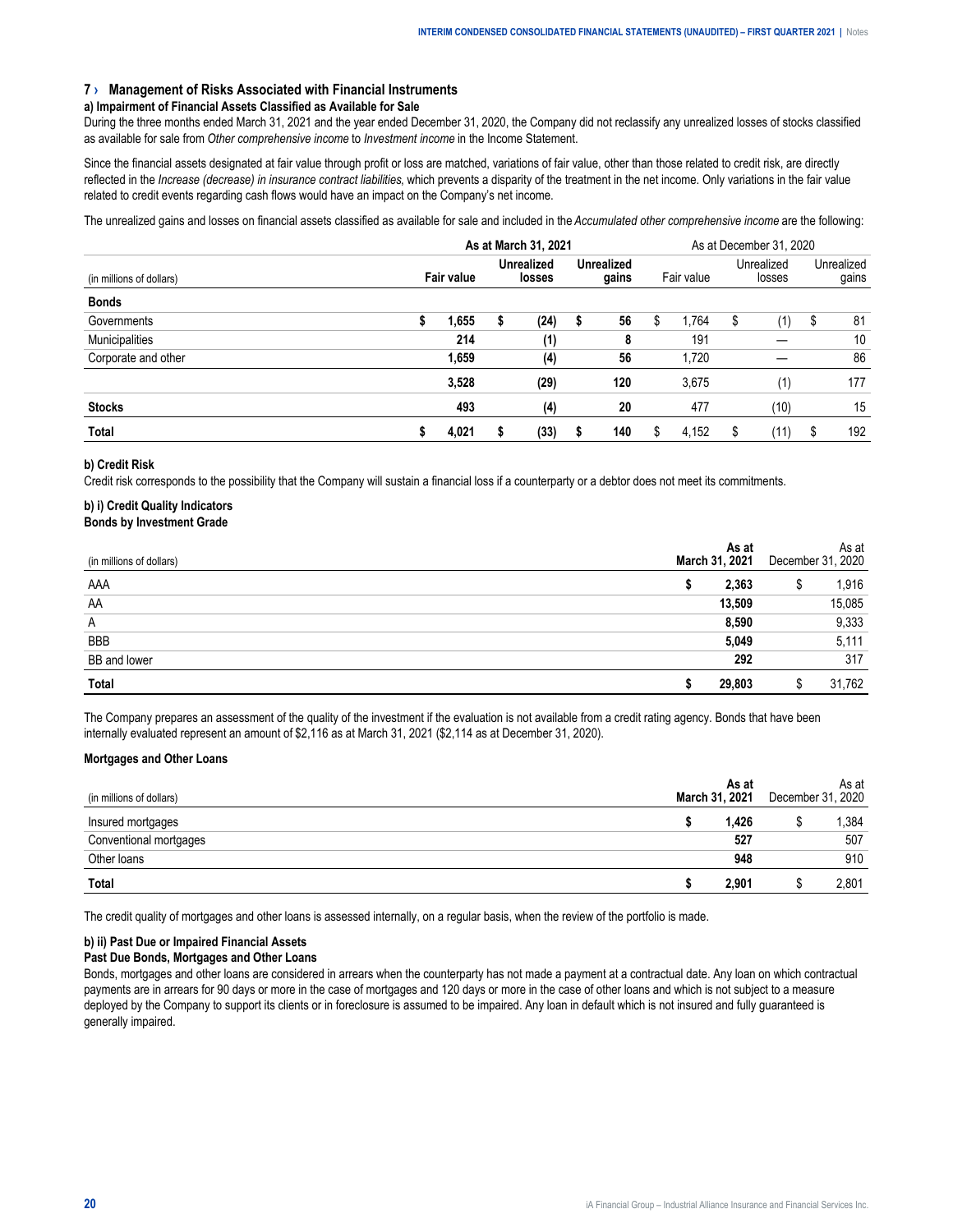|                                |    | As at March 31, 2021                              |    |                                                        |    |                                                            |                    |     |    |       |
|--------------------------------|----|---------------------------------------------------|----|--------------------------------------------------------|----|------------------------------------------------------------|--------------------|-----|----|-------|
| (in millions of dollars)       |    | <b>Bonds classified</b><br>as held to<br>maturity |    | <b>Bonds classified</b><br>as loans and<br>receivables |    | <b>Mortgages</b><br>classified as loans<br>and receivables | <b>Other loans</b> |     |    | Total |
| <b>Gross values</b>            |    |                                                   |    |                                                        |    |                                                            |                    |     |    |       |
| Not past due and not impaired  | \$ | 446                                               | s  | 2,609                                                  | \$ | 1,878                                                      | S                  | 943 | ъ  | 5,876 |
| Past due and not impaired      |    |                                                   |    |                                                        |    |                                                            |                    |     |    |       |
| 30 - 89 days in arrears        |    |                                                   |    |                                                        |    |                                                            |                    | 27  |    | 27    |
| 90 - 119 days in arrears       |    |                                                   |    |                                                        |    |                                                            |                    | 3   |    | 3     |
| 120 days or more in arrears    |    |                                                   |    |                                                        |    |                                                            |                    |     |    |       |
| Impaired                       |    |                                                   |    | 23                                                     |    |                                                            |                    |     |    | 23    |
| Total of gross values          | \$ | 446                                               | s. | 2,632                                                  | \$ | 1,878                                                      | S                  | 974 | S. | 5,930 |
| Specific provisions for losses |    |                                                   |    | 6                                                      |    |                                                            |                    |     |    | 6     |
|                                |    | 446                                               |    | 2,626                                                  |    | 1,878                                                      |                    | 974 |    | 5,924 |
| Collective provisions          |    |                                                   |    |                                                        |    |                                                            |                    | 26  |    | 26    |
| <b>Total of net values</b>     | S  | 446                                               | 5  | 2,626                                                  | s. | 1,878                                                      |                    | 948 |    | 5,898 |

|                                | As at December 31, 2020                    |     |                                                 |       |                                                     |       |             |     |    |       |
|--------------------------------|--------------------------------------------|-----|-------------------------------------------------|-------|-----------------------------------------------------|-------|-------------|-----|----|-------|
| (in millions of dollars)       | Bonds classified<br>as held to<br>maturity |     | Bonds classified<br>as loans and<br>receivables |       | Mortgages<br>classified as loans<br>and receivables |       | Other loans |     |    | Total |
| <b>Gross values</b>            |                                            |     |                                                 |       |                                                     |       |             |     |    |       |
| Not past due and not impaired  | \$                                         | 494 | \$                                              | 2,604 | \$                                                  | 1,786 | \$          | 903 | \$ | 5,787 |
| Past due and not impaired      |                                            |     |                                                 |       |                                                     |       |             |     |    |       |
| 30 - 89 days in arrears        |                                            |     |                                                 |       |                                                     | 24    |             | 29  |    | 53    |
| 90 - 119 days in arrears       |                                            |     |                                                 |       |                                                     |       |             | 4   |    | 4     |
| 120 days or more in arrears    |                                            |     |                                                 |       |                                                     |       |             |     |    | 1     |
| Impaired                       |                                            |     |                                                 | 45    |                                                     |       |             |     |    | 45    |
| Total of gross values          | \$                                         | 494 | \$                                              | 2,649 | \$                                                  | 1,810 | \$          | 937 | S  | 5,890 |
| Specific provisions for losses |                                            |     |                                                 | 14    |                                                     |       |             |     |    | 14    |
|                                |                                            | 494 |                                                 | 2,635 |                                                     | 1,810 |             | 937 |    | 5,876 |
| Collective provisions          |                                            |     |                                                 |       |                                                     |       |             | 27  |    | 27    |
| <b>Total of net values</b>     | \$                                         | 494 | \$                                              | 2,635 | \$                                                  | 1,810 | \$          | 910 | S  | 5,849 |

#### **Foreclosed Properties**

During the three months ended March 31, 2021, the Company did not take possession of any properties it held as collateral on mortgages (less than \$1 for the year ended December 31, 2020). Foreclosed properties that the Company still held at the end of the period are presented as real estate held for resale in *Other Assets.*

#### **Specific Provisions for Losses**

| at end                                      |                                           |                                               | 14 |  |  |  |
|---------------------------------------------|-------------------------------------------|-----------------------------------------------|----|--|--|--|
| Variation in specific provisions for losses | 18                                        |                                               |    |  |  |  |
| ce at beginning                             | 14                                        |                                               | 10 |  |  |  |
| ' dollars)                                  | classified<br>as loans and<br>receivables | Bonds classified as<br>ioans and<br>eivables: |    |  |  |  |
|                                             | As at<br>March 31, 2021                   | As at<br>December 31, 2020                    |    |  |  |  |

During the three months ended March 31, 2021, the specific provisions for losses did not vary for bonds classified as held to maturity, mortgages classified as loans and receivables and other loans (nor for the year ended December 31, 2020).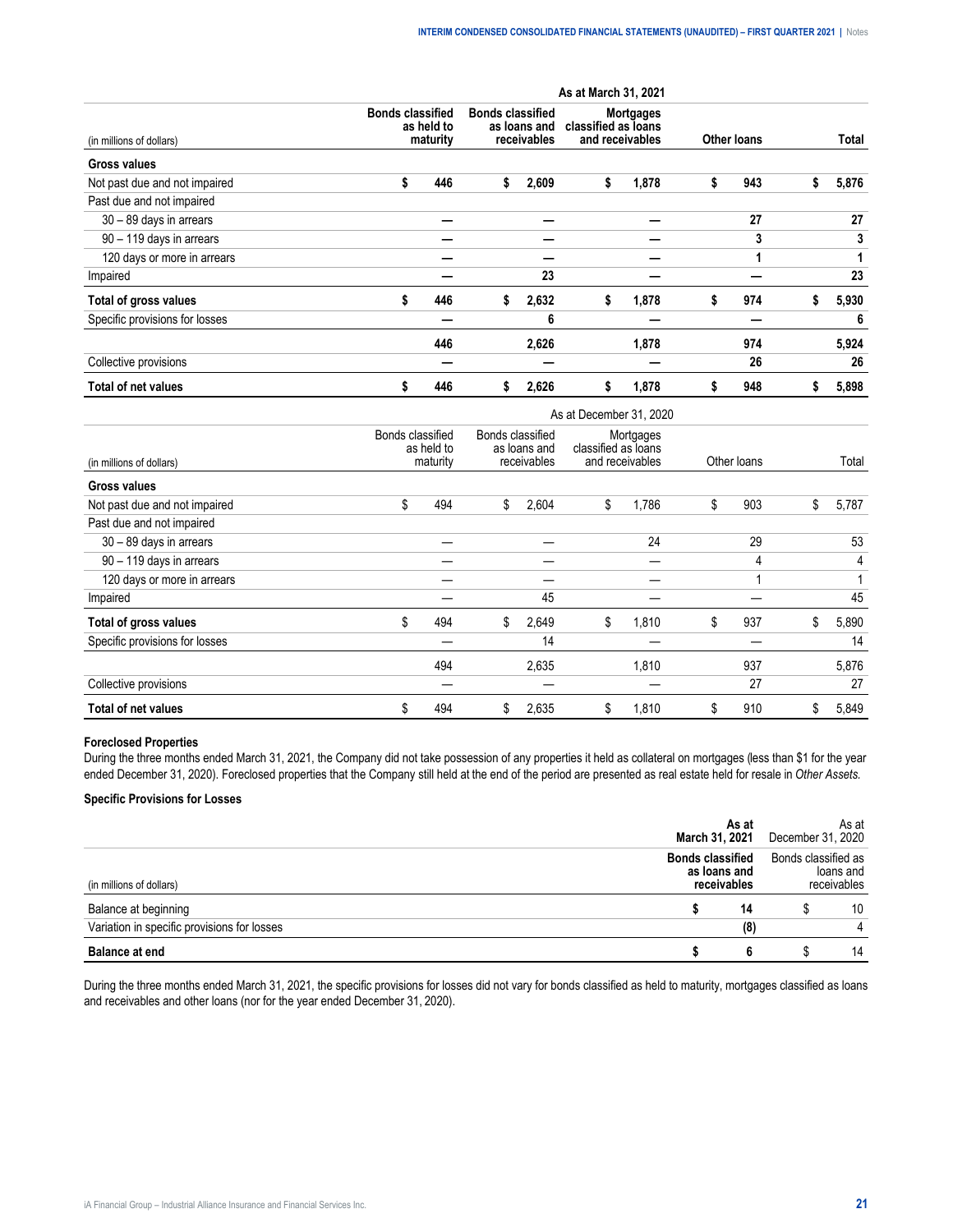#### <span id="page-21-0"></span>**8 › Derivative Financial Instruments**

The Company is an end user of derivative financial instruments in the normal course of managing exposure to fluctuations in interest rates, currency exchange rates and fair values of invested assets. Derivative financial instruments are financial contracts whose value is derived from underlying interest rates, exchange rates, other financial instruments or indexes.

The notional amount represents the amount to which a rate or price is applied to determine the cash flows to be exchanged periodically and does not represent direct credit exposure. Maximum credit risk is the estimated cost of replacing derivative financial instruments that have a positive value should the counterparty default. The maximum credit risk of derivative financial instruments as at March 31, 2021 is \$835 (\$1,647 as at December 31, 2020). The Company's exposure at the end of each reporting period is limited to the risk that a counterparty does not honour the terms of a derivative financial instrument.

|                            |                  |                        |    |              |              | As at March 31, 2021 |    |          |    |                 |    |                 |  |
|----------------------------|------------------|------------------------|----|--------------|--------------|----------------------|----|----------|----|-----------------|----|-----------------|--|
| (in millions of dollars)   |                  | <b>Notional amount</b> |    |              |              |                      |    |          |    | Fair value      |    |                 |  |
|                            | Less than 1 year |                        |    | 1 to 5 years | Over 5 years |                      |    | Total    |    | <b>Positive</b> |    | <b>Negative</b> |  |
| <b>Equity contracts</b>    |                  |                        |    |              |              |                      |    |          |    |                 |    |                 |  |
| Swap contracts             | \$               | 948                    | \$ | 239          | \$           | 75                   | \$ | 1,262    | \$ | 10              | \$ | (28)            |  |
| Futures contracts          |                  | 762                    |    |              |              |                      |    | 762      |    | $\mathbf{2}$    |    | (1)             |  |
| Options                    |                  | 7,410                  |    |              |              |                      |    | 7,410    |    | 403             |    | (178)           |  |
| <b>Currency contracts</b>  |                  |                        |    |              |              |                      |    |          |    |                 |    |                 |  |
| Swap contracts             |                  | 493                    |    | 376          |              | 3,603                |    | 4,472    |    | 71              |    | (179)           |  |
| Forward contracts          |                  | 3,989                  |    | 483          |              |                      |    | 4,472    |    | 85              |    | (15)            |  |
| Interest rate contracts    |                  |                        |    |              |              |                      |    |          |    |                 |    |                 |  |
| Swap contracts             |                  | 1,142                  |    | 3,122        |              | 4,184                |    | 8,448    |    | 203             |    | (320)           |  |
| Forward contracts          |                  | 1,616                  |    | 1,756        |              |                      |    | 3,372    |    | 63              |    | (208)           |  |
| Options                    |                  | 17                     |    |              |              |                      |    | 17       |    | –               |    |                 |  |
| Other derivative contracts |                  | 3                      |    | 6            |              | 340                  |    | 349      |    | 3               |    | (39)            |  |
| Total                      |                  | \$16,380               | \$ | 5,982        | \$           | 8,202                |    | \$30,564 | s  | 840             | \$ | (968)           |  |

|                              |                  |                 | As at December 31, 2020 |                |             |             |  |  |
|------------------------------|------------------|-----------------|-------------------------|----------------|-------------|-------------|--|--|
|                              |                  | Notional amount |                         |                |             |             |  |  |
| (in millions of dollars)     | Less than 1 year | 1 to 5 years    | Over 5 years            | Total          | Positive    | Negative    |  |  |
| <b>Equity contracts</b>      |                  |                 |                         |                |             |             |  |  |
| Swap contracts               | \$<br>735        | \$<br>460       | \$<br>87                | \$<br>1,282    | \$<br>35    | \$<br>(3)   |  |  |
| <b>Futures contracts</b>     | 660              |                 |                         | 660            |             | (8)         |  |  |
| Options                      | 7,632            |                 |                         | 7,632          | 439         | (215)       |  |  |
| <b>Currency contracts</b>    |                  |                 |                         |                |             |             |  |  |
| Swap contracts               | 510              | 367             | 3,345                   | 4,222          | 136         | (137)       |  |  |
| Forward contracts            | 4,252            | 536             |                         | 4,788          | 128         | (18)        |  |  |
| Interest rate contracts      |                  |                 |                         |                |             |             |  |  |
| Swap contracts               | 1,093            | 3,169           | 4,845                   | 9,107          | 538         | (148)       |  |  |
| Forward contracts            | 1,597            | 2,456           |                         | 4,053          | 371         | (1)         |  |  |
| <b>Credit risk contracts</b> |                  |                 |                         |                |             |             |  |  |
| Swap contracts               |                  | $\overline{2}$  |                         | $\overline{2}$ |             |             |  |  |
| Other derivative contracts   | 3                | 5               | 340                     | 348            | 3           | (39)        |  |  |
| Total                        | \$16,482         | \$<br>6,995     | \$<br>8,617             | \$ 32,094      | \$<br>1,651 | \$<br>(569) |  |  |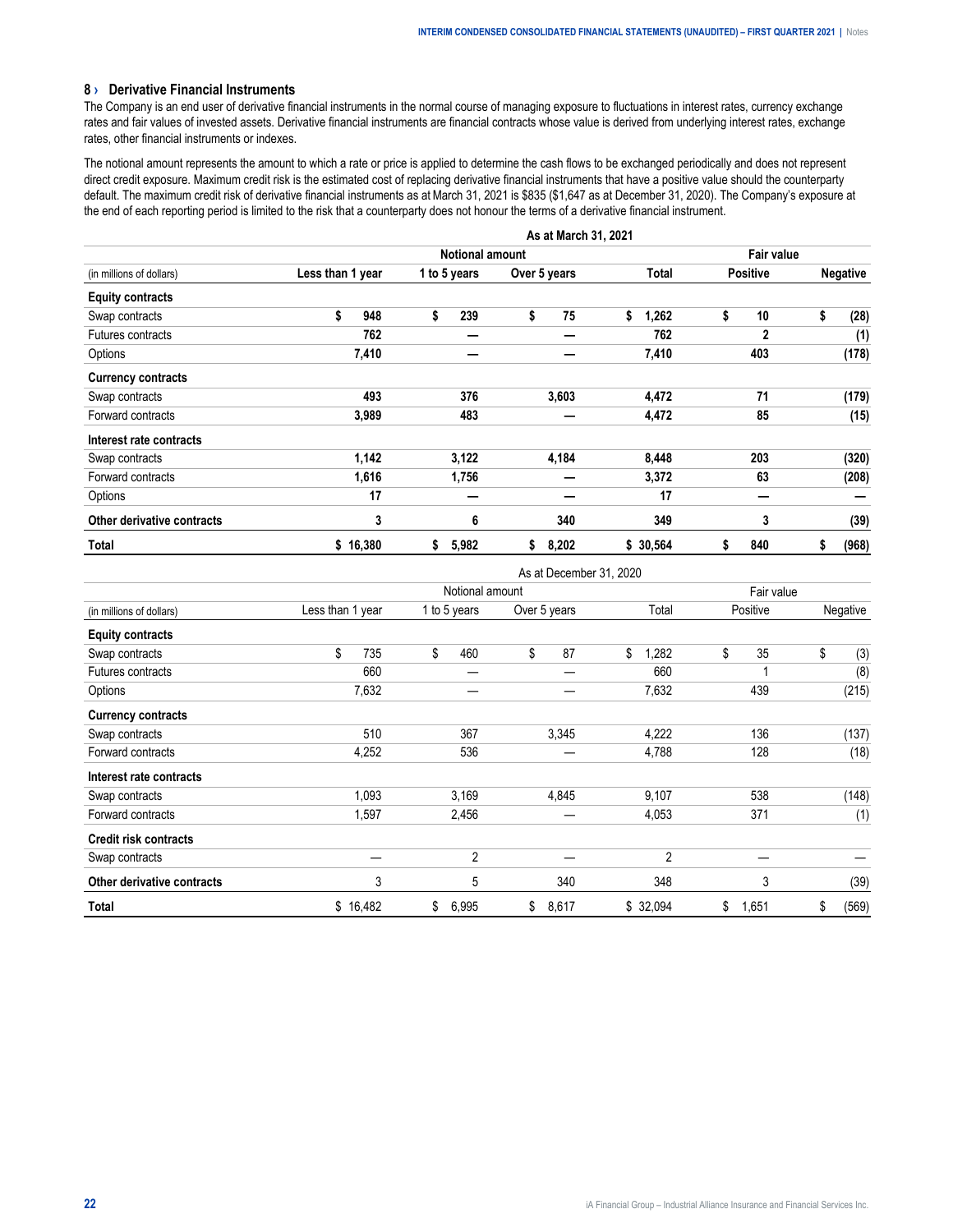|                                                                     | As at March 31, 2021 |                 |            |                 |       |  |  |  |  |
|---------------------------------------------------------------------|----------------------|-----------------|------------|-----------------|-------|--|--|--|--|
|                                                                     | Notional amount      |                 | Fair value |                 |       |  |  |  |  |
| (in millions of dollars)                                            |                      | <b>Positive</b> |            | <b>Negative</b> |       |  |  |  |  |
| Derivative financial instruments not designated as hedge accounting | \$28.018             |                 | 798        |                 | (957) |  |  |  |  |
| Net investment hedge                                                | 1.533                |                 | 28         |                 |       |  |  |  |  |
| Fair value hedges                                                   |                      |                 |            |                 |       |  |  |  |  |
| Interest risk                                                       | 855                  |                 | 9          |                 | (10)  |  |  |  |  |
| Currency risk                                                       | 35                   |                 |            |                 |       |  |  |  |  |
| Cash flow hedges                                                    |                      |                 |            |                 |       |  |  |  |  |
| Currency risk                                                       | 123                  |                 |            |                 | (1)   |  |  |  |  |
| Total of derivative financial instruments                           | 30.564               |                 | 840        |                 | (968) |  |  |  |  |

|                                                                     |                 | As at December 31, 2020 |          |  |  |  |  |  |  |  |
|---------------------------------------------------------------------|-----------------|-------------------------|----------|--|--|--|--|--|--|--|
|                                                                     | Notional amount | Fair value              |          |  |  |  |  |  |  |  |
| (in millions of dollars)                                            |                 | Positive                | Negative |  |  |  |  |  |  |  |
| Derivative financial instruments not designated as hedge accounting | \$29.509        | 1.579<br>S              | (540)    |  |  |  |  |  |  |  |
| Net investment hedge                                                | 1.555           | 56                      |          |  |  |  |  |  |  |  |
| Fair value hedges                                                   |                 |                         |          |  |  |  |  |  |  |  |
| Interest risk                                                       | 860             | 10                      | (28)     |  |  |  |  |  |  |  |
| Currency risk                                                       | 30              |                         |          |  |  |  |  |  |  |  |
| Cash flow hedges                                                    |                 |                         |          |  |  |  |  |  |  |  |
| Currency risk                                                       | 140             |                         |          |  |  |  |  |  |  |  |
| Total of derivative financial instruments                           | \$ 32.094       | .651                    | (569)    |  |  |  |  |  |  |  |

#### **Embedded Derivative Financial Instruments**

The Company owns perpetual preferred shares with call options that give the issuer the right to redeem the shares at a predetermined price. Accounting standards require that the value of the call options be measured separately from the preferred shares. The value of the call options for embedded derivative financial instruments is determined using a valuation that relies predominantly on the volatility, quoted price on markets and characteristics of the underlying preferred shares. Embedded derivative financial instruments are presented as *Other derivative contracts*.

#### **Net Investment Hedge**

Forward contracts, designated as hedges of net investments in foreign operations with a functional currency other than the functional currency of the Company, have maturities of less than 1 year as at March 31, 2021 (less than 1 year as at December 31, 2020). The effective portion of changes in fair value is recorded in *Other comprehensive income*, as is the foreign currency translation of the net investment in a foreign operation. For the three months ended March 31, 2021 and 2020, the Company did not recognize any ineffectiveness.

#### **Fair Value Hedges**

#### *Interest rate risk hedging*

The Company entered into a hedging relationship in order to reduce its exposure to interest rate risk related to financial assets classified as available for sale. The Company entered into interest rate swap contracts with maturities ranging from less than 1 year to 14 years as at March 31, 2021 (from 1 year to 14 years as at December 31, 2020).

The Company entered into a hedging relationship in order to reduce its exposure to interest rate risk on financial liabilities classified as financial liabilities at amortized cost. The Company entered into interest rate swap contracts with maturities of less than 1 year to 7 years as at March 31, 2021 (less than 1 year to 8 years as at December 31, 2020).

For the three months ended March 31, 2021, the Company has recognized a gain of \$17 on the hedging instruments (loss of \$27 for the three months ended March 31, 2020) and a loss of \$18 on the hedged items (gain of \$29 for the three months ended March 31, 2020). For the three months ended March 31, 2021, the Company has recognized an ineffectiveness of \$1 (\$2 for the three months ended March 31, 2020).

#### *Currency rate risk hedging*

The Company entered into a fair value hedge to manage its exposure to changes in currency rate risk related to financial assets classified as available for sale. The Company entered into forward contracts with maturities of less than 1 year as at March 31, 2021 (less than 2 years as at December 31, 2020).

For the three months ended March 31, 2021 and 2020, the Company did not recognize any ineffectiveness.

#### **Cash Flow Hedges**

The Company entered into a cash flow hedging relationship in order to manage its exposure to changes in currency rate risk on financial assets denominated in foreign currency. The Company entered into swap contracts that have maturities from less than 1 year to 9 years as at March 31, 2021 (from 2 years to 9 years as at December 31, 2020). For the three months ended March 31, 2021 and 2020, the Company did not recognize any ineffectiveness.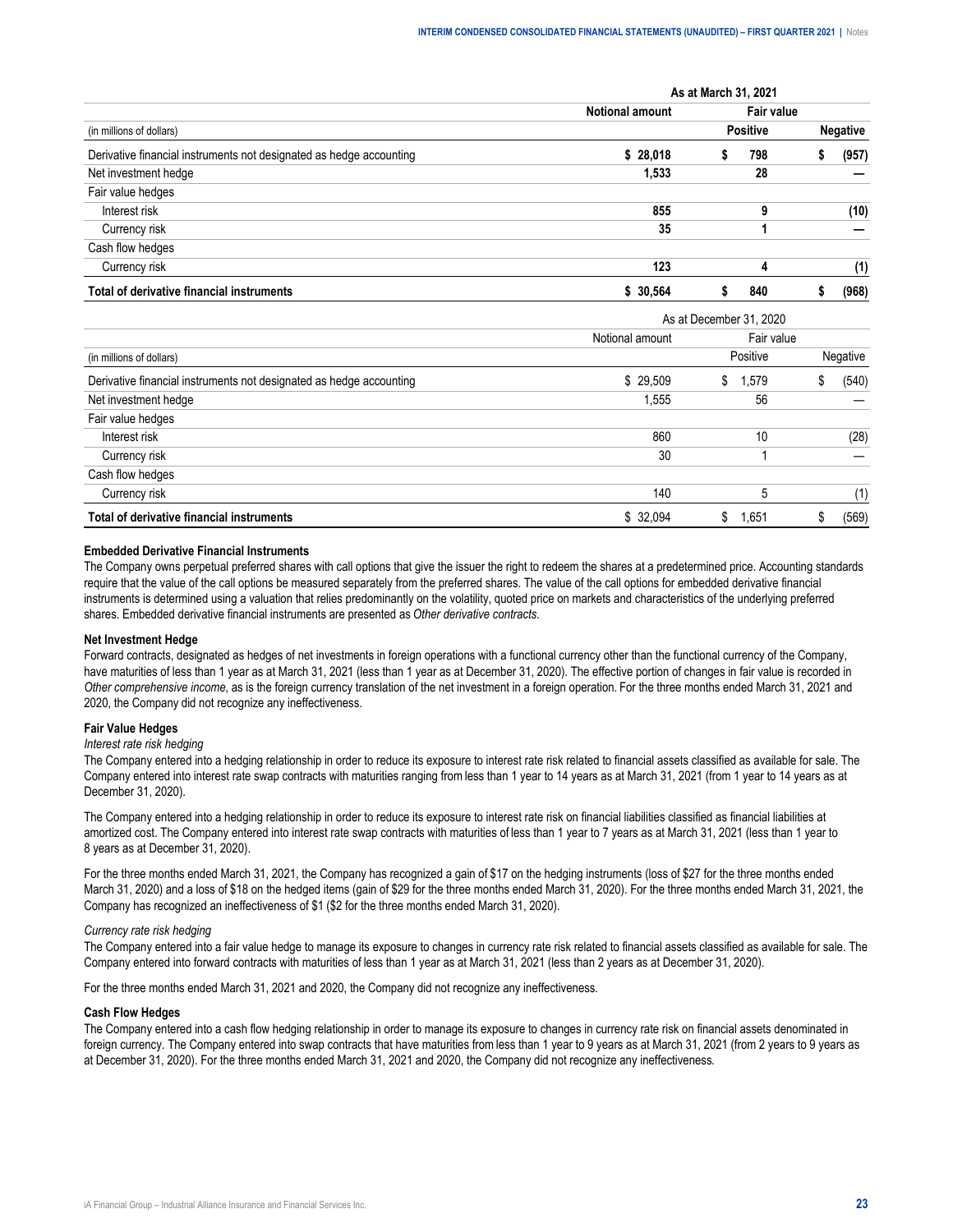## <span id="page-23-0"></span>**9 › Segregated Funds Net Assets**

| (in millions of dollars)              | As at       | As at<br>March 31, 2021 December 31, 2020 |
|---------------------------------------|-------------|-------------------------------------------|
| <b>Assets</b>                         |             |                                           |
| Cash and short-term investments       | \$<br>1,401 | \$<br>1,077                               |
| Bonds                                 | 6,023       | 6,481                                     |
| Stocks and investment funds           | 26,008      | 25,219                                    |
| Mortgages                             | 30          | 27                                        |
| Investment properties                 | 16          | 16                                        |
| Derivative financial instruments      |             | 26                                        |
| Other assets                          | 594         | 155                                       |
|                                       | 34,072      | 33,001                                    |
| Liabilities                           |             |                                           |
| Accounts payable and accrued expenses | 583         | 186                                       |
| Derivative financial instruments      | 40          |                                           |
|                                       | 623         | 186                                       |
| <b>Net assets</b>                     | 33,449<br>s | \$<br>32,815                              |

The following table presents the change in segregated funds net assets:

|                                       | Three months ended<br>March 31 |              |
|---------------------------------------|--------------------------------|--------------|
| (in millions of dollars)              | 2021                           | 2020         |
| Balance at beginning                  | 32,815<br>S                    | 27,868<br>\$ |
| Add:                                  |                                |              |
| Amounts received from policyholders   | 2,113                          | 1,778        |
| Interest and dividends                | 107                            | 124          |
| Net realized gains                    | 377                            | 76           |
| Net increase (decrease) in fair value | (59)                           | (3, 174)     |
|                                       | 35,353                         | 26,672       |
| Less:                                 |                                |              |
| Amounts withdrawn by policyholders    | 1,754                          | 1,086        |
| Operating expenses                    | 150                            | 126          |
|                                       | 1,904                          | 1,212        |
| <b>Balance at end</b>                 | 33,449<br>S                    | 25,460<br>S  |

#### **10 › Debentures**

The issued and outstanding debentures of the Company are guaranteed by the parent company, iA Financial Corporation Inc. (iA Financial Corporation).

#### **11 › Share Capital**

The share capital issued by the Company is the following:

|                                                      |                                    | As at March 31, 2021 |       |                                    |  | As at December 31, 2020 |
|------------------------------------------------------|------------------------------------|----------------------|-------|------------------------------------|--|-------------------------|
| (in millions of dollars, unless otherwise indicated) | Number of shares<br>(in thousands) | Amount               |       | Number of shares<br>(in thousands) |  | Amount                  |
| <b>Common shares</b>                                 |                                    |                      |       |                                    |  |                         |
| Balance at beginning and at end                      | 108.575                            |                      | 1.655 | 108 575                            |  | .655                    |
| Preferred shares, Class A                            |                                    |                      |       |                                    |  |                         |
| Balance at beginning and at end                      | 21.000                             |                      | 525   | 21.000                             |  | 525                     |
| Total of share capital                               |                                    |                      | 2.180 |                                    |  | 180                     |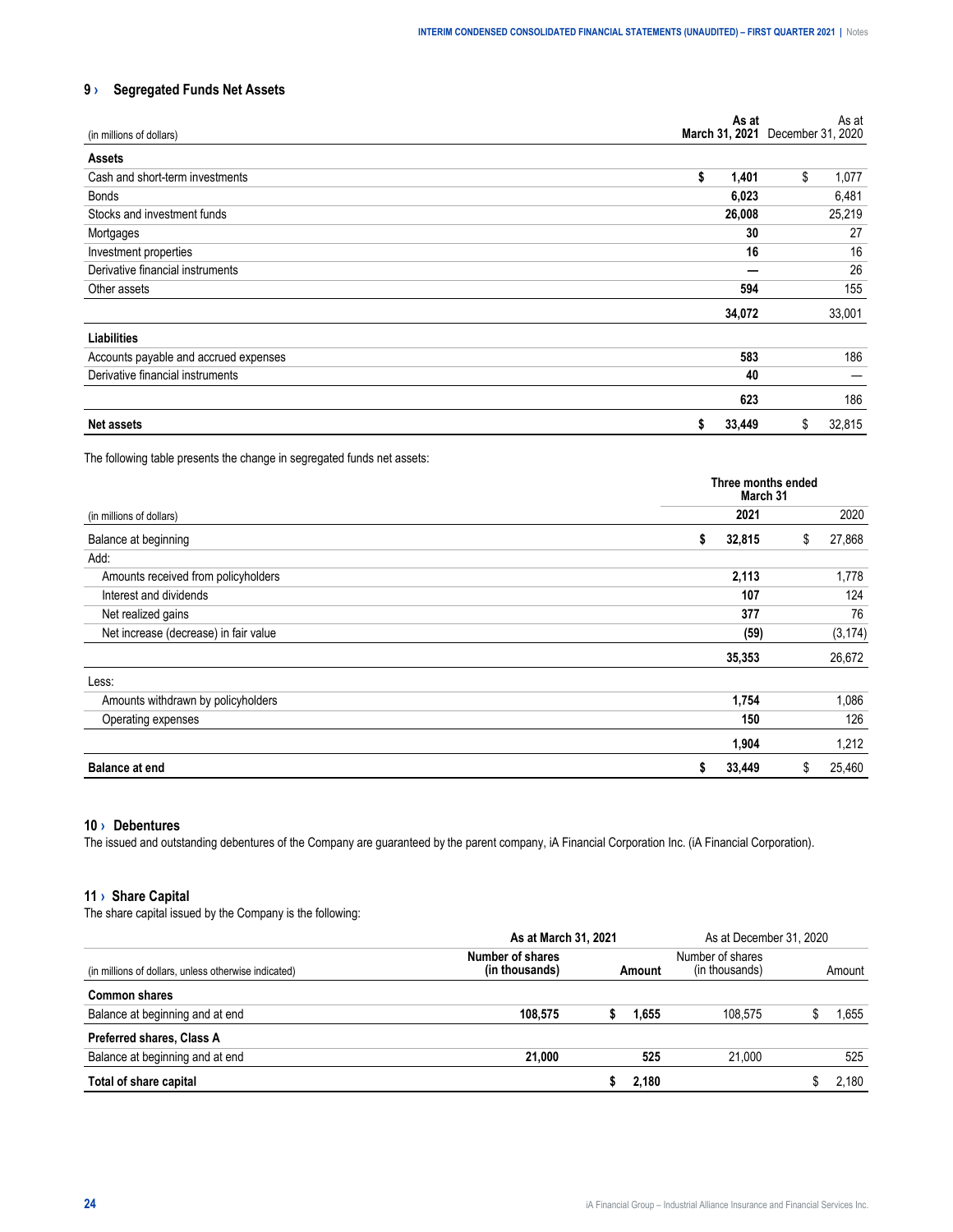#### <span id="page-24-0"></span>**Dividends**

|                                                      |       |   | Three months ended March 31 |       |    |                           |
|------------------------------------------------------|-------|---|-----------------------------|-------|----|---------------------------|
|                                                      | 2021  |   |                             | 2020  |    |                           |
| (in millions of dollars, unless otherwise indicated) | Total |   | Per share<br>(in dollars)   | Total |    | Per share<br>(in dollars) |
| <b>Common shares</b>                                 | 250   | s | 2.30                        | 671   | S. | 6.18                      |
| <b>Preferred shares</b>                              |       |   |                             |       |    |                           |
| Class A - Series B                                   |       |   | 0.29                        |       |    | 0.29                      |
| Class A - Series G                                   | n     |   | 0.24                        |       |    | 0.24                      |
| Class A - Series I                                   |       |   | 0.30                        | 2     |    | 0.30                      |
|                                                      | 6     |   |                             | n     |    |                           |
| Total                                                | 256   |   |                             | 677   |    |                           |

## **12 › Accumulated Other Comprehensive Income**

| (in millions of dollars)                  |    | <b>Bonds</b>             | <b>Stocks</b> | Currency<br>translation |      | Hedging         |    | <b>Total</b> |
|-------------------------------------------|----|--------------------------|---------------|-------------------------|------|-----------------|----|--------------|
| Balance as at December 31, 2020           | \$ | 134                      | \$<br>5       | \$                      | 40   | \$<br>(29)      | \$ | 150          |
| Unrealized gains (losses)                 |    | (74)                     | 11            |                         |      |                 |    | (63)         |
| Income taxes on unrealized gains (losses) |    | 18                       | (2)           |                         |      |                 |    | 16           |
| Other                                     |    |                          |               |                         | (21) | 21              |    |              |
| Income taxes on other                     |    |                          |               |                         |      | (3)             |    | (3)          |
|                                           |    | (56)                     | 9             |                         | (21) | 18              |    | (50)         |
| Realized losses (gains)                   |    | (9)                      | (1)           |                         |      | —               |    | (10)         |
| Income taxes on realized losses (gains)   |    | 3                        |               |                         |      |                 |    | 3            |
|                                           |    | (6)                      | (1)           |                         | –    | -               |    | (7)          |
| Balance as at March 31, 2021              |    | 72                       | 13            |                         | 19   | (11)            |    | 93           |
| Balance as at December 31, 2019           |    | 73                       | (8)           |                         | 73   | (61)            |    | 77           |
| Unrealized gains (losses)                 |    | 114                      | 15            |                         |      |                 |    | 129          |
| Income taxes on unrealized gains (losses) |    | (30)                     | (3)           |                         |      |                 |    | (33)         |
| Other                                     |    |                          | —             |                         | (33) | 38              |    | 5            |
| Income taxes on other                     |    | $\overline{\phantom{a}}$ | —             |                         |      | (6)             |    | (6)          |
|                                           |    | 84                       | 12            |                         | (33) | 32              |    | 95           |
| Realized losses (gains)                   |    | (30)                     | 1             |                         |      | $\qquad \qquad$ |    | (29)         |
| Income taxes on realized losses (gains)   |    | $\overline{7}$           |               |                         |      |                 |    | 7            |
|                                           |    | (23)                     | 1             |                         | —    | —               |    | (22)         |
| Balance as at December 31, 2020           |    | 134                      | 5             |                         | 40   | (29)            |    | 150          |
| Balance as at December 31, 2019           |    | 73                       | (8)           |                         | 73   | (61)            |    | 77           |
| Unrealized gains (losses)                 |    | (64)                     | (95)          |                         |      |                 |    | (159)        |
| Income taxes on unrealized gains (losses) |    | 16                       | 25            |                         |      |                 |    | 41           |
| Other                                     |    |                          |               |                         | 128  | (130)           |    | (2)          |
| Income taxes on other                     |    |                          |               |                         | —    | 19              |    | 19           |
|                                           |    | (48)                     | (70)          |                         | 128  | (111)           |    | (101)        |
| Realized losses (gains)                   |    | (7)                      | (2)           |                         |      |                 |    | (9)          |
| Income taxes on realized losses (gains)   |    | $\overline{2}$           | $\mathbf{1}$  |                         |      |                 |    | 3            |
|                                           |    | (5)                      | (1)           |                         |      |                 |    | (6)          |
| Balance as at March 31, 2020              | \$ | 20                       | \$<br>(79)    | \$                      | 201  | \$<br>(172)     | \$ | (30)         |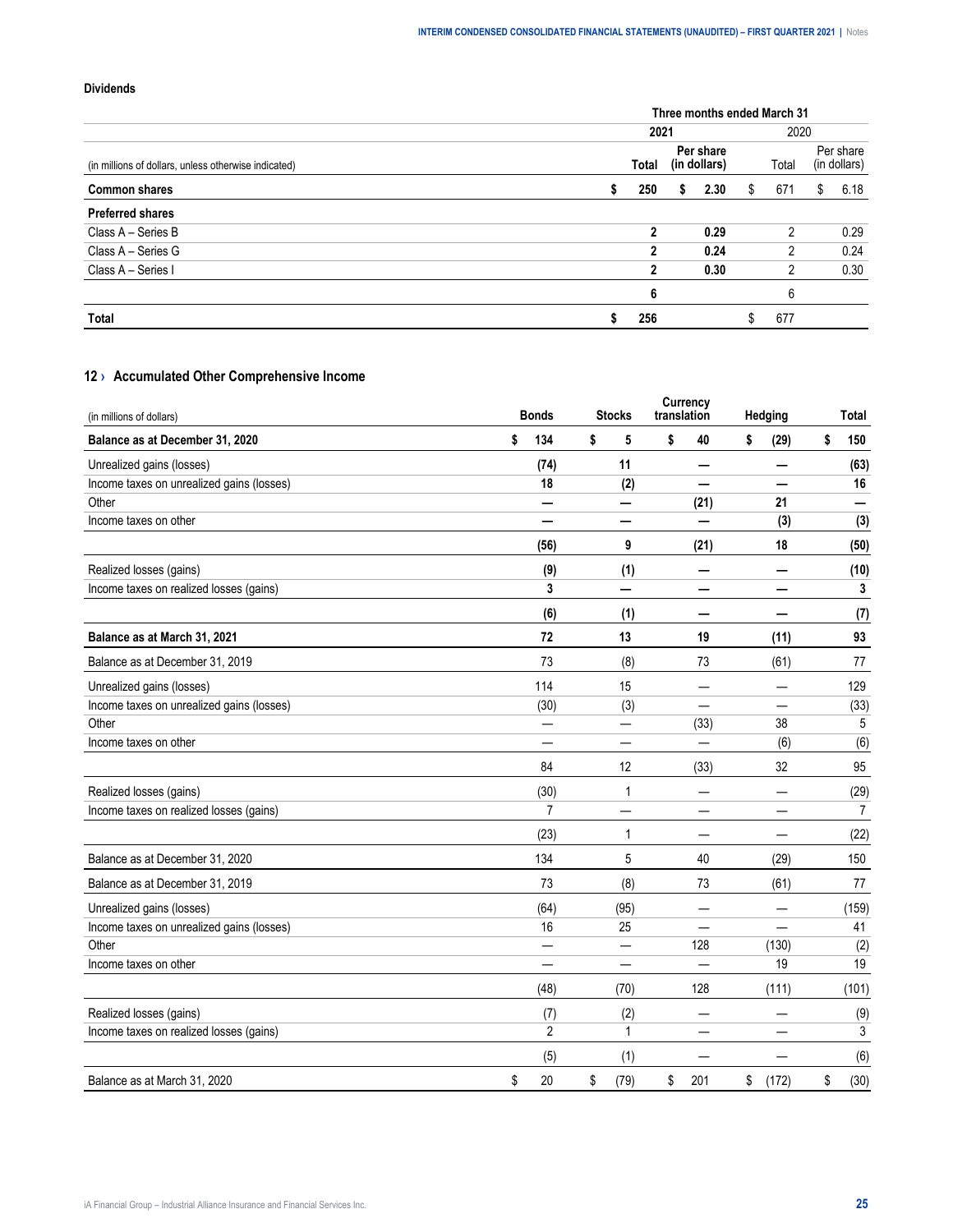#### <span id="page-25-0"></span>**13 › Capital Management**

#### **Regulatory Requirements and Solvency Ratio**

The Company manages its capital jointly with iA Financial Corporation.

The Company's capital adequacy requirements are regulated according to the guideline on capital adequacy requirements for life insurers (CARLI).

According to CARLI, many items are included in the solvency ratio:

The available capital represents the total Tier 1 and Tier 2 capital, less other deductions prescribed by the AMF.

Tier 1 capital contains more permanent equity items and is primarily composed of equity attributable to the common shareholder and to preferred shares. Goodwill and other intangible assets are deducted from this category.

Tier 2 capital is primarily composed of subordinated debentures.

The surplus allowance is the value of specific provisions for adverse deviations included in insurance contract liabilities.

The eligible deposits are amounts related to unregistered reinsurance agreements, which are deposited in guarantee instruments.

The base solvency buffer is determined according to five risk categories, namely credit risk, market risk, insurance risk, segregated funds guarantee risk and operational risk. These risk components are calculated using various methods and consider the risks associated to asset and liability elements that are on and off the Statement of Financial Position. The base solvency buffer represents the sum of risk components minus some credits (for example, between-risk diversification and adjustable products) multiplied by a scalar of 1.05.

The CARLI total ratio is calculated by dividing the sum of the available capital, the surplus allowance and the eligible deposits by the base solvency buffer.

According to the AMF guideline, the Company must set a target level of available capital that exceeds the minimum requirements. The guideline also stipulates that most of the available capital must be Tier 1, which absorbs the losses related to current operations.

As at March 31, 2021, the Company maintains a ratio that satisfies the regulatory requirements.

| (in millions of dollars, unless otherwise indicated)       | March 31, 2021 |  |
|------------------------------------------------------------|----------------|--|
| Available capital, surplus allowance and eligible deposits |                |  |
| Base solvency buffer                                       | 198.'          |  |
| Total ratio                                                | 116%           |  |

As at December 31, 2020, the solvency ratio was 122% and the Company maintained a ratio that satisfied the regulatory requirements.

#### **14 › General Expenses**

#### **Impairment of Goodwill**

As at March 31, 2020, as a result of the COVID-19 pandemic described in Note 2, the Company reviewed the financial projections of PPI Management Inc. Further to this review, an impairment test was performed with respect to PPI Management Inc.'s operations included in the Individual Insurance sector cash-generating units (CGU). This led the Company to recognize an impairment of goodwill of \$24. This amount was recognized in the Income Statement in *General expenses*. The recoverable amount of the CGU is determined by the higher of value in use and fair value less costs of sale which, as of March 31, 2020, was the value in use, determined using cash flow projections before tax based on future financial projections approved by management covering a five-year period.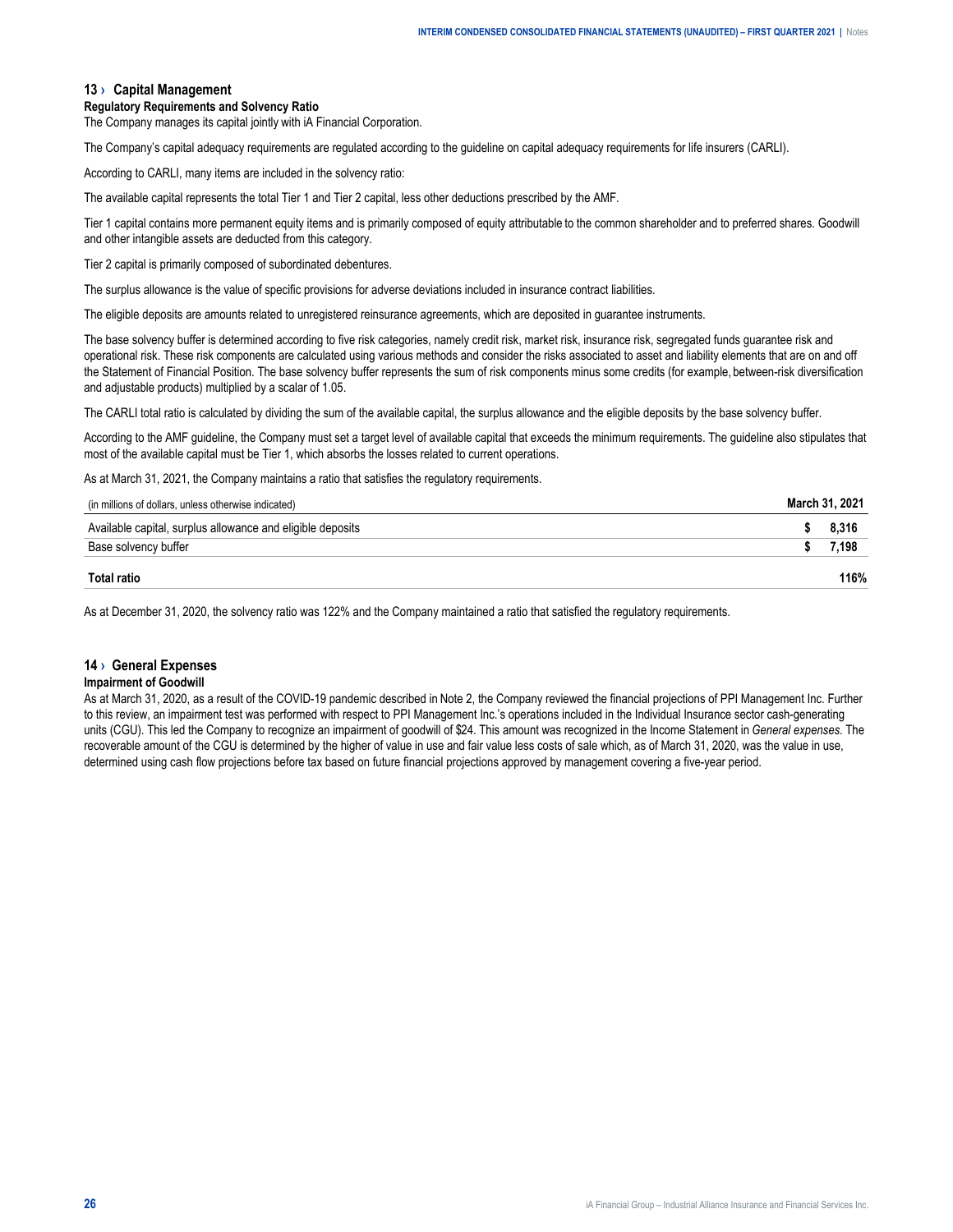#### <span id="page-26-0"></span>**15 › Income Taxes**

The effective income tax rate differs from the Canadian statutory tax rate due to the following items:

|                                                                                           |      | Three months ended March 31 |           |         |
|-------------------------------------------------------------------------------------------|------|-----------------------------|-----------|---------|
| (in millions of dollars, unless otherwise indicated)                                      | 2021 |                             | 2020      |         |
| Income before income taxes                                                                | 229  |                             | \$<br>-46 |         |
| Income tax expense at Canadian statutory tax rate                                         | 60   | 26%                         | 12        | 27%     |
| Increase (decrease) in income taxes due to:                                               |      |                             |           |         |
| Differences in tax rates on income not subject to tax in Canada                           | (1)  | $-$ %                       | (1)       | $(2)\%$ |
| Tax-exempt investment income                                                              | (7)  | (3)%                        | (21)      | (47)%   |
| Non-deductible (non-taxable) portion of the change in fair value of investment properties | 2    | 1%                          | 4         | 8%      |
| Adjustments of previous years                                                             | (1)  | (1)%                        | (1)       | $(2)\%$ |
| Variation in tax rates                                                                    |      | 1%                          | (1)       | (2)%    |
| Other                                                                                     |      | 1%                          | 6         | 14%     |
| Income tax expense (recovery) and effective income tax rate                               | 57   | 25%                         | (2)       | (4)%    |

#### **16 › Segmented Information**

The Company operates and manages its activities according to five main reportable operating segments, which reflect its company structure for decision making. Management makes judgments in the aggregation of business units into the Company's operating segments. Its products and services are offered to retail customers, businesses and groups. The Company primarily operates in Canada and the United States. The main products and services offered by each segment are the following:

*Individual Insurance* – Life, health, disability and mortgage insurance products.

*Individual Wealth Management* – Individual products and services for savings plans, retirement funds and segregated funds, in addition to securities brokerage, trust operations and mutual funds.

*Group Insurance* – Life, health, accidental death and dismemberment, dental care and short and long-term disability insurance products for employee plans; creditor insurance, replacement insurance, replacement warranties, extended warranties and other ancillary products for dealer services; and specialized products for special markets.

*Group Savings and Retirement* – Group products and services for savings plans, retirement funds and segregated funds.

*US Operations* – Miscellaneous insurance products sold in the United States such as life insurance products and extended warranties relating to dealer services.

*Other* – Auto and home insurance products, services supporting the activities that have no link with key segments such as asset management and financing, Company capital and some adjustments related to consolidation.

The Company makes judgments and uses assumptions and methodologies to allocate general expenses that are not directly attributable to a business segment. The allocation of other activities is mainly performed according to a formula based on equity and is uniformly applied to each operating segment.

The other assets and other liabilities, except mainly for derivative financial instruments, are classified in their entirety in the *Other* column since they are used for the operational support of the Company's activities.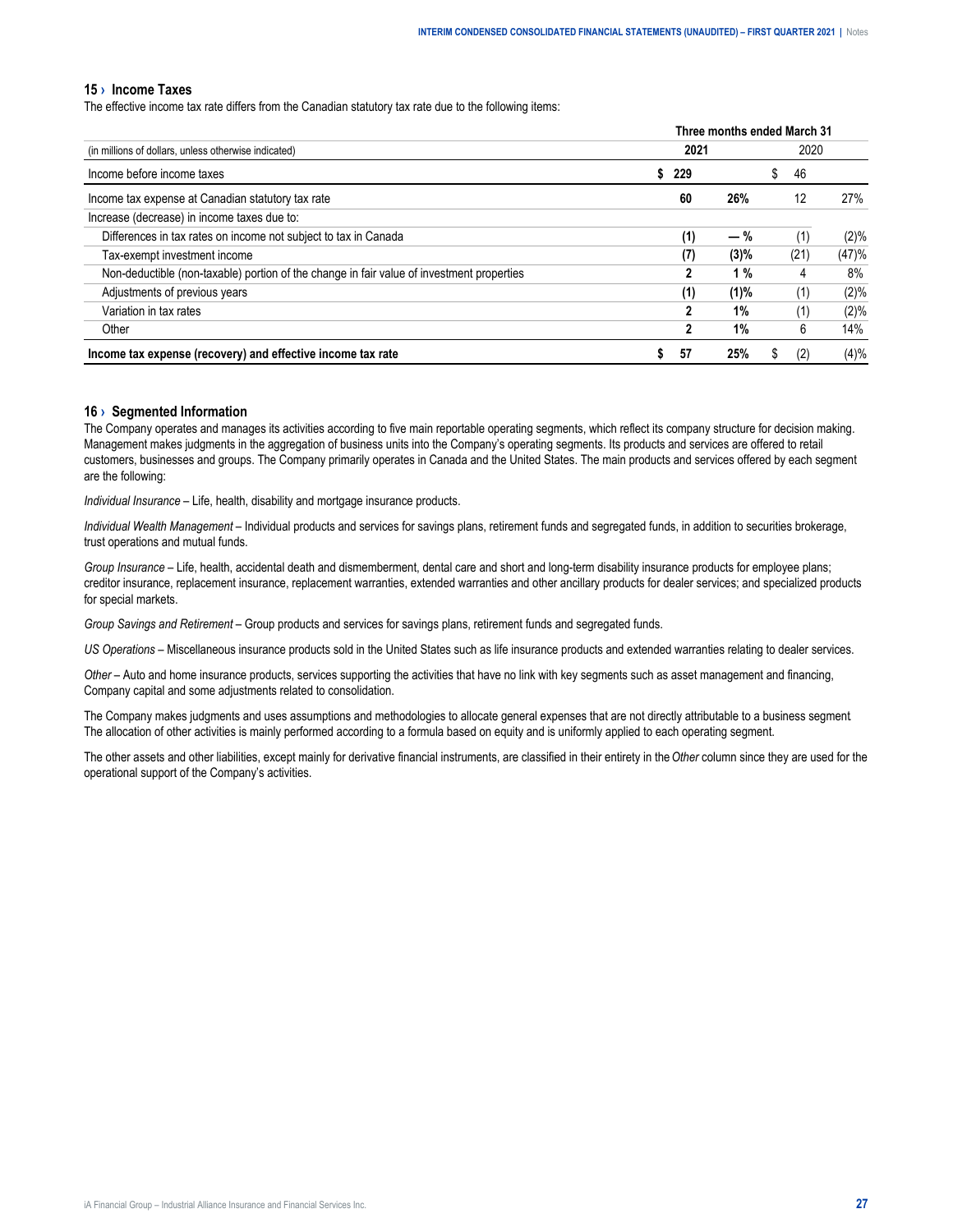## **Segmented Income Statements**

|                                                                  | Three months ended March 31, 2021 |           |                   |                      |    |                          |    |                                     |    |                         |    |       |    |          |
|------------------------------------------------------------------|-----------------------------------|-----------|-------------------|----------------------|----|--------------------------|----|-------------------------------------|----|-------------------------|----|-------|----|----------|
|                                                                  |                                   |           | <b>Individual</b> |                      |    | Group                    |    |                                     |    |                         |    |       |    |          |
| (in millions of dollars)                                         |                                   | Insurance |                   | Wealth<br>Management |    | Insurance                |    | <b>Savings</b><br>and<br>Retirement |    | US<br><b>Operations</b> |    | Other |    | Total    |
| <b>Revenues</b>                                                  |                                   |           |                   |                      |    |                          |    |                                     |    |                         |    |       |    |          |
| Net premiums                                                     | \$                                | 419       | \$                | 1,606                | \$ | 399                      | \$ | 660                                 | \$ | 145                     | \$ | 94    | \$ | 3,323    |
| Investment income                                                |                                   | (3,056)   |                   | (185)                |    | (18)                     |    | (208)                               |    | (120)                   |    | 32    |    | (3, 555) |
| Other revenues                                                   |                                   | 29        |                   | 414                  |    | 11                       |    | 30                                  |    | 33                      |    | (50)  |    | 467      |
|                                                                  |                                   | (2,608)   |                   | 1,835                |    | 392                      |    | 482                                 |    | 58                      |    | 76    |    | 235      |
| <b>Operating expenses</b>                                        |                                   |           |                   |                      |    |                          |    |                                     |    |                         |    |       |    |          |
| Gross benefits and claims on contracts                           |                                   | 244       |                   | 627                  |    | 303                      |    | 1,288                               |    | 136                     |    | 12    |    | 2,610    |
| Ceded benefits and claims on contracts                           |                                   | (88)      |                   |                      |    | (11)                     |    | (6)                                 |    | (93)                    |    | 27    |    | (171)    |
| Net transfer to segregated funds                                 |                                   |           |                   | 975                  |    | $\overline{\phantom{0}}$ |    | (564)                               |    | —                       |    |       |    | 411      |
| Increase (decrease) in insurance contract liabilities            |                                   | (3,065)   |                   | (229)                |    | (43)                     |    | (284)                               |    | (200)                   |    | 1     |    | (3,820)  |
| Increase (decrease) in investment contract liabilities           |                                   |           |                   |                      |    | (14)                     |    |                                     |    |                         |    |       |    | (14)     |
| Decrease (increase) in reinsurance assets                        |                                   | (23)      |                   | —                    |    | 1                        |    | 3                                   |    | 74                      |    | (1)   |    | 54       |
| Commissions, general and other expenses                          |                                   | 234       |                   | 400                  |    | 135                      |    | 35                                  |    | 123                     |    | (4)   |    | 923      |
| Financing charges                                                |                                   | 1         |                   |                      |    | 8                        |    |                                     |    | 1                       |    | 3     |    | 13       |
|                                                                  |                                   | (2,697)   |                   | 1.773                |    | 379                      |    | 472                                 |    | 41                      |    | 38    |    | 6        |
| Income before income taxes and allocation of other<br>activities |                                   | 89        |                   | 62                   |    | 13                       |    | 10                                  |    | 17                      |    | 38    |    | 229      |
| Allocation of other activities                                   |                                   | 23        |                   | 8                    |    | 3                        |    | 1                                   |    | 3                       |    | (38)  |    |          |
| Income before income taxes                                       |                                   | 112       |                   | 70                   |    | 16                       |    | 11                                  |    | 20                      |    |       |    | 229      |
| Income taxes                                                     |                                   | 30        |                   | 17                   |    | 3                        |    | 3                                   |    | 4                       |    | -     |    | 57       |
| Net income                                                       |                                   | 82        |                   | 53                   |    | 13                       |    | 8                                   |    | 16                      |    |       |    | 172      |
| Net income attributed to participating policyholders             |                                   | (5)       |                   | –                    |    |                          |    |                                     |    | —                       |    |       |    | (5)      |
| Net income attributed to shareholders                            | \$                                | 87        | \$                | 53                   | \$ | 13                       | \$ | 8                                   | \$ | 16                      | \$ |       | \$ | 177      |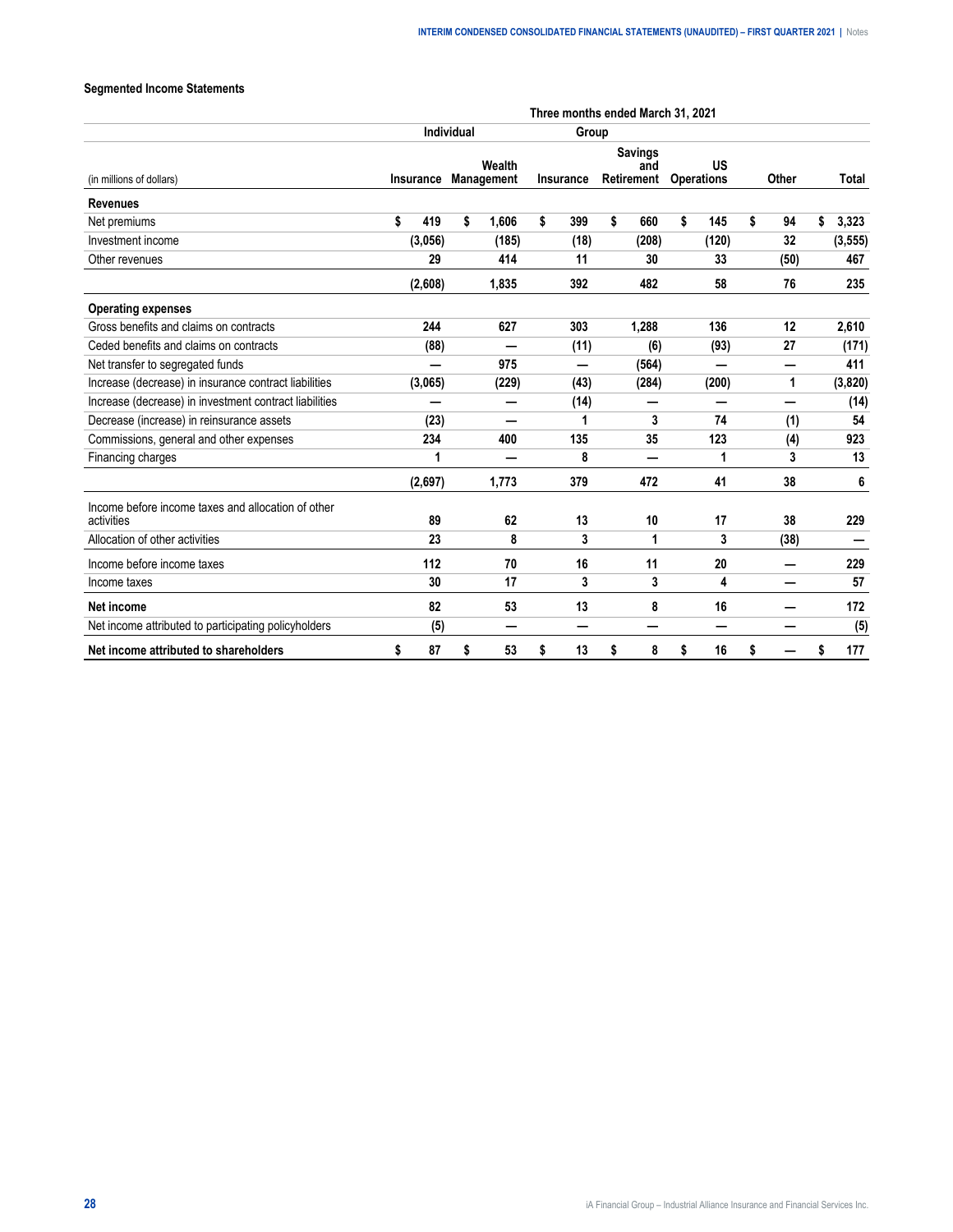|                                                                  |            |                      |       | Three months ended March 31, 2020 |    |                              |    |                         |          |              |
|------------------------------------------------------------------|------------|----------------------|-------|-----------------------------------|----|------------------------------|----|-------------------------|----------|--------------|
|                                                                  | Individual |                      | Group |                                   |    |                              |    |                         |          |              |
| (in millions of dollars)                                         | Insurance  | Wealth<br>Management |       | Insurance                         |    | Savings<br>and<br>Retirement |    | <b>US</b><br>Operations | Other    | Total        |
| <b>Revenues</b>                                                  |            |                      |       |                                   |    |                              |    |                         |          |              |
| Net premiums                                                     | \$<br>397  | \$<br>1.078          | \$    | 415                               | \$ | 633                          | \$ | 138                     | \$<br>85 | \$<br>2,746  |
| Investment income                                                | (1,246)    | 327                  |       | 18                                |    | (48)                         |    | 54                      | 37       | (858)        |
| Other revenues                                                   | 29         | 376                  |       | 19                                |    | 27                           |    | 32                      | (45)     | 438          |
|                                                                  | (820)      | 1.781                |       | 452                               |    | 612                          |    | 224                     | 77       | 2,326        |
| <b>Operating expenses</b>                                        |            |                      |       |                                   |    |                              |    |                         |          |              |
| Gross benefits and claims on contracts                           | 229        | 557                  |       | 292                               |    | 386                          |    | 125                     | 21       | 1,610        |
| Ceded benefits and claims on contracts                           | (63)       |                      |       | (13)                              |    | (6)                          |    | (74)                    | 22       | (134)        |
| Net transfer to segregated funds                                 |            | 425                  |       |                                   |    | 263                          |    |                         | —        | 688          |
| Increase (decrease) in insurance contract liabilities            | (1, 235)   | 476                  |       | 10                                |    | (68)                         |    | 115                     | —        | (702)        |
| Increase (decrease) in investment contract liabilities           |            | —                    |       | 1                                 |    | --                           |    |                         | —        | 1            |
| Decrease (increase) in reinsurance assets                        | (12)       |                      |       | 3                                 |    | 1                            |    | (67)                    | —        | (75)         |
| Commissions, general and other expenses                          | 244        | 351                  |       | 146                               |    | 28                           |    | 112                     | (2)      | 879          |
| Financing charges                                                | 5          |                      |       | 8                                 |    |                              |    |                         |          | 13           |
|                                                                  | (832)      | 1,809                |       | 447                               |    | 604                          |    | 211                     | 41       | 2,280        |
| Income before income taxes and allocation of other<br>activities | 12         | (28)                 |       | 5                                 |    | 8                            |    | 13                      | 36       | 46           |
| Allocation of other activities                                   | 26         | 2                    |       | $\overline{2}$                    |    | 1                            |    | 5                       | (36)     |              |
| Income before income taxes                                       | 38         | (26)                 |       | $\overline{7}$                    |    | 9                            |    | 18                      |          | 46           |
| Income taxes                                                     | (3)        | (3)                  |       | (1)                               |    | 1                            |    | 4                       |          | (2)          |
| Net income                                                       | 41         | (23)                 |       | 8                                 |    | 8                            |    | 14                      |          | 48           |
| Net income attributed to participating policyholders             | 1          |                      |       |                                   |    |                              |    |                         |          | $\mathbf{1}$ |
| Net income attributed to shareholders                            | \$<br>40   | \$<br>(23)           | \$    | 8                                 | \$ | 8                            | \$ | 14                      | \$       | \$<br>47     |

#### **Segmented Premiums**

|                              |   |      |                                |       |           | Three months ended March 31, 2021 |   |                                     |   |                         |   |       |       |
|------------------------------|---|------|--------------------------------|-------|-----------|-----------------------------------|---|-------------------------------------|---|-------------------------|---|-------|-------|
|                              |   |      | Individual                     |       |           | Group                             |   |                                     |   |                         |   |       |       |
| (in millions of dollars)     |   |      | Wealth<br>Insurance Management |       | Insurance |                                   |   | <b>Savings</b><br>and<br>Retirement |   | US<br><b>Operations</b> |   | Other | Total |
| Gross premiums               |   |      |                                |       |           |                                   |   |                                     |   |                         |   |       |       |
| Invested in general fund     | 5 | 518  | s                              | 229   | S         | 425                               | S | 39                                  | S | 285                     | 5 | 38    | 1,534 |
| Invested in segregated funds |   |      |                                | 1,377 |           |                                   |   | 627                                 |   |                         |   |       | 2,004 |
|                              |   | 518  |                                | 1,606 |           | 425                               |   | 666                                 |   | 285                     |   | 38    | 3,538 |
| <b>Premiums ceded</b>        |   |      |                                |       |           |                                   |   |                                     |   |                         |   |       |       |
| Invested in general fund     |   | (99) |                                |       |           | (26)                              |   | (6)                                 |   | (140)                   |   | 56    | (215) |
| Net premiums                 |   | 419  |                                | 1,606 |           | 399                               |   | 660                                 |   | 145                     |   | 94    | 3,323 |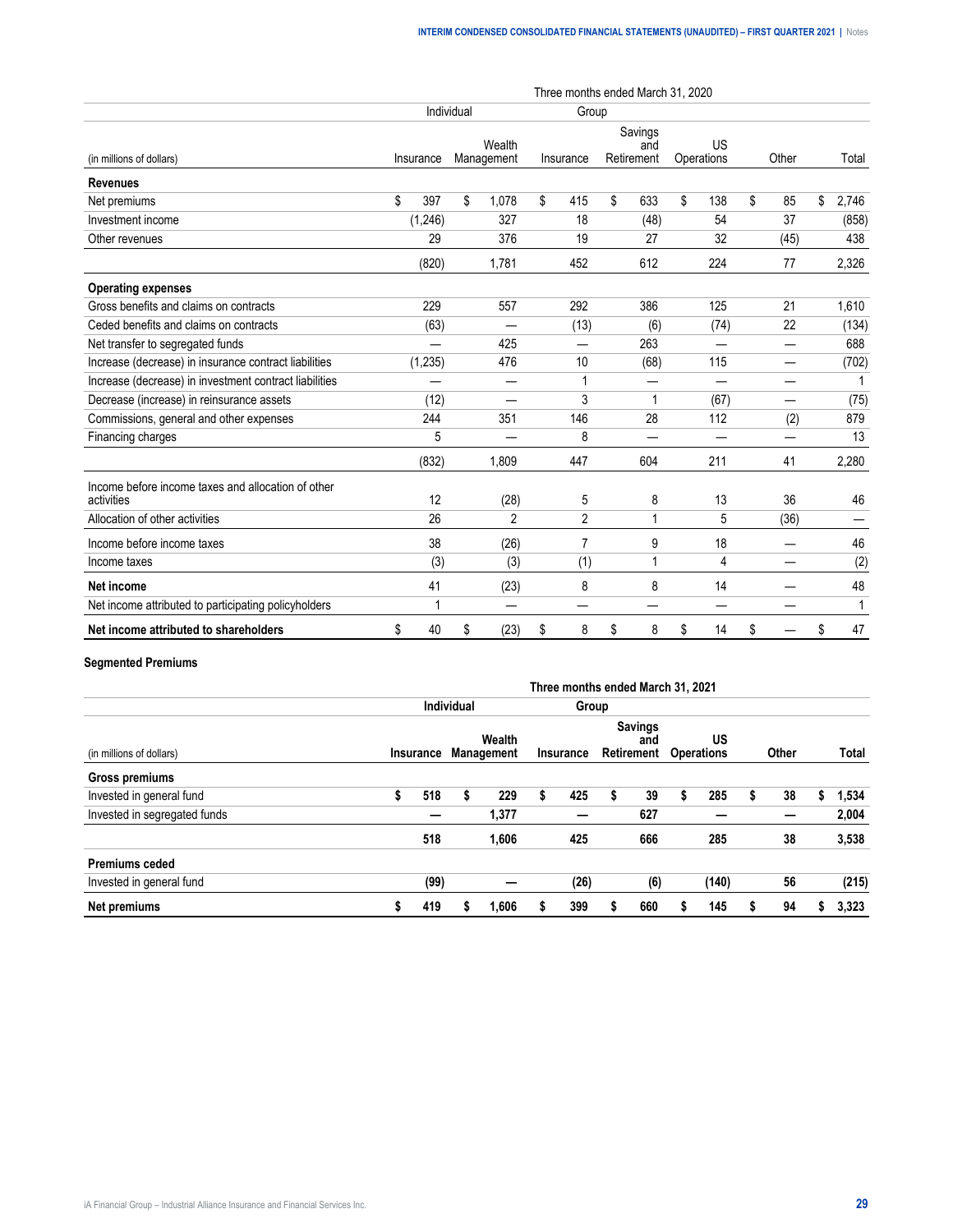|                              |                     |           |    |                      |   | Three months ended March 31, 2020 |    |                              |   |                  |   |       |     |       |
|------------------------------|---------------------|-----------|----|----------------------|---|-----------------------------------|----|------------------------------|---|------------------|---|-------|-----|-------|
|                              | Group<br>Individual |           |    |                      |   |                                   |    |                              |   |                  |   |       |     |       |
| (in millions of dollars)     |                     | Insurance |    | Wealth<br>Management |   | Insurance                         |    | Savings<br>and<br>Retirement |   | US<br>Operations |   | Other |     | Total |
| Gross premiums               |                     |           |    |                      |   |                                   |    |                              |   |                  |   |       |     |       |
| Invested in general fund     | S                   | 487       | \$ | 206                  | S | 446                               | \$ | 48                           | S | 257              | S | 33    | \$. | 1.477 |
| Invested in segregated funds |                     |           |    | 872                  |   |                                   |    | 592                          |   |                  |   |       |     | 1,464 |
|                              |                     | 487       |    | 1,078                |   | 446                               |    | 640                          |   | 257              |   | 33    |     | 2,941 |
| <b>Premiums ceded</b>        |                     |           |    |                      |   |                                   |    |                              |   |                  |   |       |     |       |
| Invested in general fund     |                     | (90)      |    |                      |   | (31)                              |    | (7)                          |   | (119)            |   | 52    |     | (195) |
| Net premiums                 |                     | 397       | \$ | 1,078                |   | 415                               | S  | 633                          | S | 138              |   | 85    | S   | 2,746 |

#### **Segmented Assets and Liabilities**

|                                                                       |           |                      |                  | As at March 31, 2021                |                         |             |          |
|-----------------------------------------------------------------------|-----------|----------------------|------------------|-------------------------------------|-------------------------|-------------|----------|
|                                                                       |           | Individual           | Group            |                                     |                         |             |          |
| (in millions of dollars)                                              | Insurance | Wealth<br>Management | <b>Insurance</b> | <b>Savings</b><br>and<br>Retirement | US<br><b>Operations</b> | Other       | Total    |
| <b>Assets</b>                                                         |           |                      |                  |                                     |                         |             |          |
| Invested assets                                                       | \$23,921  | \$<br>2,007          | \$<br>1,960      | \$<br>4,684                         | \$<br>1,125             | \$<br>7,708 | \$41,405 |
| Segregated funds net assets                                           | --        | 20,423               | –                | 13,026                              |                         |             | 33,449   |
| Reinsurance assets                                                    | (13)      |                      | 223              | 127                                 | 1,572                   | (128)       | 1,781    |
| Other                                                                 | 111       | 1,205                | -                |                                     | 29                      | 4,540       | 5,885    |
| <b>Total assets</b>                                                   | \$24,019  | 23,635<br>\$         | \$<br>2,183      | \$17,837                            | 2,726<br>\$             | \$12,120    | \$82,520 |
| <b>Liabilities</b>                                                    |           |                      |                  |                                     |                         |             |          |
| Insurance contract liabilities and<br>investment contract liabilities | \$22,583  | \$<br>2,032          | \$<br>2,225      | 4,746<br>\$                         | 1,779<br>\$             | \$<br>(108) | \$33,257 |
| Liabilities related to segregated funds net assets                    |           | 20,423               | –                | 13,026                              | -                       |             | 33,449   |
| Other                                                                 | 845       | 60                   | 3                | 10                                  | –                       | 9,688       | 10,606   |
| <b>Total liabilities</b>                                              | \$23,428  | 22,515<br>\$         | 2,228<br>\$      | \$17,782                            | 1,779<br>\$             | \$<br>9,580 | \$77,312 |
|                                                                       |           |                      |                  | As at December 31, 2020             |                         |             |          |
|                                                                       |           | Individual           |                  | Group                               |                         |             |          |
|                                                                       |           | Wealth               |                  | Savings<br>and                      | US                      |             |          |
| (in millions of dollars)                                              | Insurance | Management           | Insurance        | Retirement                          | Operations              | Other       | Total    |
| <b>Assets</b>                                                         |           |                      |                  |                                     |                         |             |          |
| Invested assets                                                       | \$25,922  | \$<br>2,145          | \$<br>1,969      | \$<br>4,949                         | 1,211<br>\$             | \$<br>8,029 | \$44,225 |
| Segregated funds net assets                                           | —         | 19,240               | —                | 13,575                              |                         |             | 32,815   |
| Reinsurance assets                                                    | (36)      |                      | 222              | 130                                 | 1,615                   | (123)       | 1,808    |
| Other                                                                 | 109       | 1,096                |                  |                                     | 32                      | 3.383       | 4,620    |

**Total assets** \$ 25,995 \$ 22,481 \$ 2,191 \$ 18,654 \$ 2,858 \$ 11,289 \$ 83,468

investment contract liabilities **Example 2018** \$ 25,661 \$ 2,246 \$ 2,272 \$ 5,030 \$ 2,003 \$ (110) \$ 37,102 Liabilities related to segregated funds net assets — 19,240 — 13,575 — — 32,815 Other 441 47 3 8 — 7,817 8,316 **Total liabilities** \$ 26,102 \$ 21,533 \$ 2,275 \$ 18,613 \$ 2,003 \$ 7,707 \$ 78,233

**Liabilities**

Insurance contract liabilities and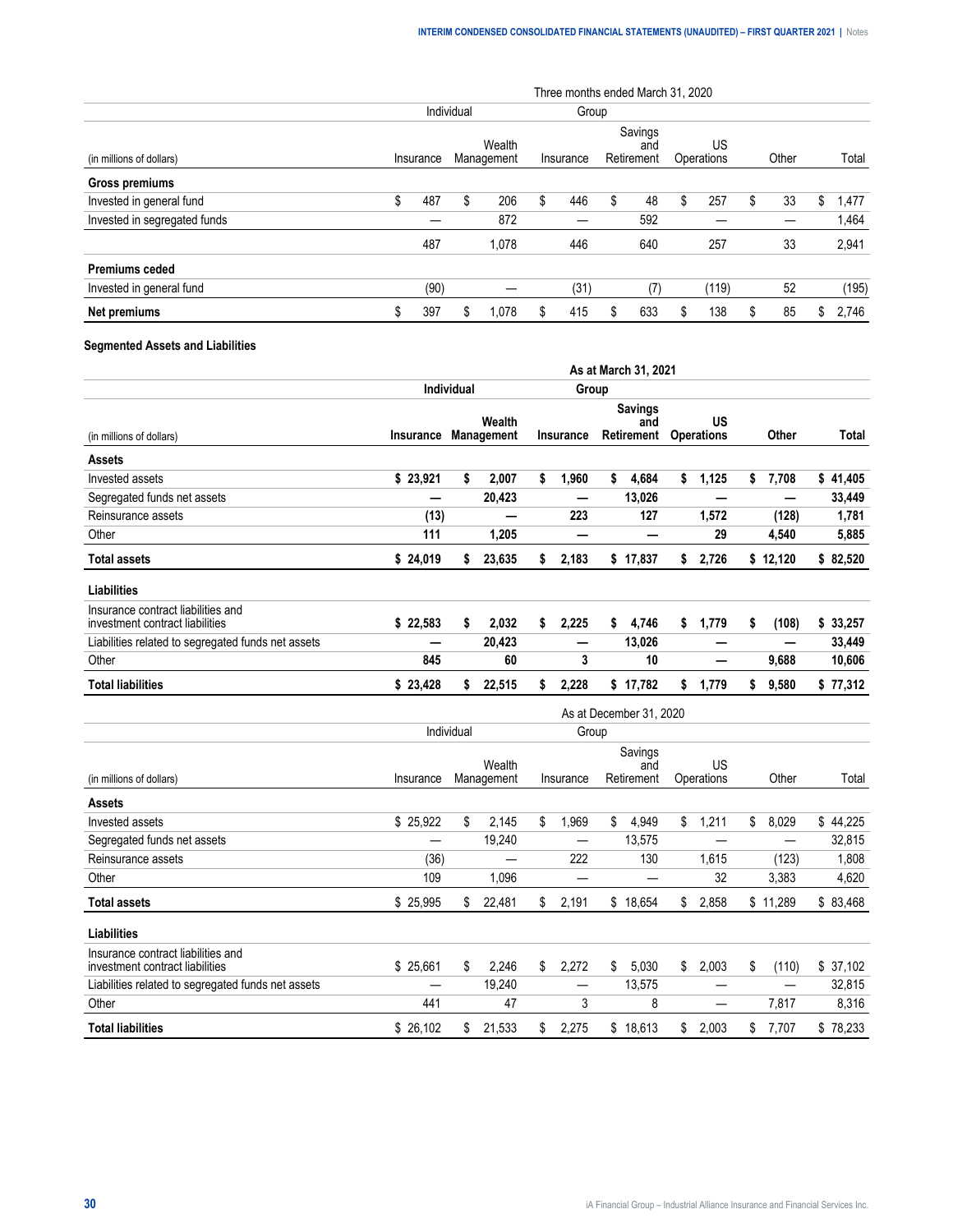#### <span id="page-30-0"></span>**17 › Basic Earnings Per Common Share**

Basic earnings per share are calculated by dividing the net income attributed to the common shareholder by the weighted average number of outstanding common shares during the period.

|                                                                      | Three months ended<br>March 31 |      |
|----------------------------------------------------------------------|--------------------------------|------|
| (in millions of dollars, unless otherwise indicated)                 | 202′                           | 2020 |
| Net income attributed to common shareholder                          |                                |      |
| Weighted average number of outstanding shares (in millions of units) | 109                            | 109  |
| Basic earnings per share (in dollars)                                | . ა                            |      |

There was no transaction on common shares that could affect these calculations after the closing date and before the date of authorization for issue of these Financial Statements.

#### **18 › Post-Employment Benefits**

The Company maintains a funded defined benefit plan and a number of unfunded plans that provide pension benefits and defined contribution plans.

The Company also provides other post-retirement benefits. These include additional health care benefits, life insurance and dental benefits. The Company also provides post-employment benefits such as salary continuation for short-term disabilities.

#### **Amounts Recognized in Net Income and Other Comprehensive Income**

|                                                                                                          | Three months ended March 31 |       |  |             |      |               |             |     |  |  |
|----------------------------------------------------------------------------------------------------------|-----------------------------|-------|--|-------------|------|---------------|-------------|-----|--|--|
|                                                                                                          |                             | 2021  |  |             | 2020 |               |             |     |  |  |
| (in millions of dollars)                                                                                 | <b>Pension plans</b>        |       |  | Other plans |      | Pension plans | Other plans |     |  |  |
| Current service cost                                                                                     |                             | 17    |  |             |      | 15            |             |     |  |  |
| Net interest                                                                                             |                             |       |  |             |      |               |             |     |  |  |
| Components of the cost of defined benefits recognized in the net income                                  |                             | 19    |  |             |      | 17            |             |     |  |  |
| Remeasurement of net liabilities (assets) as defined benefits <sup>1</sup>                               |                             |       |  |             |      |               |             |     |  |  |
| Rate of return on assets (excluding amounts included in the net interest above)                          |                             | 106   |  |             |      | 162           |             |     |  |  |
| Actuarial losses (gains) on financial assumption changes                                                 |                             | (259) |  | (2)         |      | (253)         |             | (2) |  |  |
| Losses (gains) on components of the cost of defined benefits recognized in other<br>comprehensive income |                             | (153) |  | (2)         |      | (91)          |             | (2) |  |  |
| Total of defined benefit cost components                                                                 |                             | (134) |  | (1)         |      | (74)          |             | (1) |  |  |

<sup>1</sup> Changes in financial assumptions and assumptions on rate of return on assets, which represent market-based assumptions, are reviewed on a quarterly basis. All other assumptions are reviewed on an annual basis.

#### **Items that will not be reclassified subsequently to net income**

|                                                                                                                                      | Three months ended March 31 |               |  |             |  |               |  |             |  |  |
|--------------------------------------------------------------------------------------------------------------------------------------|-----------------------------|---------------|--|-------------|--|---------------|--|-------------|--|--|
|                                                                                                                                      |                             | 2021          |  |             |  | 2020          |  |             |  |  |
| (in millions of dollars)<br>Losses (gains) on components of the cost of defined benefits recognized in other<br>comprehensive income |                             | Pension plans |  | Other plans |  | Pension plans |  | Other plans |  |  |
|                                                                                                                                      |                             |               |  |             |  |               |  |             |  |  |
| Remeasurement of post-employment benefits                                                                                            |                             |               |  |             |  |               |  |             |  |  |
| Income taxes on remeasurement of post-employment benefits                                                                            |                             | 40            |  |             |  |               |  |             |  |  |
| Total of other comprehensive income                                                                                                  |                             |               |  |             |  |               |  |             |  |  |